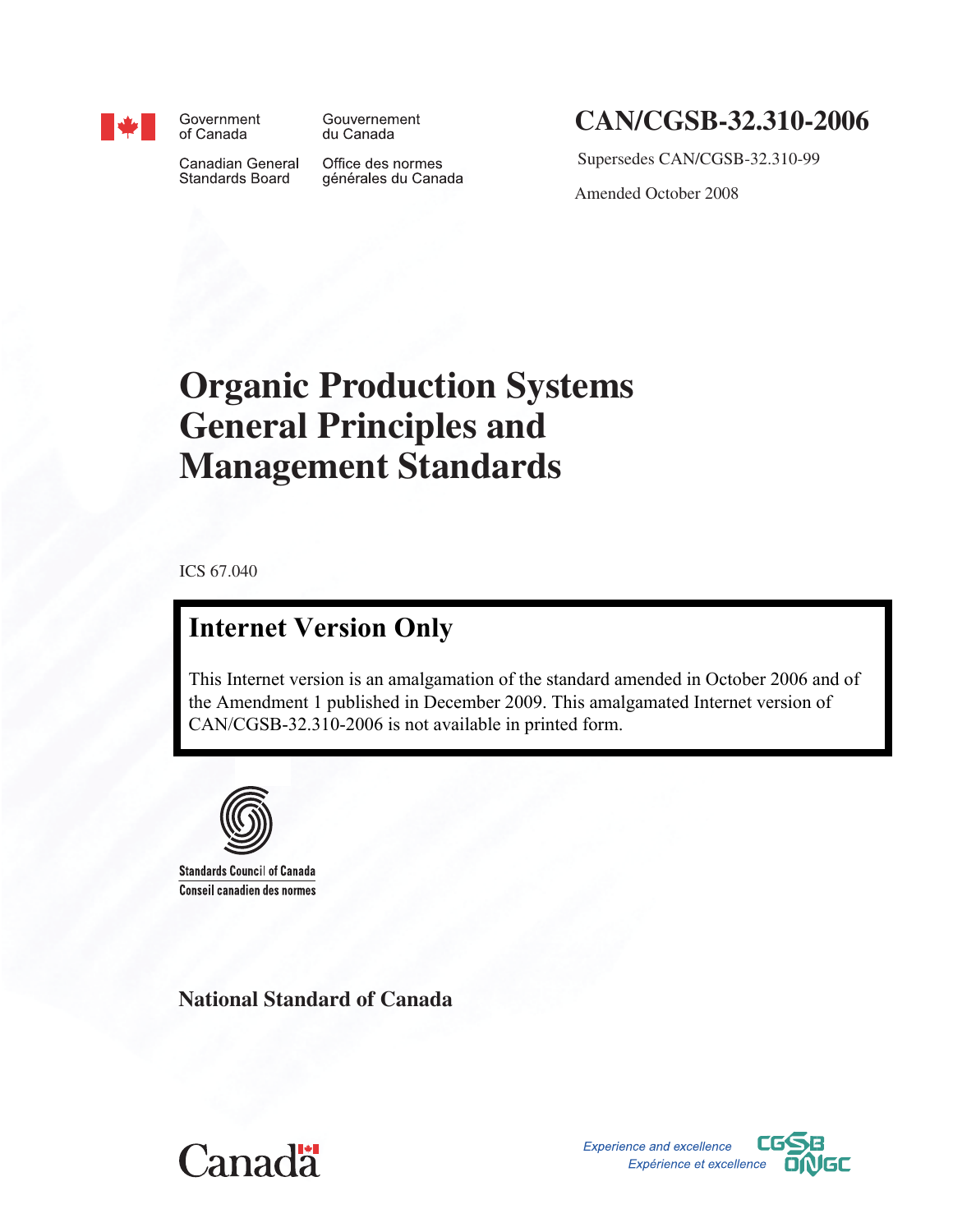The CANADIAN GENERAL STANDARDS BOARD (CGSB), under whose auspices this National Standard of Canada has been developed is a government agency within Public Works and Government Services Canada. CGSB is engaged in the production of voluntary standards in a wide range of subject areas through the media of standards committees and the consensus process. The standards committees are composed of representatives of relevant interests including producers, consumers and other users, retailers, governments, educational institutions, technical, professional and trade societies, and research and testing organizations. Any given standard is developed on the consensus of views expressed by such representatives.

CGSB has been accredited by the Standards Council of Canada as a national standards-development organization. The standards that it develops and offers as National Standards of Canada conform to the criteria and procedures established for this purpose by the Standards Council of Canada. In addition to standards it publishes as national standards, CGSB produces standards to meet particular needs, in response to requests from a variety of sources in both the public and private sectors. Both CGSB standards and CGSB national standards are developed in conformance with the policies described in the CGSB Policy Manual for the Development and Review of Standards.

CGSB standards are subject to review and revision to ensure that they keep abreast of technological progress. Suggestions for their improvement, which are always welcome, should be brought to the notice of the standards committees concerned. Changes to standards are issued either as separate amendment sheets or in new editions of standards.

An up-to-date listing of CGSB standards, including details on latest issues and amendments, and ordering instructions, is found in the CGSB Catalogue, which is published annually and is available without charge upon request. An electronic version, CAT, is also available. More information is available about CGSB products and services at our Web site www.ongc-cgsb.gc.ca.

Although the intended primary application of this standard is stated in its Scope, it is important to note that it remains the responsibility of the users of the standard to judge its suitability for their particular purpose.

The testing and evaluation of a product against this standard may require the use of materials and/or equipment that could be hazardous. This document does not purport to address all the safety aspects associated with its use. Anyone using this standard has the responsibility to consult the appropriate authorities and to establish appropriate health and safety practices in conjunction with any applicable regulatory requirements prior to its use. CGSB neither assumes nor accepts any responsibility for any injury or damage that may occur during or as the result of tests, wherever performed.

Attention is drawn to the possibility that some of the elements of this Canadian standard may be the subject of patent rights. CGSB shall not be held responsible for identifying any or all such patent rights. Users of this standard are expressly advised that determination of the validity of any such patent rights are entirely their own responsibility.

Further information on CGSB and its services and standards may be obtained from:

The Manager Strategic Standardization Division Canadian General Standards Board Gatineau, Canada K1A 1G6

The STANDARDS COUNCIL OF CANADA is the coordinating body of the National Standards System, a coalition of independent, autonomous organizations working towards the further development and improvement of voluntary standardization in the national interest.

The principal objects of the SCC are to foster and promote voluntary standardization as a means of advancing the national economy, benefiting the health, safety and welfare of the public, assisting and protecting the consumer, facilitating domestic and international trade, and furthering international cooperation in the field of standards.

A National Standard of Canada (NSC) is a standard prepared or reviewed by an accredited Standards Development Organization (SDO) and approved by the SCC according to the requirements of CAN-P-2. Approval does not refer to the technical content of the standard; this remains the continuing responsibility of the SDO. A NSC reflects a consensus of a number of capable individuals whose collective interests provide, to the greatest practicable extent, a balance of representation of general interests, producers, regulators, users (including consumers), and others with relevant interests, as may be appropriate to the subject in hand. It normally is a standard, which is capable of making a significant and timely contribution to the national interest.

Those who have a need to apply standards are encouraged to use NSCs. These standards are subject to periodic review. Users of NSCs are cautioned to obtain the latest edition from the SDO, which publishes the standard.

The responsibility for approving standards as National Standards of Canada rests with the:

Standards Council of Canada 200-270 Albert Street Ottawa, Ontario K1P 6N7

## **How to order CGSB Publications:**

|           | by telephone $-819-956-0425$ or<br>$-1-800-665-2472$                                    |
|-----------|-----------------------------------------------------------------------------------------|
| by fax    | $-819-956-5740$                                                                         |
| by mail   | — CGSB Sales Centre<br>Gatineau, Canada<br>K <sub>1</sub> A <sub>1</sub> G <sub>6</sub> |
| in person | — Place du Portage<br>Phase III, 6B1<br>11 Laurier Street<br>Gatineau, Ouebec           |
|           | by email $-$ ncr.cgsb-ongc@pwgsc.gc.ca                                                  |
|           | on the Web $-$ www.ongc-cgsb.gc.ca                                                      |
|           |                                                                                         |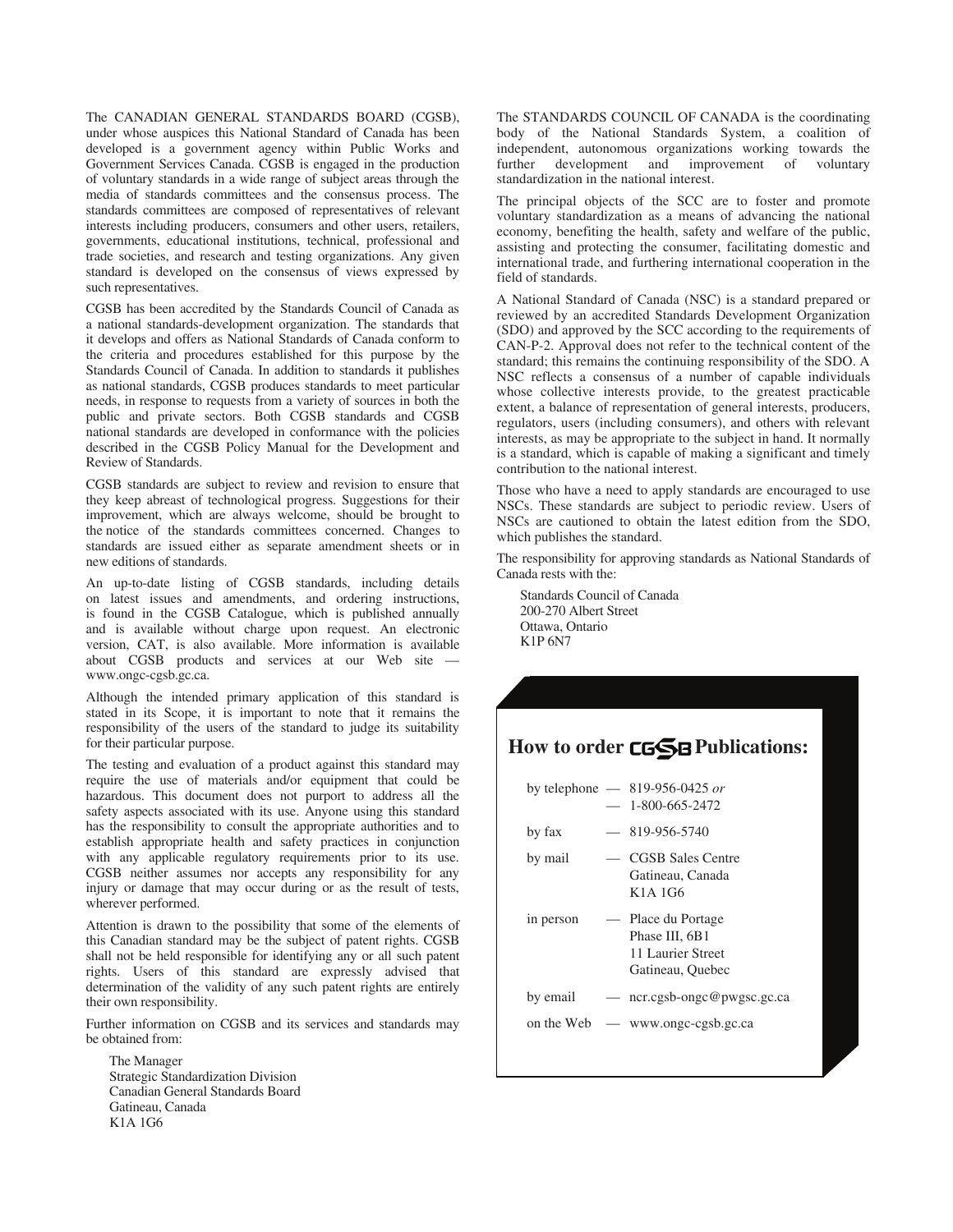## **NATIONAL STANDARD OF CANADA CAN/CGSB‑32.310-2006**

Supersedes CAN/CGSB-32.310-99

Amended October 2008

## **ORGANIC PRODUCTION SYSTEMS GENERAL PRINCIPLES AND MANAGEMENT STANDARDS**

CETTE NORME NATIONALE DU CANADA EST DISPONIBLE EN VERSIONS FRANÇAISE ET ANGLAISE.

**Prepared by the Approved by the** 

Canadian General Standards Board CGSB Standards Council of Canada 5

Published September 2006 by the **Canadian General Standards Board** Gatineau, Canada K1A 1G6

© HER MAJESTY THE QUEEN IN RIGHT OF CANADA, as represented by the Minister of Public Works and Government Services, the Minister responsible for the Canadian General Standards Board, (2006).

No part of this publication may be reproduced in any form without the prior permission of the publisher.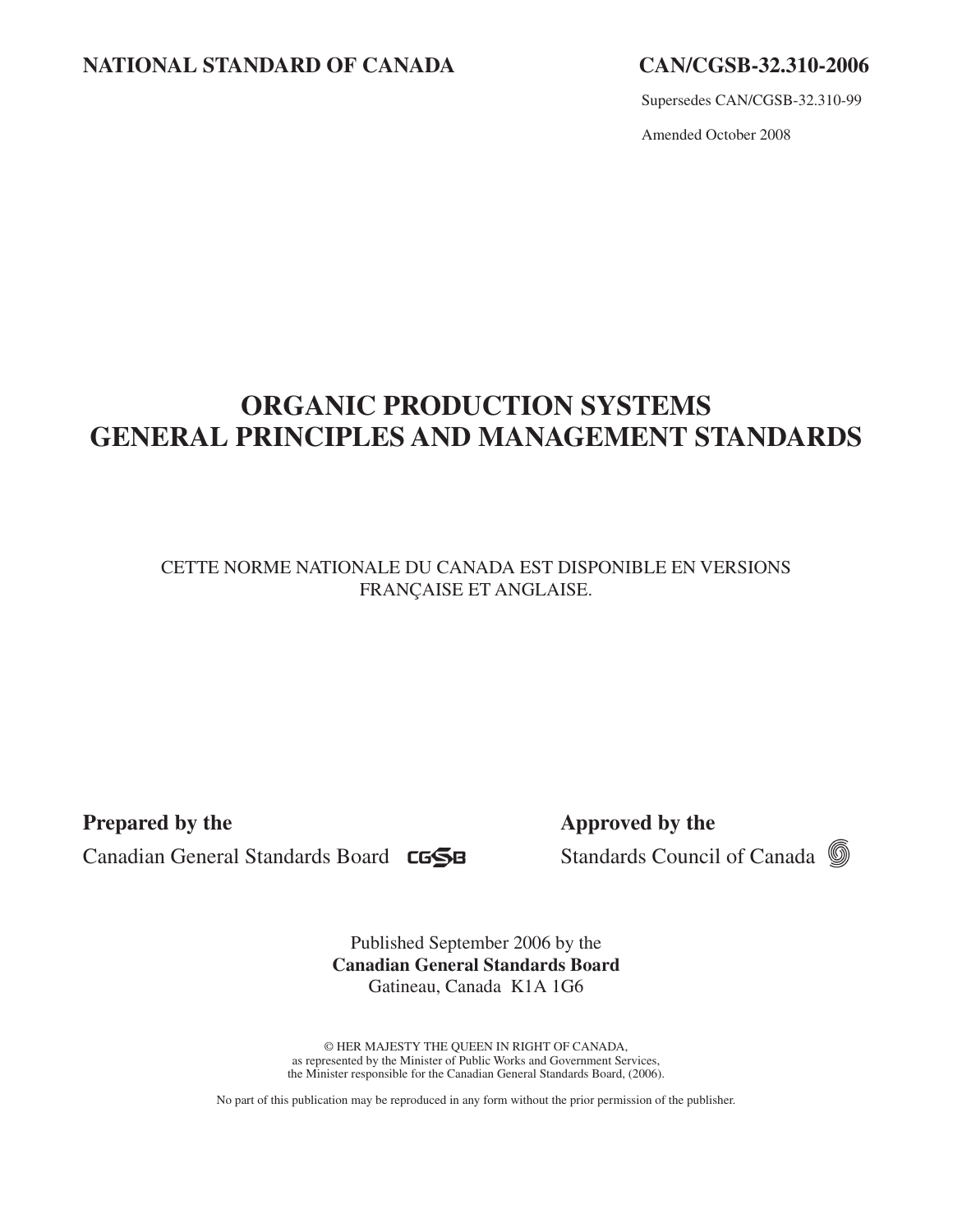#### **CANADIAN GENERAL STANDARDS BOARD**

#### **COMMITTEE ON ORGANIC AGRICULTURE**

*(Voting membership at date of approval)* 

**Chair** 

Duval, J. Bio-Action **General Interest Category**  Atlantic Canadian Regional Organic Network Bouffard, D.-P. Conseil des Appellations Agro-alimentaires du Québec Eisen, R. British Columbia's Organic Extention Services Gibson, J. Organic Food Council of Manitoba Gravel, F. Table Filière Biologique du Québec Henning, J. McGill University Leclair, M. Agriculture and Agri-Food Canada Lynch, D. Organic Agriculture Centre of Canada Monaghan, K. Independent Organic Inspectors Association Nodge, G. Canadian Organic Certification Cooperative Ltd. Reimer, P. Manitoba Organic Alliance Snider, S. Going Organic Voroney, P. University of Guelph Zettle, T. Organic Council of Ontario **Producer Category**  Canadian Produce Marketing Association Bostock, M. Ecological Farmers Association of Ontario Bouchard, G. La Fédération d'agriculture biologique du Québec Buchler, H. British Columbia Wine Grape Council Clay, H. Canadian Honey Council Cruikshank, J. Canadian Council Grocery Distributors Edwards, L. BC Organic Tree Fruit Association Falck, D. Small Scale Food Producers Association Holmes, M. Organic Trade Association in Canada Lampron, P. Dairy Farmers of Canada Lowndes, J. Canadian Organic Livestock Association Inc. Macey, A. Canadian Organic Growers<br>Marrett, P. Canadian Health Food Asso Canadian Health Food Association Mussar, K. IE Canada Nickel, R. Egg Farmers of Canada Preater, R. Canadian Seed Growers' Association Taylor, A. Saskatchewan Organic Directorate Trépanier, S. Fédération des producteurs acéricoles du Québec **Regulator Category**  Alexander, I. Health Canada, Veterinary Drugs Corrigan, E. Canadian Food Inspection Agency Hollinger, J. Manitoba Agriculture, Food and Rural Initiatives Martin, A. Pest Management Regulatory Agency Prins, R. British Columbia Ministry of Agriculture and Lands Turgeon, N. Ministère de l'Agriculture, des Pêcheries et de l'Alimentation du Québec (MAPAQ) **User Category**  Bushnell, L. Consumer Council of Canada Décary-Gilardeau, F. Option Consommateurs Doherty, P. British Columbia Food Systems Network Hillard, J. Consumers Interest Alliance Kehler, C. Canadian Herb, Spice and Natural Health Products Coalition Kneen, C. Food Secure Canada **Secretary (Non-member)**  Canadian General Standards Board

*Acknowledgment is made for the translation of this National Standard of Canada by the Translation Bureau of Public Works and Government Services Canada.* 

**CAN/CGSB-32.310-2006** 

Amended in October 2008 **Amendment No. 1, December 2009**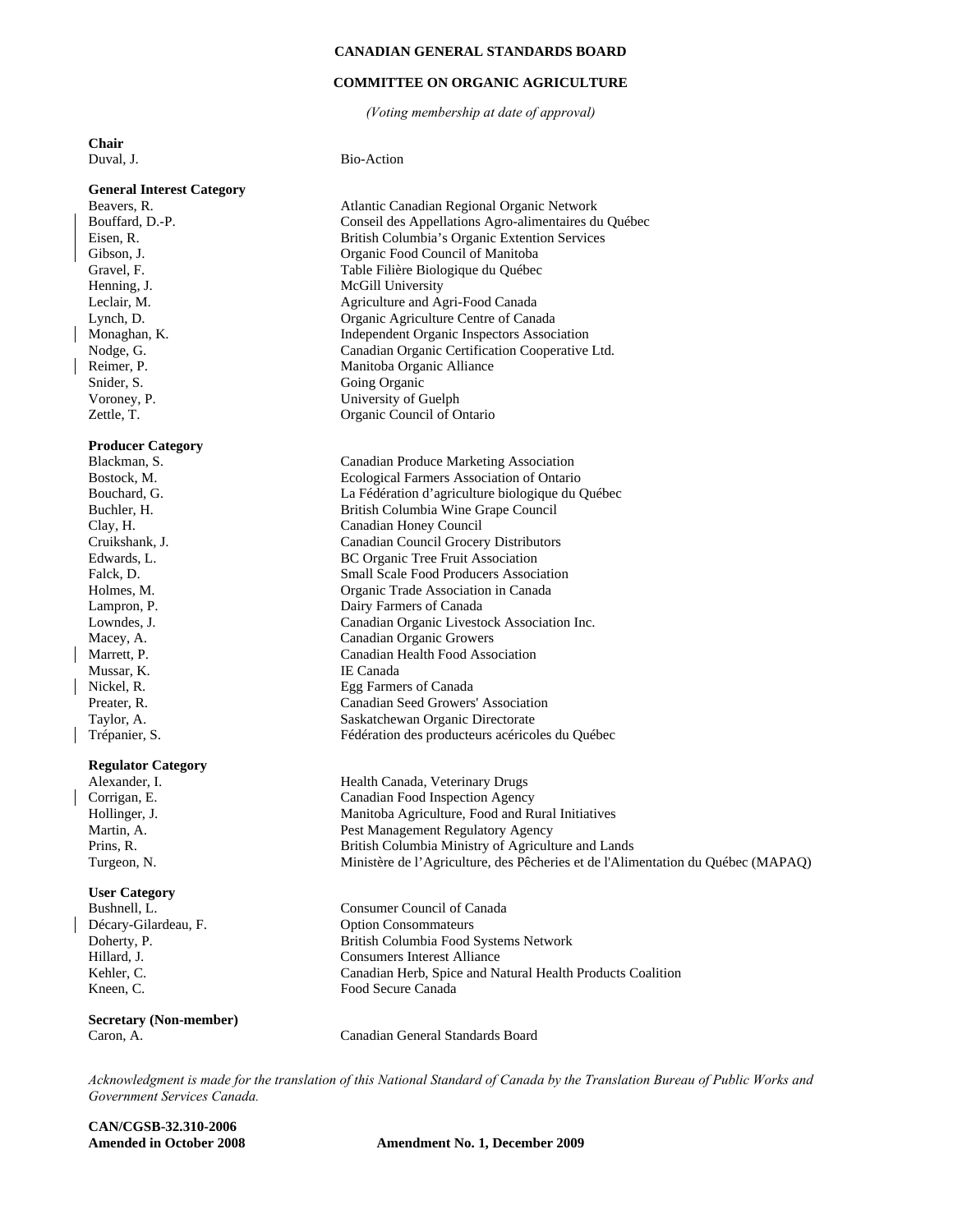**CAN/CGSB‑32.310-2006**

Supersedes CAN/CGSB-32.310-99

Amended October 2008

## **CANADIAN GENERAL STANDARDS BOARD**

## **ORGANIC PRODUCTION SYSTEMS GENERAL PRINCIPLES AND MANAGEMENT STANDARDS**

## **PREFACE**

This National Standard of Canada, *Organic Production Systems — General Principles and Management Standards*, was published in September 2006. This 2008 amended standard includes significant changes in content, and, consequently, a list of revised paragraphs has not been provided.

## **Internet Version Only**

This Internet version is an amalgamation of the standard amended in October 2006 and of the Amendment 1 published in December 2009. This amalgamated Internet version of CAN/CGSB-32.310-2006 is not available in printed form.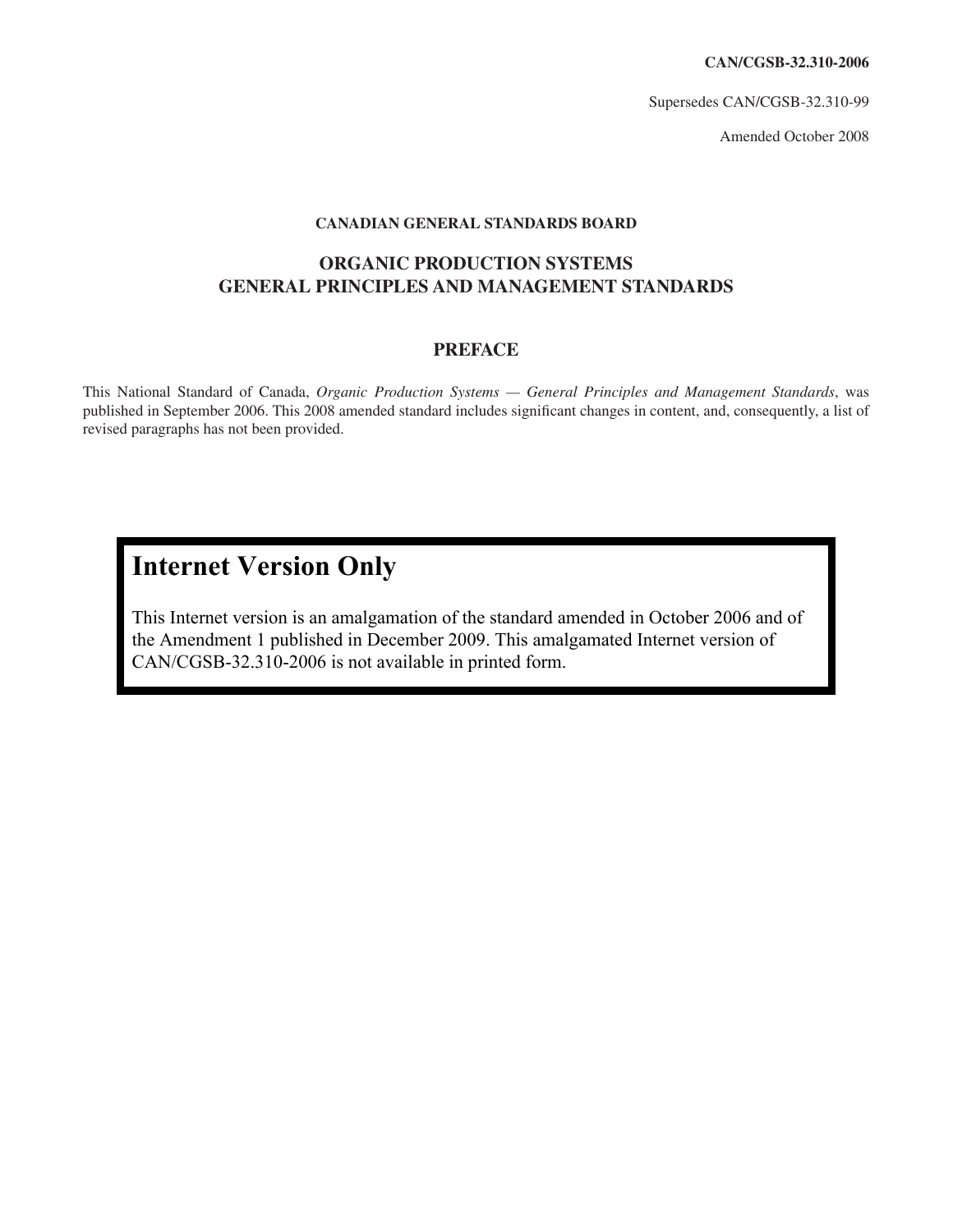CAN/CGSB-32.310-2006

Supersedes CAN/CGSB-32.310-99

Amended October 2008

Page

## **CANADIAN GENERAL STANDARDS BOARD**

## **ORGANIC PRODUCTION SYSTEMS GENERAL PRINCIPLES AND MANAGEMENT STANDARDS**

## **TABLE OF CONTENTS**

|      | iii            |
|------|----------------|
| I.   | iii            |
| II.  | iii            |
| III. | iv             |
| 1.   | 1              |
| 2.   | $\overline{2}$ |
| 3.   | $\overline{2}$ |
| 4.   | $\tau$         |
| 5.   | 7              |
| 5.1  | 7              |
| 5.2  | 8              |
| 5.3  | 8              |
| 5.4  | 9              |
| 5.5  | 9              |
| 5.6  | 10             |
| 6.   | 10             |
| 6.1  | 10             |
| 6.2  | 11             |
| 6.3  | 12             |
| 6.4  | 12             |
| 6.5  | 13             |
| 6.6  | 13             |
| 6.7  | 13             |
| 6.8  | 16             |
| 6.9  | 19             |
| 6.10 | 19             |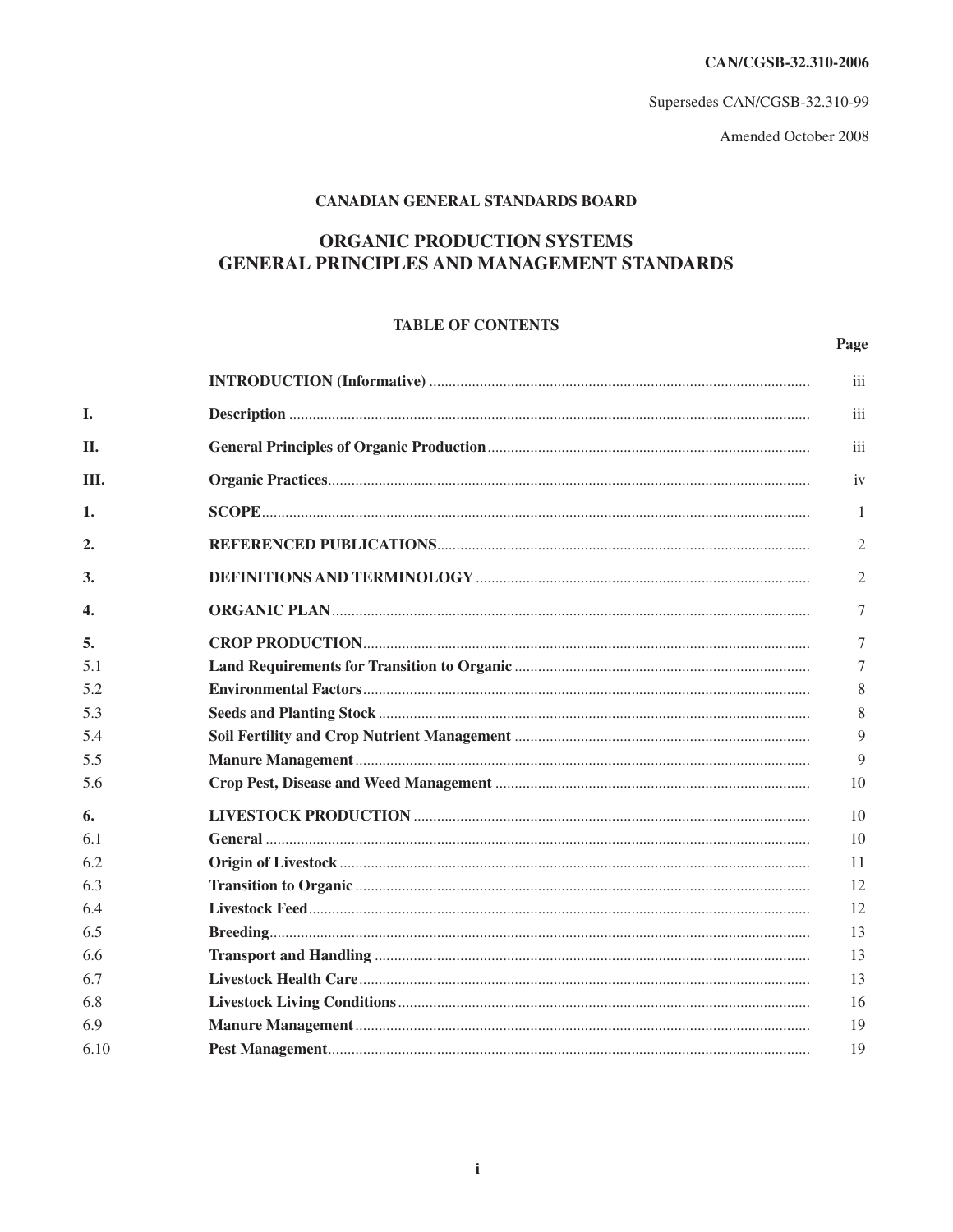## TABLE OF CONTENTS - Continued

Page

| 7.   |                                                                                                            | 19 |
|------|------------------------------------------------------------------------------------------------------------|----|
| 7.1  |                                                                                                            | 19 |
| 7.2  |                                                                                                            | 22 |
| 7.3  |                                                                                                            | 25 |
| 7.4  |                                                                                                            | 26 |
| 7.5  |                                                                                                            | 26 |
| 7.6  |                                                                                                            | 27 |
| 8.   |                                                                                                            | 28 |
| 8.1  |                                                                                                            | 28 |
| 8.2  |                                                                                                            | 28 |
| 8.3  |                                                                                                            | 28 |
| 8.4  |                                                                                                            | 29 |
| 8.5  |                                                                                                            | 30 |
| 9.   |                                                                                                            | 30 |
| 10.  | REQUIREMENTS FOR ADDING OR AMENDING SUBSTANCES IN<br>CAN/CGSB-32.311, ORGANIC PRODUCTION SYSTEMS-PERMITTED | 30 |
| 11.  |                                                                                                            | 34 |
| 11.1 |                                                                                                            | 34 |
| 11.2 |                                                                                                            | 35 |
| 11.3 |                                                                                                            | 35 |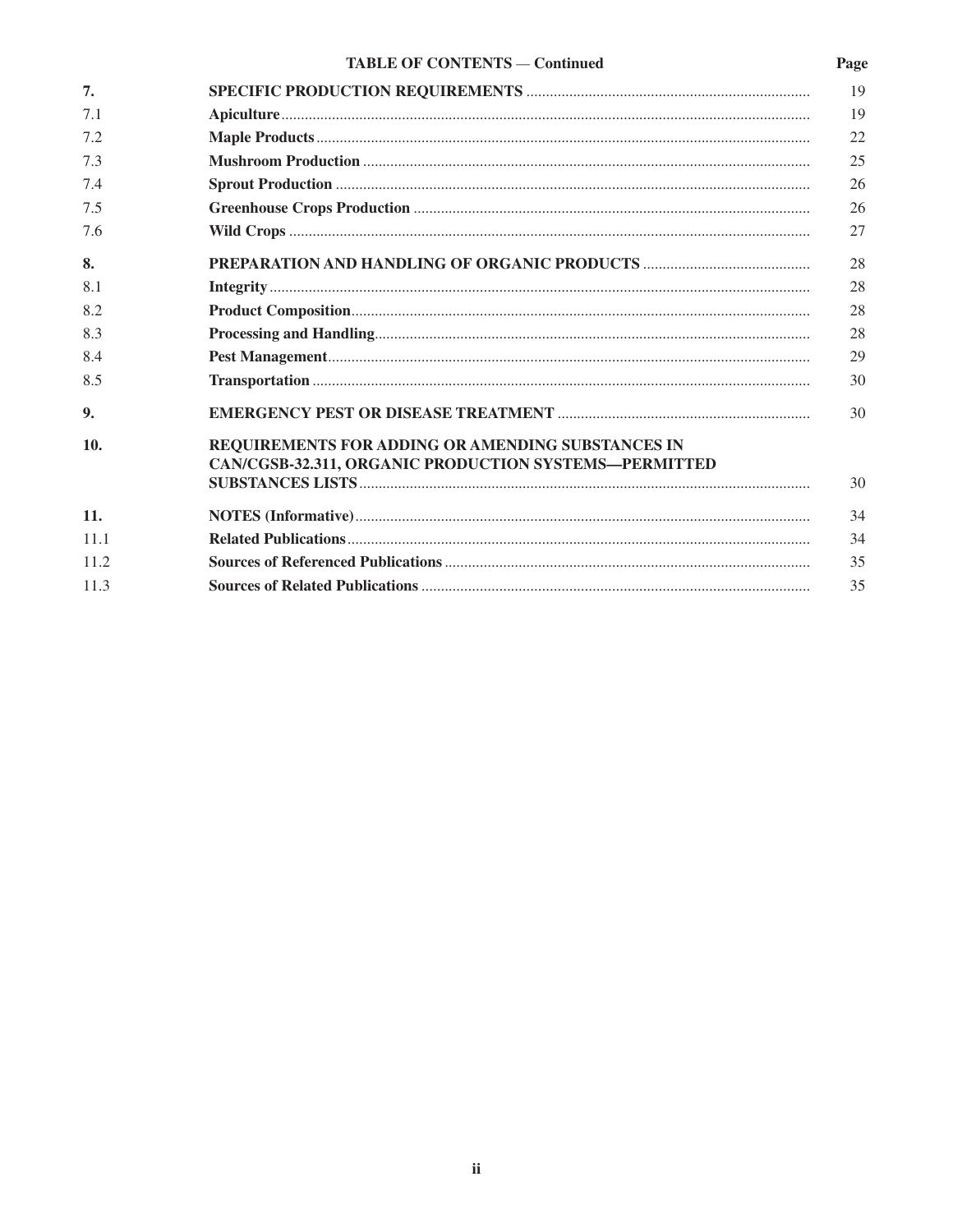**CAN/CGSB‑32.310-2006**

Supersedes CAN/CGSB-32.310-99

Amended October 2008

#### **CANADIAN GENERAL STANDARDS BOARD**

## **ORGANIC PRODUCTION SYSTEMS GENERAL PRINCIPLES AND MANAGEMENT STANDARDS**

## **INTRODUCTION (Informative)**

## **I. Description**

Organic production is a holistic system designed to optimize the productivity and fitness of diverse communities within the agro-ecosystem, including soil organisms, plants, livestock and people. The principal goal of organic production is to develop enterprises that are sustainable and harmonious with the environment.

CAN/CGSB-32.310*, Organic Production Systems — General Principles and Management Standards,* describes the principles and management standards of organic production systems.

CAN/CGSB-32.311*, Organic Production Systems — Permitted Substances Lists*, provides lists of substances that are allowed for use in organic production systems.

As in the case of all products sold in Canada, organic inputs, such as, but not limited to, fertilizers, feed supplements, pesticides, soil amendments, veterinary treatments, processing additives or aids, sanitizing and cleaning material; and products derived from organic agriculture, such as, but not limited to, feed and food should comply with all applicable regulatory requirements.

#### **II. General Principles of Organic Production**

Organic production is based on principles that support healthy practices. These principles aim to increase the quality and the durability of the environment through specific management and production methods. They also focus on ensuring the humane treatment of animals.

The general principles of organic production include the following:

- 1. Protect the environment, minimize soil degradation and erosion, decrease pollution, optimize biological productivity and promote a sound state of health.
- 2. Maintain long-term soil fertility by optimizing conditions for biological activity within the soil.
- 3. Maintain biological diversity within the system.
- 4. Recycle materials and resources to the greatest extent possible within the enterprise.
- 5. Provide attentive care that promotes the health and meets the behavioural needs of livestock.
- 6. Prepare organic products, emphasizing careful processing, and handling methods in order to maintain the organic integrity and vital qualities of the products at all stages of production.
- 7. Rely on renewable resources in locally organized agricultural systems.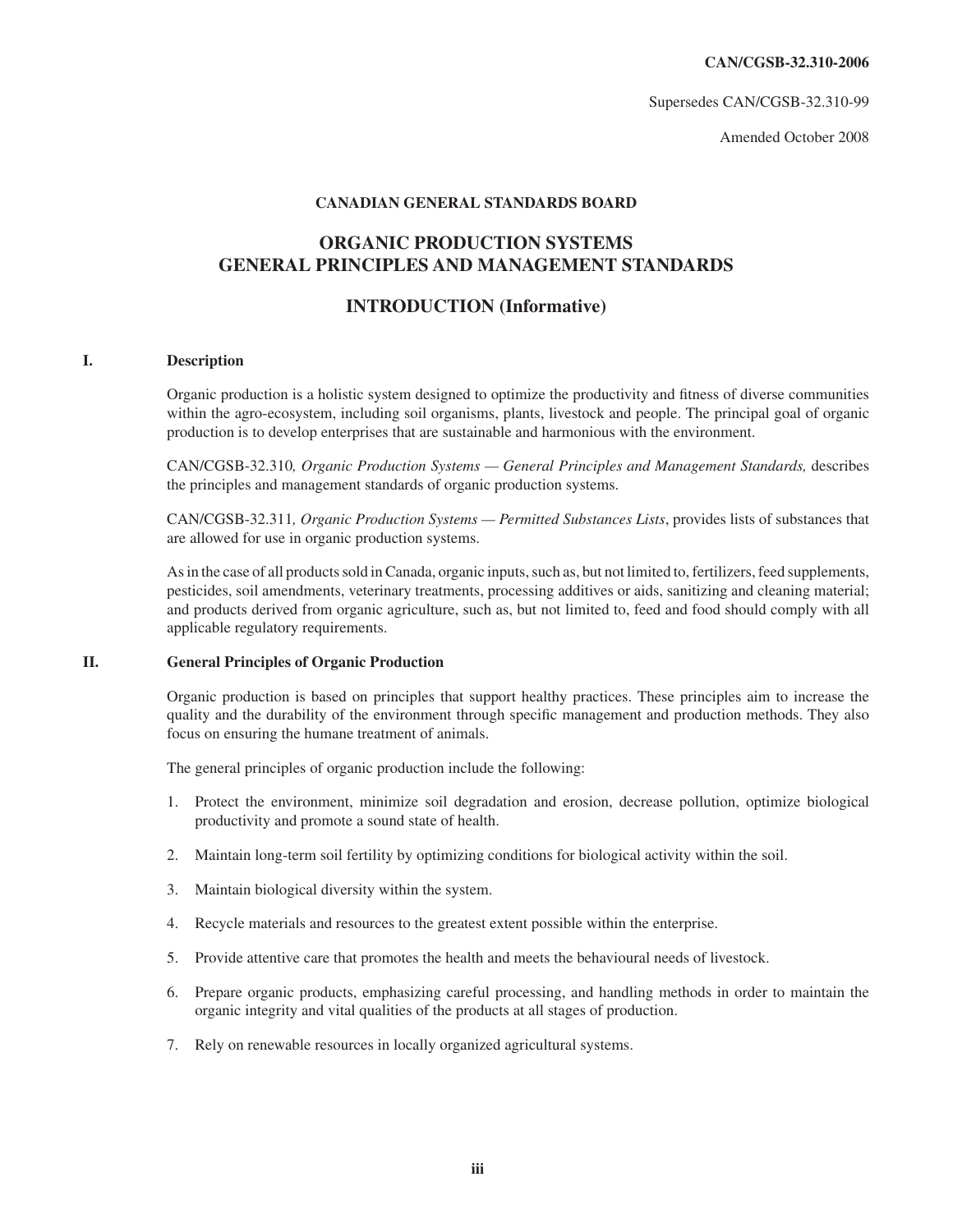## **III. Organic Practices**

Neither this standard<sup>1</sup> nor organic products in accordance with this standard represent specific claims about the health, safety and nutrition of such organic products.

Management methods are carefully selected in order to restore and then sustain ecological stability within the enterprise and the surrounding environment. Soil fertility is maintained and enhanced by promoting optimal biological activity within the soil and conservation of soil resources. Weeds, pests and diseases are managed using biological and mechanical control methods, and cultural practices, including minimized tillage. Crop selection and rotation are important for managing nutrient cycling, recycling of plant and animal residues, water management, augmentation of beneficial insects to encourage a balanced predator–prey relationship, and the promotion of biological diversity, and ecologically based pest management.

Under a system of organic production, livestock are provided with living conditions and space allowances appropriate to their behavioural requirements, and organically produced feed. These practices strive to minimize stress, promote good health and prevent disease.

Organic products are produced and processed under a system that strives to preserve the integrity of the principles in this standard.

Organic practices and this standard cannot assure that organic products are entirely free of residues of substances prohibited by this standard and of other contaminants, since exposure to such compounds from the atmosphere, soil, ground water and other sources may be beyond the control of the operator. The practices permitted by this standard are designed to assure the least possible residues at the lowest possible levels.

In the development of the standard, it was recognized that differences between Canada's agricultural regions require varying practices to meet production needs.

This standard is intended for certification and regulation to prevent deceptive practices in the marketplace. The certification of a process, rather than a final product, demands responsible action by all involved parties.

<sup>1</sup> *References throughout this document to "this standard" refer to CAN/CGSB-32.310,* Organic Production Systems — General Principles and Management Standards.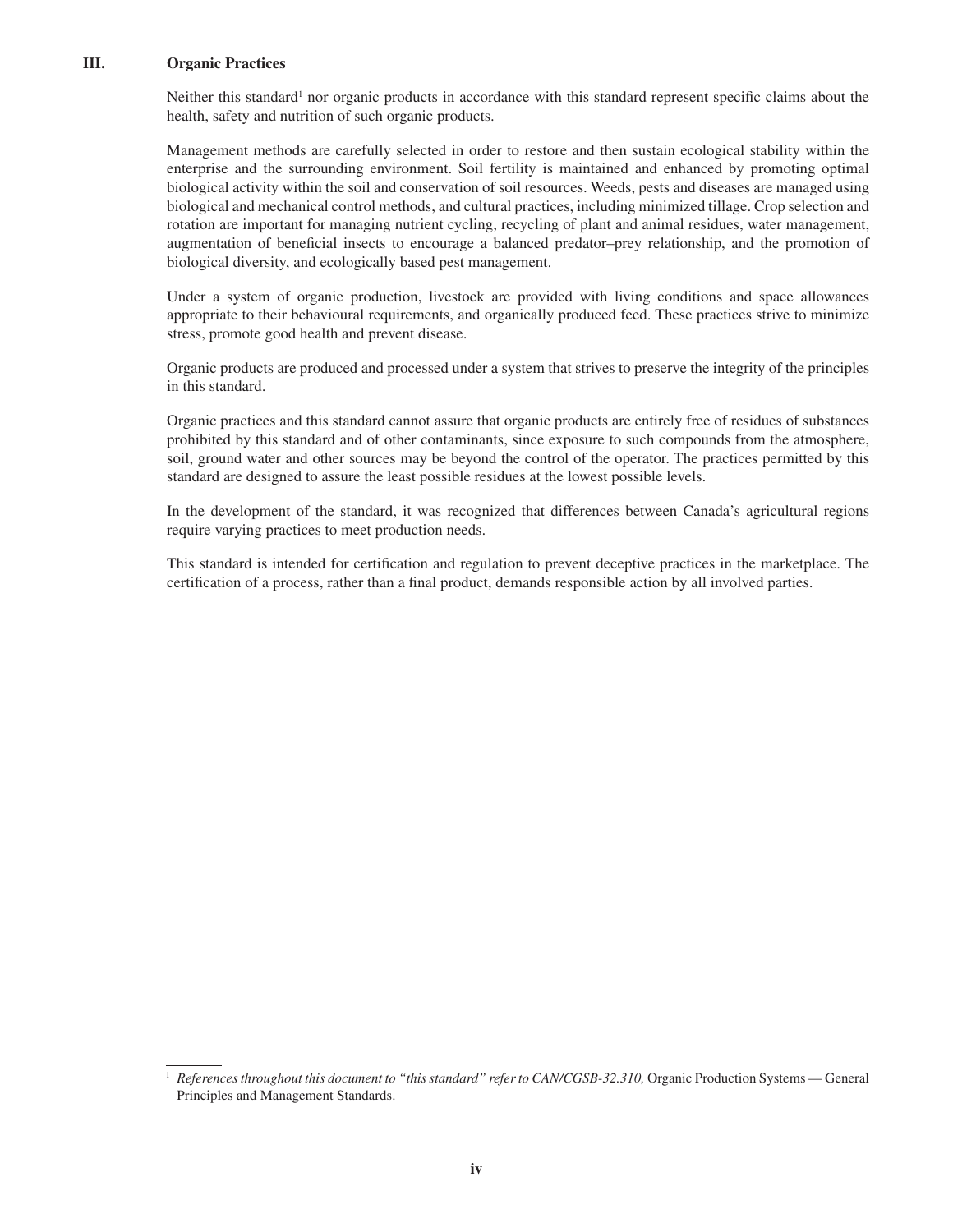**CAN/CGSB-32.310-2006** 

Supersedes CAN/CGSB-32.310-99

Amended October 2008

## **CANADIAN GENERAL STANDARDS BOARD**

## **ORGANIC PRODUCTION SYSTEMS GENERAL PRINCIPLES AND MANAGEMENT STANDARDS**

#### **1. SCOPE**

 $\overline{\phantom{a}}$ 

| 1.1                                                                             | Foods and other agricultural products shall refer to organic production methods only if they come from a<br>farm system employing management practices that seek to nurture ecosystems in order to achieve<br>sustainable productivity; and that provide weed, pest and disease control through enhancement of<br>biodiversity, recycling of plant and animal residues, crop selection and rotation, water management, tillage<br>and cultivation. |  |  |  |
|---------------------------------------------------------------------------------|----------------------------------------------------------------------------------------------------------------------------------------------------------------------------------------------------------------------------------------------------------------------------------------------------------------------------------------------------------------------------------------------------------------------------------------------------|--|--|--|
| 1.2                                                                             | This standard applies to the following products:                                                                                                                                                                                                                                                                                                                                                                                                   |  |  |  |
|                                                                                 | unprocessed plants and plant products, livestock and livestock products, to the extent that the<br>a.<br>principles of production and specific verification rules for them are described in the standard                                                                                                                                                                                                                                           |  |  |  |
|                                                                                 | processed agricultural crop and livestock products intended for human consumption or use and derived<br>b.<br>from the items mentioned in par. 1.2 a.                                                                                                                                                                                                                                                                                              |  |  |  |
|                                                                                 | livestock feed<br>C <sub>1</sub>                                                                                                                                                                                                                                                                                                                                                                                                                   |  |  |  |
|                                                                                 | processed agricultural crop and livestock products intended for animal consumption or use and derived<br>d.<br>from the items mentioned in par. 1.2 a.                                                                                                                                                                                                                                                                                             |  |  |  |
| 1.3                                                                             | Quantities and dimensions in this standard are given in metric units with yard/pound equivalents, mostly<br>obtained through soft conversion, given in parentheses. The metric units shall be regarded as official in the<br>event of dispute or unforeseen difficulty arising from the conversion.                                                                                                                                                |  |  |  |
| 1.4                                                                             | Prohibited Substances, Methods or Ingredients in Organic Production and Handling                                                                                                                                                                                                                                                                                                                                                                   |  |  |  |
| 1.4.1                                                                           | When producing or handling organic products, it is forbidden to use any of the following substances or<br>techniques:                                                                                                                                                                                                                                                                                                                              |  |  |  |
|                                                                                 | all materials and products produced from genetic engineering as these are not compatible with the<br>a.<br>general principles of organic production and therefore are not accepted under this standard                                                                                                                                                                                                                                             |  |  |  |
|                                                                                 | synthetic pesticides (e.g. defoliants and desiccants, fungicides, insecticides and rodenticides), wood<br>b.<br>preservatives (e.g. arsenate) or other pesticides, except as specified in CAN/CGSB-32.311, Organic<br>Production Systems - Permitted Substances Lists                                                                                                                                                                              |  |  |  |
|                                                                                 | fertilizer or composted plant and animal material that contains a substance prohibited by par. 1.4.1 (and<br>c.<br>not included in CAN/CGSB-32.311, Organic Production Systems - Permitted Substances Lists)                                                                                                                                                                                                                                       |  |  |  |
| d. sewage sludge, in any form, as defined in this standard, as a soil amendment |                                                                                                                                                                                                                                                                                                                                                                                                                                                    |  |  |  |

- e. synthetic growth regulators
- f. synthetic allopathic veterinary drugs, including antibiotics and parasiticides, except as specified in this standard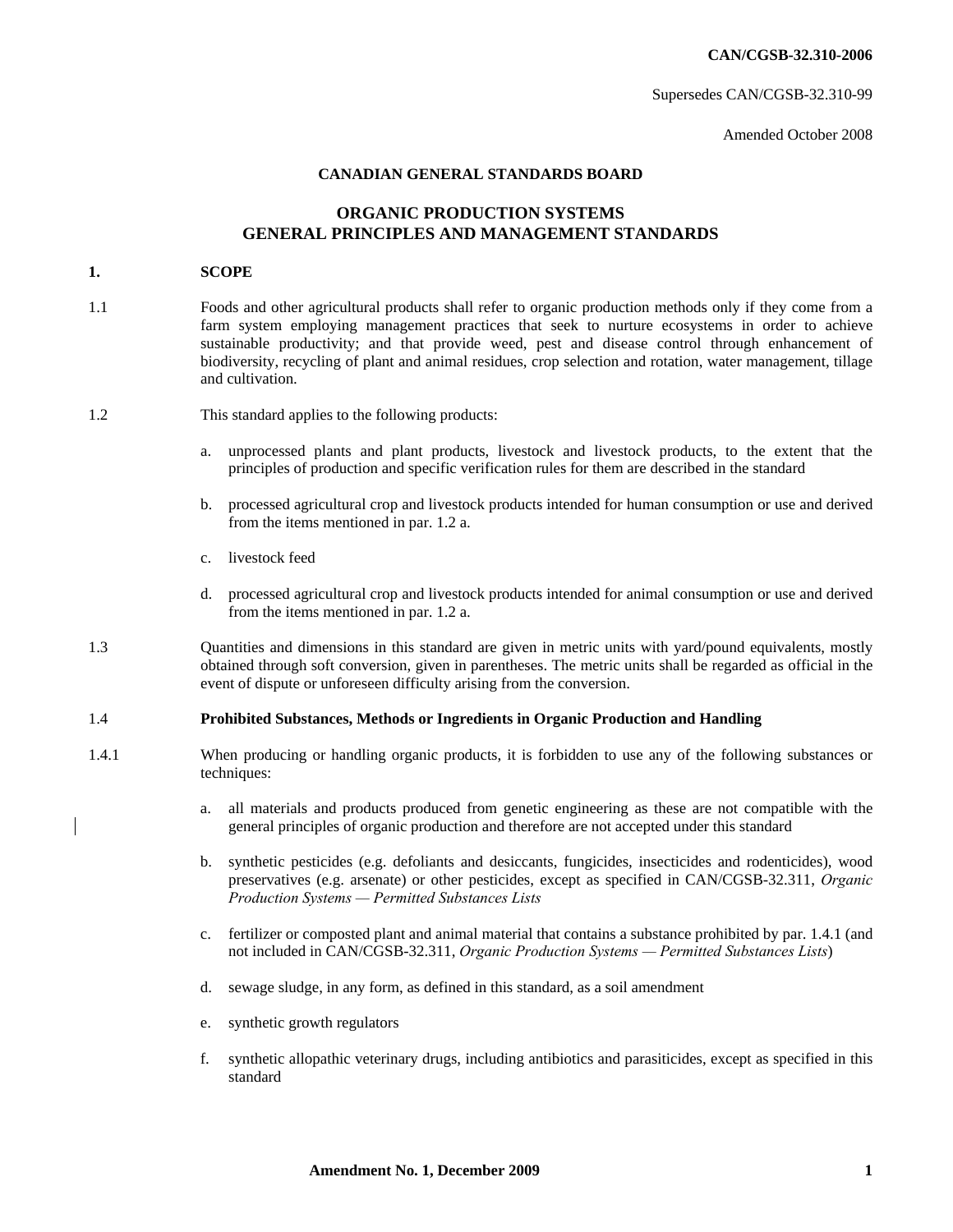- g. synthetic processing substances, aids and ingredients, and food additives and processing aids including sulphates, nitrates and nitrites, except as specified in CAN/CGSB-32.311, *Organic Production Systems — Permitted Substances Lists*
- h. ionizing radiation and forms of irradiation on products destined for food or their inputs, as defined in this standard, except as specified in CAN/CGSB-32.311, *Organic Production Systems — Permitted Substances Lists*
- i. equipment, packaging materials and storage containers, or bins that contain a synthetic fungicide, preservative or fumigant
- j. substances that are not included in CAN/CGSB-32.311, *Organic Production Systems — Permitted Substances Lists*, except as provided by this standard
- k. cloned farm animals and their descendants. A producer shall know the lineage of any non-organic animal brought under organic management
- l. intentionally manufactured nano-technology products, or nano-processes involving intentional manipulation of matter at the nano scale to achieve new properties or functions that are different than properties and functions of the materials at the macro scale, except naturally occurring nano sized particles, or those produced incidentally through normal processes such as grinding flour, or nano sized particles used in a way that guarantees no transference to product.
- 1.4.2 The same ingredient in both an organic and non-organic form shall not be present in an organic product.

#### **2. REFERENCED PUBLICATIONS**

- 2.1 The following publications are referenced in this standard:
- 2.1.1 Canadian General Standards Board (CGSB)

CAN/CGSB-32.311 — Organic Production Systems — Permitted Substances Lists.

2.1.2 Health Canada

*Food and Drug Regulations* (C.R.C., c. 870).

2.2 A dated reference in this standard is to the issue specified. An undated reference in this standard is to the latest issue. The sources are given in the Notes section.

#### **3. DEFINITIONS AND TERMINOLOGY**

3.1 The following definitions and terms apply in this standard:

#### **Aeroponics** (Aéroponie)

A soil-free cultivation method whereby plants are suspended with their roots partially or even totally exposed to the air.

#### **Agricultural Product** (Produit agricole)

An animal, a plant, an animal or a plant product, or a product, including any food or drink wholly or partly derived from an animal or a plant.

#### **Agro-ecosystem** (Agroécosystème)

A system consisting of the form, function, interaction and equilibrium of the biotic and abiotic elements present within the environment of a given agricultural enterprise.

#### **Allopathic** (Allopathique) Using allopathy.

*Allopathy (Allopathie)* 

A method of treating disease with substances that produce a reaction or effects different from those caused by the disease itself.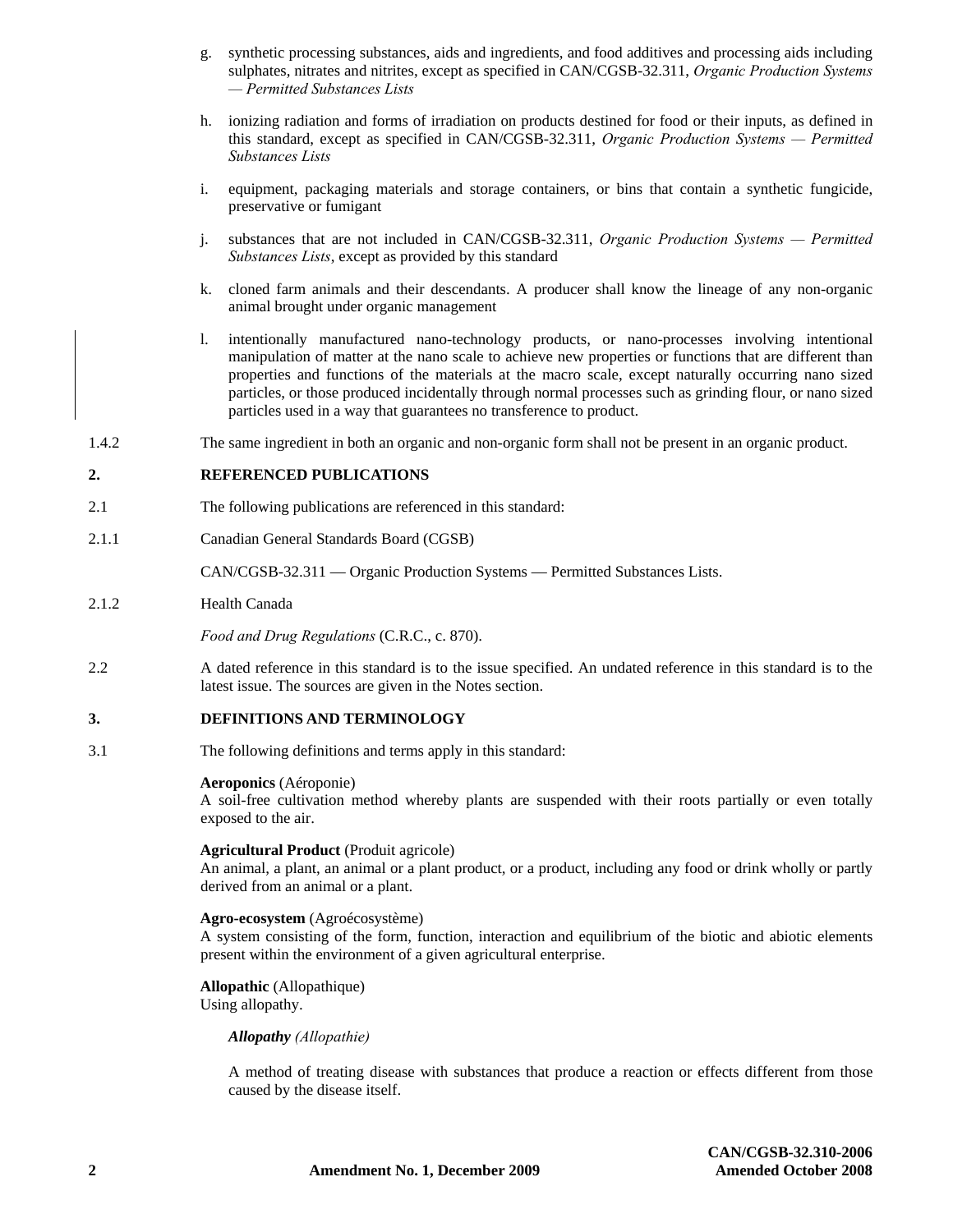#### **Annual Seedling** (Semis annuel)

A young plant grown from seed that will complete its life cycle or produce a yield and be able to be harvested within the same crop year or season in which it was planted.

#### **Antibiotic** (Antibiotique)

Various substances that contain any quantity of any chemical substance produced by a micro-organism, like penicillin, and that are used to inhibit or destroy the growth of micro-organisms to prevent or treat disease.

#### **Apiculture** (Apiculture)

The management and production of honeybees and queens and their products (e.g. honey, beeswax, pollen, royal jelly, propolis and bee venom).

#### **Biodegradable** (Biodégradable)

Capable of biological decomposition into simpler biochemical or chemical components.

#### **Buffer Zone** (Zone tampon)

A clearly defined and identifiable boundary area that separates an organic production unit from adjacent non-organic areas.

#### **Cloned Animals** (Animaux clonés)

Identical animals resulting from human manipulation of embryos and embryo transfer, using techniques such as somatic cell nuclear transfer, embryonic cell nuclear transfer or embryo splitting.

#### **Commercially Available** (Disponible sur le marché)

The documented ability to obtain a production input or an ingredient in an appropriate form, quality, quantity or variety in order to fulfil an essential function in an organic farming, preparation or handling system.

#### **Commingling** (Mélange)

Physical contact between bulk, unbound or unpackaged organic products and non-organic products during production, preparation, transportation, storage or handling.

#### **Compost** (Compost)

The product of a carefully managed aerobic process by which non-synthetic materials are digested by micro-organisms. Organic materials for compost shall be managed appropriately to reach temperatures for the duration necessary to effectively stabilize nutrients and kill human pathogens.

#### **Compost Tea** (Thé de compost)

A soil amendment solution created by steeping mature compost in order to promote beneficial bacterial growth.

#### **Crop Rotation** (Rotation des cultures)

The practice of alternating crops grown on a specific field in a planned sequence in successive crop years so that crops of the same species or family are not continuously grown on the same field. Perennial cropping systems employ techniques such as alley cropping, intercropping and hedgerows to introduce biological diversity in lieu of crop rotation.

#### *Perennial Crop (Culture vivace)*

Any crop, other than a biennial crop, that can be harvested from the same planting for more than one crop year or that requires at least one year after planting before harvest.

#### **Feed Additive** (Additif pour alimentation animale)

A substance added to feed in small quantities to fulfil a specific nutritional need (i.e. essential nutrients in the form of amino acids, vitamins and minerals).

#### **Feed Supplement** (Supplément alimentaire)

A feed that is used with another feed to improve the nutritive balance of the total and that is intended to be fed undiluted as a supplement to other feeds; or offered free choice with other parts of the ration separately available; or diluted and mixed to produce a complete feed that is acceptable for registration.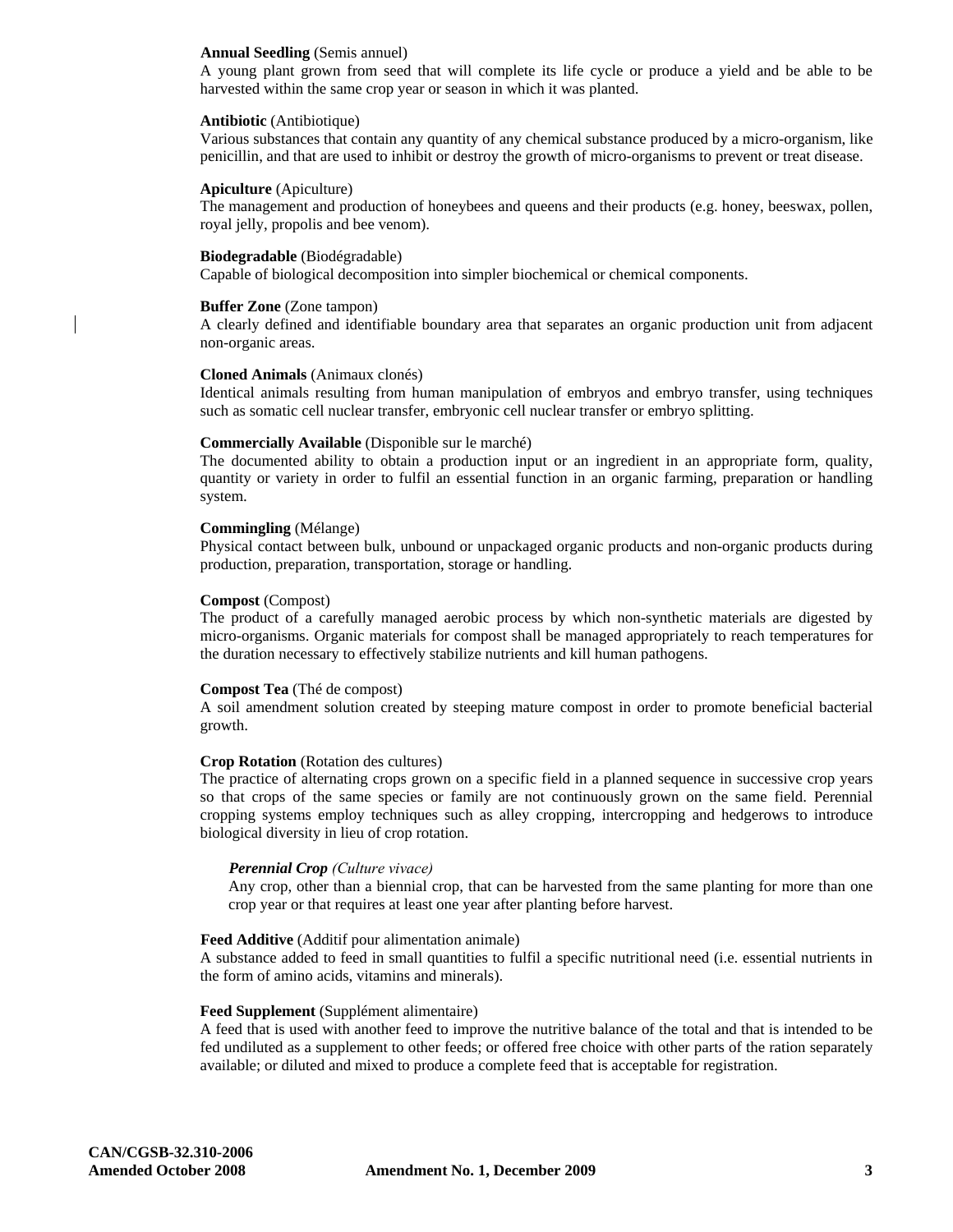## **Fertilizer** (Engrais)

A single or blended substance composed of one or more recognized plant nutrient(s).

### **Food Additive** (Additif alimentaire)

*Food additive* has the same meaning as in Section B.01.001 of Part B of the *Food and Drug Regulations*.

## **Food Irradiation** (Irradiation des aliments)

A sanitation or preservative method for packaged or bulk foodstuffs that controls insect infestation and that reduces microbial load by ionizing radiation from Cobalt-60 or Cesium-137; or X-rays generated by a machine source operated at or below an energy level of 5 MeV; or from electrons generated by a machine source operated at or below an energy level of 10 MeV.

### **Forage** (Fourrage)

Vegetative material in fresh, dried or ensiled state (pasture, hay or silage), which is fed to livestock.

## **Genetic Engineering** (Génie génétique)

Refers to techniques by which the genetic material of an organism is changed in a way that does not occur naturally by multiplication and/or natural recombination.

Examples of the techniques used in genetic engineering include but are not limited to

- recombinant DNA (rDNA) techniques that use vector systems
- techniques involving the direct introduction into the organism of hereditary materials prepared outside the organism
- cell fusion (including protoplast fusion) or hybridization techniques that overcome natural physiological, reproductive or recombination barriers, where the donor cells/protoplasts do not fall within the same taxonomic family

Unless the donor/recipient organism is derived from any of the above techniques, examples of techniques not covered by this definition include

- in vitro fertilization;
- conjugation, transduction, transformation, or any other natural process;
- polyploidy induction;
- cell fusion (including protoplast fusion) or hybridization techniques where the donor cells/protoplasts are in the same taxonomic family.

#### **Handling** (Manutention)

Any operation or portion of operation that receives or otherwise acquires agricultural products for resale, including final retailers of agricultural products, who process and transform, repack or relabel such products.

**Herbivore** (Herbivore) An animal that feeds chiefly on plants.

## **Homeopathic** (Homéopathique) Using homeopathy.

#### *Homeopathy (Homéopathie)*

 A treatment of disease based on the administration of minute doses of a substance that in massive amounts produce symptoms in healthy animals similar to those of the disease itself.

#### **Hydroponics** (Hydroponie)

Cultivation of plants (flowers and vegetables) in aqueous nutrient solutions without the aid of soil. The soil is replaced by an inert culture medium (e.g. coarse sands, expanded clay, rockwool). Plants are cultivated by using a nutritive solution that is brought to each plant by taking into account the requirements of the species.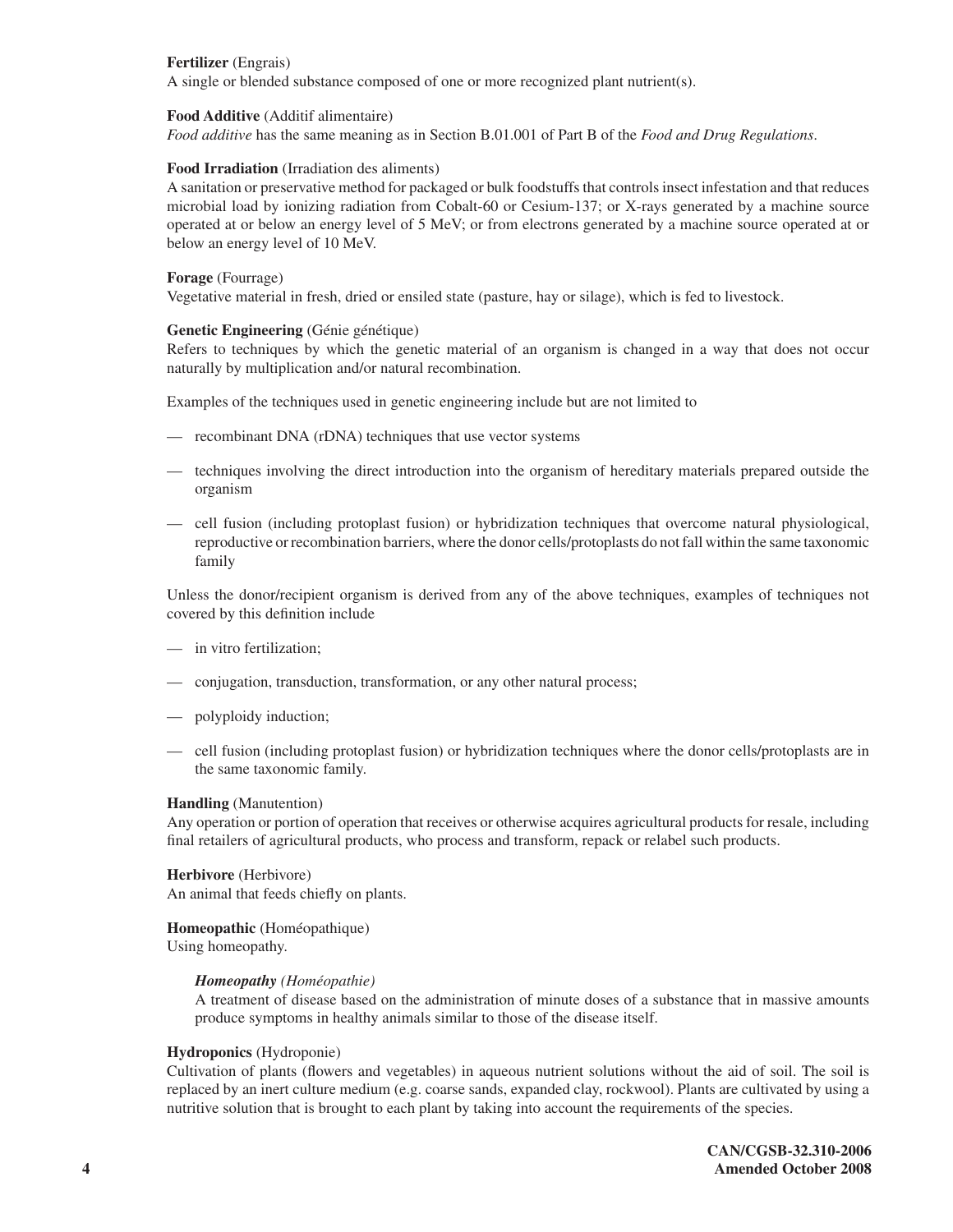#### **Ingredient** (Ingrédient)

Any substance, including a food additive, used in the manufacture or preparation of a product. The substance is present in the final product, possibly in a modified form.

#### **Input** (Intrant)

Substances that are used or directly applied to the organic production system: particularly fertilizers, feed supplements, pesticides, soil amendments, veterinary treatments, processing additives or aids, sanitizing and cleaning materials.

#### **Livestock** (Animaux d'élevage)

Livestock means any domestic or domesticated animal including bovine (e.g. buffalo and bison), ovine, porcine, caprine, equine, poultry and bees raised for food or in the production of food. The products of hunting or fishing of wild animals shall not be considered part of this definition.

#### **Manure** (Déjections animales)

Livestock feces, urine and other excrement, and bedding used (or soiled) by livestock and that have not been composted.

#### **Nanotechnology** (Nanotechnologie)

Nanotechnology is a field described generally as the control and structuring of matter at dimensions typically between 1 and 100 nm to create materials, devices and systems with fundamentally new properties and functions. Nanoscale chemical substances, or nanomaterials, behave differently from their macroscale counterparts, exhibiting different mechanical, optical, magnetic and electronic properties.

#### **Non-synthetic** (Non synthétique)

A substance derived from mineral, plant or animal matter that does not undergo a synthetic process as defined in accordance with this standard.

#### **Nutrient Management Plan** (Plan de gestion des nutriments)

A nutrient budgeting plan in which the timing and rate of nutrient application is based on soil nutrient status (soil test results), crop nutrient needs, amendment (manure, compost, plow-down crop or other permitted substance), nutrient contents and expected nutrient release rates. The goal of a nutrient management plan is to minimize nutrient loss, protect water quality, maintain soil fertility and ensure effective use of permitted soil amendments.

#### **Operator** (Exploitant)

Any person, firm or organization that produces, prepares or imports, with a view to the subsequent marketing of products referred to as organic.

#### **Organic Integrity** (Intégrité biologique)

The maintenance of the inherent organic qualities of a product from the reception of ingredients through to the end consumer, in accordance with this standard.

#### **Organic Product** (Produit biologique)

Any commodity or output produced by a system conforming to this standard.

#### **Organic Production** (Production biologique)

A method of agricultural production, including any subsequent preparation, storage and transportation, conforming to this standard.

#### **Parallel Production** (Production parallèle)

The simultaneous production, preparation or handling of organic and non-organic (including transitional) crops, livestock and other organic products of the same or similar, visually indistinguishable varieties.

#### **Pest** (Organisme nuisible)

An organism causing damage to humans or to resources used by humans, such as some viruses, bacteria, fungi, weeds, parasites, arthropods and rodents.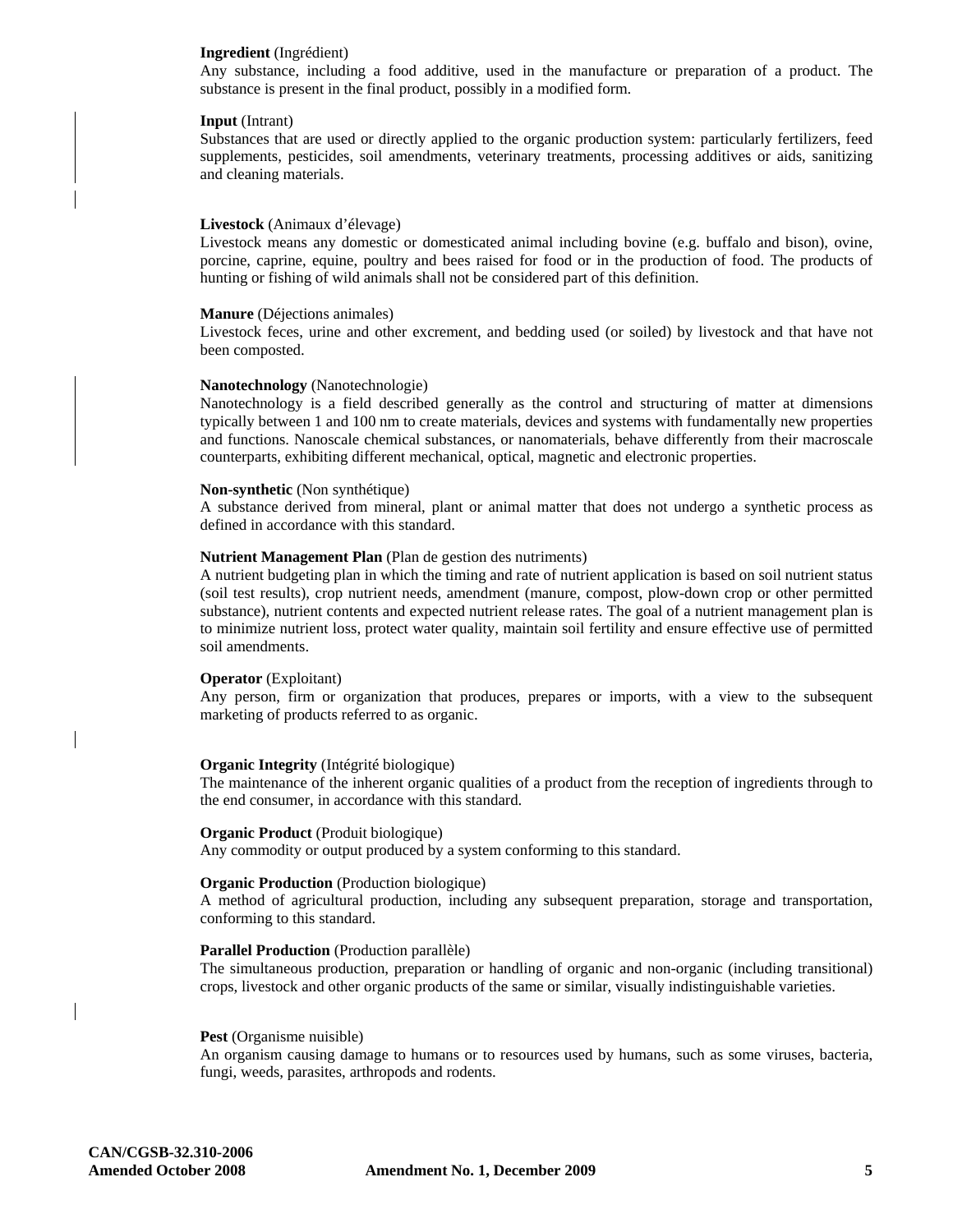#### **Pesticide** (Pesticide)

Any substance or mixture of substances intended to prevent, destroy, repel or mitigate any pests or plants.

#### **Planting Stock** (Matériel de reproduction végétale)

Any plant or plant tissue, other than annual seedlings but including rhizomes, shoots, leaf or stem cuttings, roots or tubers, bulbs or cloves, used in plant production or propagation.

#### **Preparation** (Préparation)

Includes, in respect of an agricultural product, processing, slaughtering, storing, inspecting, grading, packing, assembling, pricing, marking and labelling.

#### **Processing Aids** (Auxiliaires de production)

Substances that are added to a food for a technological effect during processing and that are not present in the finished food product or are present at insignificant and non-functional levels.

#### **Production Unit** (Unité de production)

A portion of an enterprise that produces an organic product under a specific management plan.

#### **Records** (Registres)

Any information in written, visual or electronic form that documents the activities undertaken by a producer or a person engaged in the preparation of organic products, in accordance with this standard.

#### **Sewage Sludge** (Boues d'épuration)

A solid, liquid or semisolid material typically formed as a precipitate from wastewater treatment of liquid and solid human domestic waste, among other compounds, which is accumulated predominantly in municipal or industrial sewage treatment facilities, sewers and drains. Sewage sludge includes, but is not limited to, domestic septage; scum or solids removed in primary, secondary or advanced wastewater treatment processes; or material derived from sewage sludge.

#### **Soil** (Sol)

A mixture of minerals, organic matter and living organisms.

#### **Split Production–Split Operation** (Production fractionnée – Exploitation fractionnée)

An operation that produces, prepares or handles organic and non-organic agricultural products (including transition).

#### **Synthetic Substance** (Substance synthétique)

A man-made substance formulated or manufactured by a chemical process or by a process that chemically alters compounds extracted from plant, micro-organisms, and animal or mineral sources. This term does not apply to compounds synthesized or produced by biological processes, including heat and mechanical processing.

#### **Traceability** (Traçabilité)

A documentation control procedure that can determine the origin, transfer of ownership, and transportation process (i.e. supply chain) of an organic product or a product containing organic ingredients.

#### **Transition** (Conversion)

Set of steps taken by the operator of a non-organic production system to establish organic management practices, in accordance with this standard.

#### **Transitional Period** (Période de conversion)

The period of time between the start of an organic management program in a production unit and the attainment of organic status by a production unit, in accordance with this standard.

#### **Transplant** (Plant repiqué)

A seedling that has been removed from its original place of production, transported and replanted.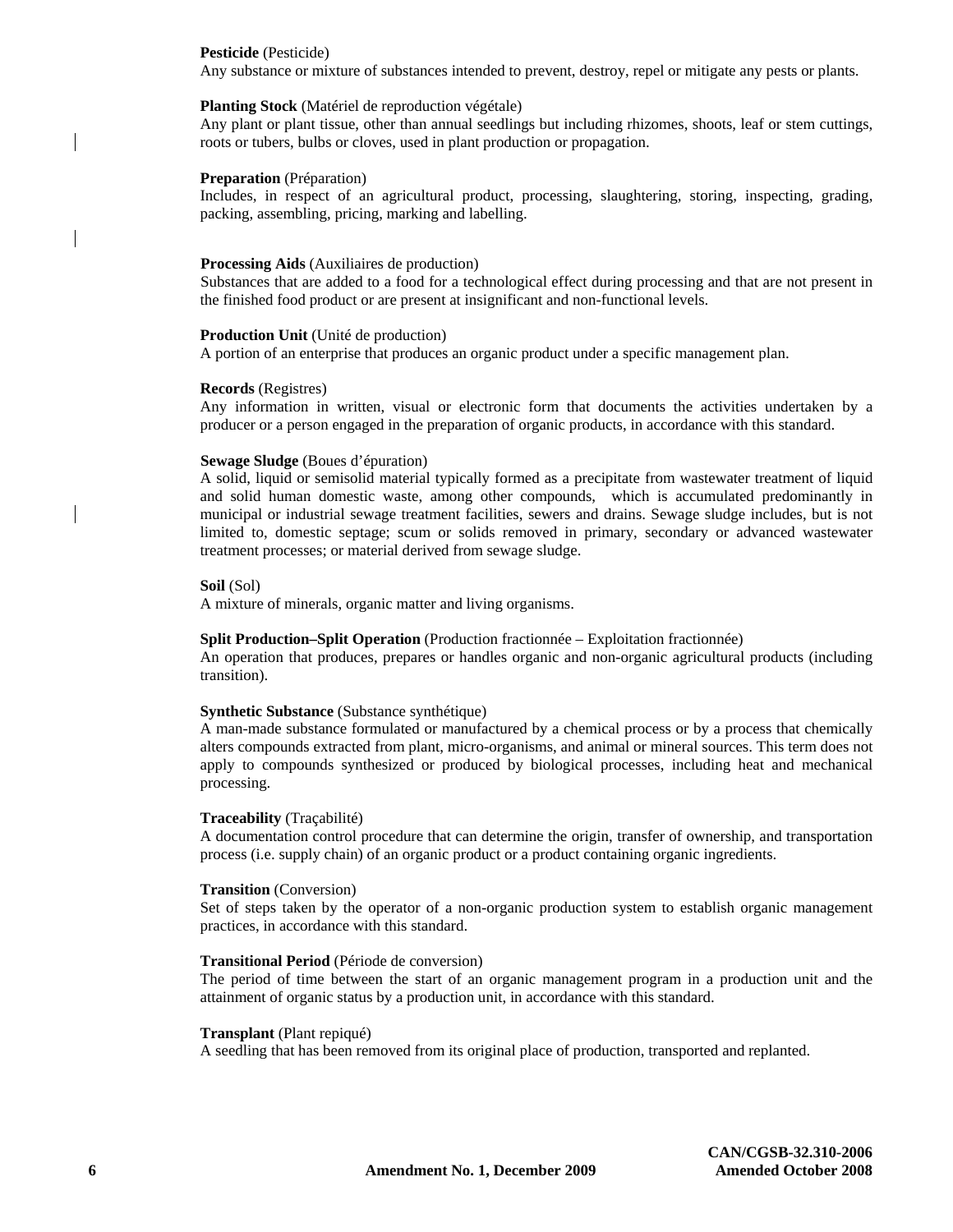## **Veterinary Biologic** (Produit biologique vétérinaire)

A helminth, protozoa or micro-organism; or a substance or mixture of substances derived from animals, helminths, protozoa or micro-organisms; or a substance of synthetic origin that is manufactured, sold or represented for use in restoring, correcting or modifying functions in animals or for use in the diagnosis, treatment, mitigation or prevention of a disease, disorder, abnormal physical state, or the symptoms thereof, in animals. Veterinary biologics include vaccines, bacterins, bacterin-toxoids, immunoglobulin products, diagnostic kits and any veterinary biologic derived through biotechnology.

## **Veterinary Drug** (Médicament vétérinaire)

Any substance or mixture of substances represented for use or administrated in the diagnosis, treatment, mitigation or prevention of disease, disorder, abnormal physical state or its symptoms in animals; restoring, correcting or modifying functions in animals.

## **Wild Crop** (Plante sauvage)

Naturally growing plants in their natural habitat collected or harvested from a site that is not maintained under cultivation or other agricultural management.

## **4. ORGANIC PLAN**

- 4.1 The operator of an enterprise shall prepare an organic plan outlining the details of transition, production, preparation, handling and management practices, in accordance with this standard.
- 4.2 The organic plan shall be updated annually to address changes to the plan or management system, problems encountered in executing the plan, and measures taken to overcome such problems.
- 4.3 The organic plan shall include a description of the internal record-keeping system, with documents sufficient to meet traceability requirements as specified in par. 4.4.1 and record-keeping requirements.
- 4.4 **Record Keeping and Identification**  The operator seeking to comply with this standard shall maintain records and relevant supporting documents concerning the inputs and details of use, production, preparation and handling of organic crops, livestock and products. The operator shall guarantee the organic integrity of the product through continuous traceability, from receipt of the raw material to release of the product.
- 4.4.1 Records shall make it possible to trace
	- a. the origin, nature and quantities of organic products, as stated within this standard, that have been delivered to the production unit;
	- b. the nature, quantities and consignees of products, as stated within this standard, that have left the production unit;
	- c. any other information, such as the origin, nature and quantities of ingredients, additives and manufacturing aids delivered to the unit, and the composition of processed products, for the purposes of proper verification of the operations in accordance with this standard.
- 4.4.2 Records shall be maintained for not less than five years beyond their creation.
- 4.4.3 An identification system shall be provided for distinguishing organic and non-organic crops, livestock (e.g. general appearance, colour, variety and types) and products.

## **5. CROP PRODUCTION**

## 5.1 **Land Requirements for Transition to Organic**

5.1.1 This standard shall be fully applied on a production unit for at least 12 months before the first harvest of products. Substances prohibited by par. 1.4.1 and substances not in CAN/CGSB-32.311, *Organic Production Systems — Permitted Substances Lists,* shall not have been used for at least 36 months before the harvest of any organic crop.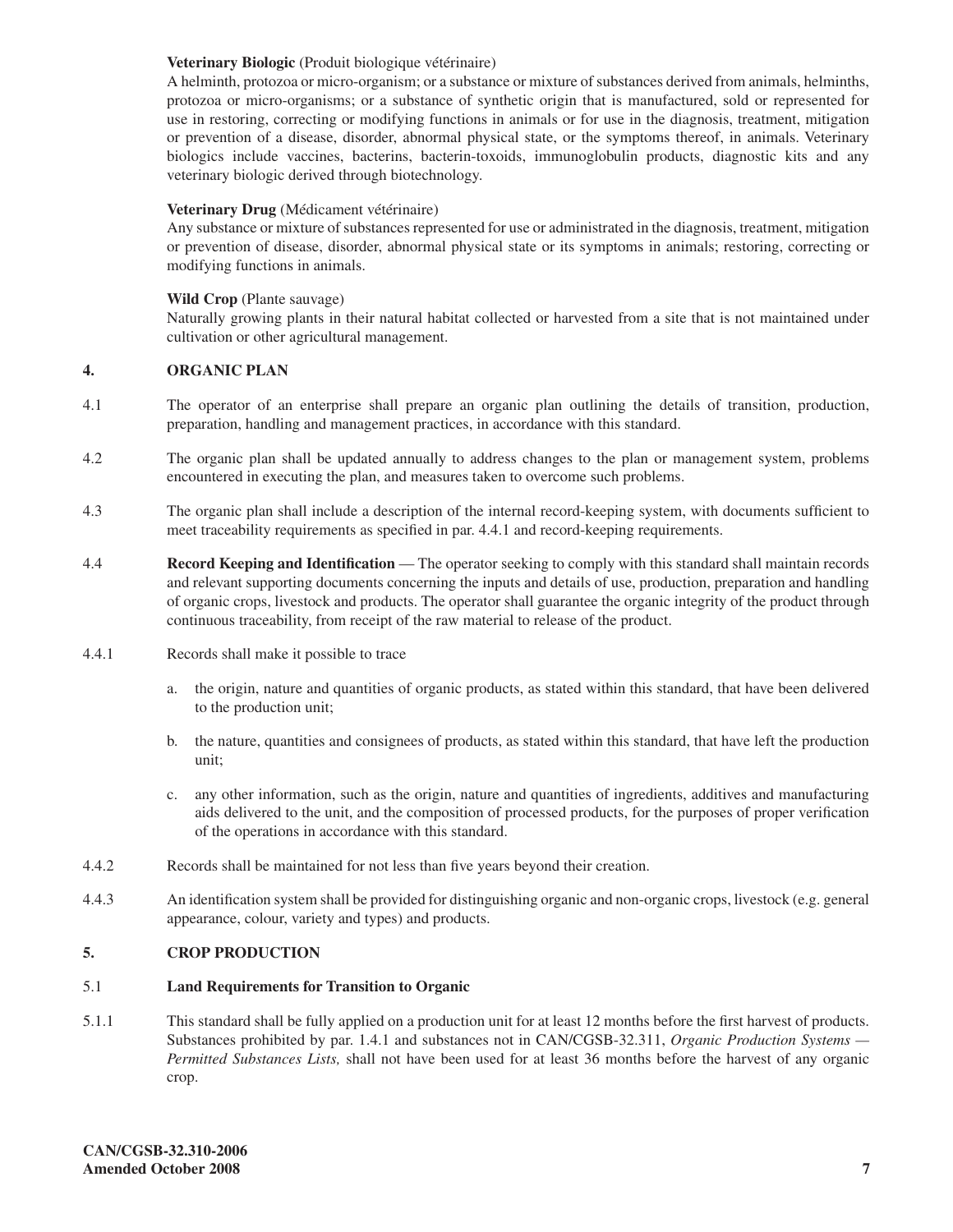*Note: The Canadian* Organic Products Regulations *require operators to document that they have not used substances prohibited by this standard and substances not listed in CAN/CGSB-32.311,* Organic Production Systems — Permitted Substances Lists*. Operators may also be required to be under the supervision and inspection of a certification body for at least 12 months before allowing organic claims on agricultural products*.

- 5.1.2 The enterprise shall aim at a complete transition of its production. During the transition period, the enterprise can maintain, in addition to the production in transition, a non-organic system of production (split operation) that shall be entirely separate and identified pending its incorporation into the overall transition process. Parallel production (where the products of the organic and non-organic system are indistinguishable) is not allowed. The enterprise can be converted one unit at a time, and each converted unit shall respect the requirements of this standard.
- 5.1.3 All production units shall have distinct, defined boundaries.
- 5.1.4 When unintended contact with substances prohibited by par. 1.4.1 is possible, distinct buffer zones or other features sufficient to reasonably prevent contamination are required:
	- a. Buffer zones shall be at least 8 m wide
	- b. Permanent hedgerows or plant windbreaks, artificial windbreaks, permanent roads or other adequate physical barriers may be used instead of buffer zones.
- 5.1.5 Crops grown in buffer zones shall be considered non-organically grown products whether they are used on the farm or not.
- 5.1.6 Production units shall not be alternated between organic and non-organic production methods.

## 5.2 **Environmental Factors**

- 5.2.1 Measures shall be taken to minimize the physical movement of substances prohibited by par. 1.4.1 from neighbouring areas onto organic farmland and crops. Similarly, measures shall be taken to minimize the contamination of land and crops with such substances.
- 5.2.2 The use of posts or wood treated with materials other than those in CAN/CGSB-32.311, *Organic Production Systems — Permitted Substances Lists,* is prohibited.
	- a. Continued use and recycling of existing (prohibited) posts within the farm are allowed.
	- b. Acquisition of any additional material with these wood treatments is prohibited for new installations or replacement purposes. Exceptions may be granted in vast rangeland and semi-arid regions, and will consider the availability of alternate materials.

## 5.3 **Seeds and Planting Stock**

5.3.1 The operator shall use organic seed, bulbs, tubers, cuttings, annual seedlings, transplants and other propagules produced in accordance with this standard.

#### 5.3.2 *Exceptions or Conditions*

- 5.3.2.1 A variety of non-organic untreated seed and planting stock or seed treated only with substances in accordance with this standard may be used provided that the organically produced seed or planting stock variety
	- a. is not available from the enterprise
	- b. is not commercially available, and a reasonable search involving potential, known organic suppliers has been conducted.
- 5.3.2.2 Non-organic perennial planting stocks may be used provided that the organic products are harvested after such plants have been maintained in accordance with this standard for at least one year.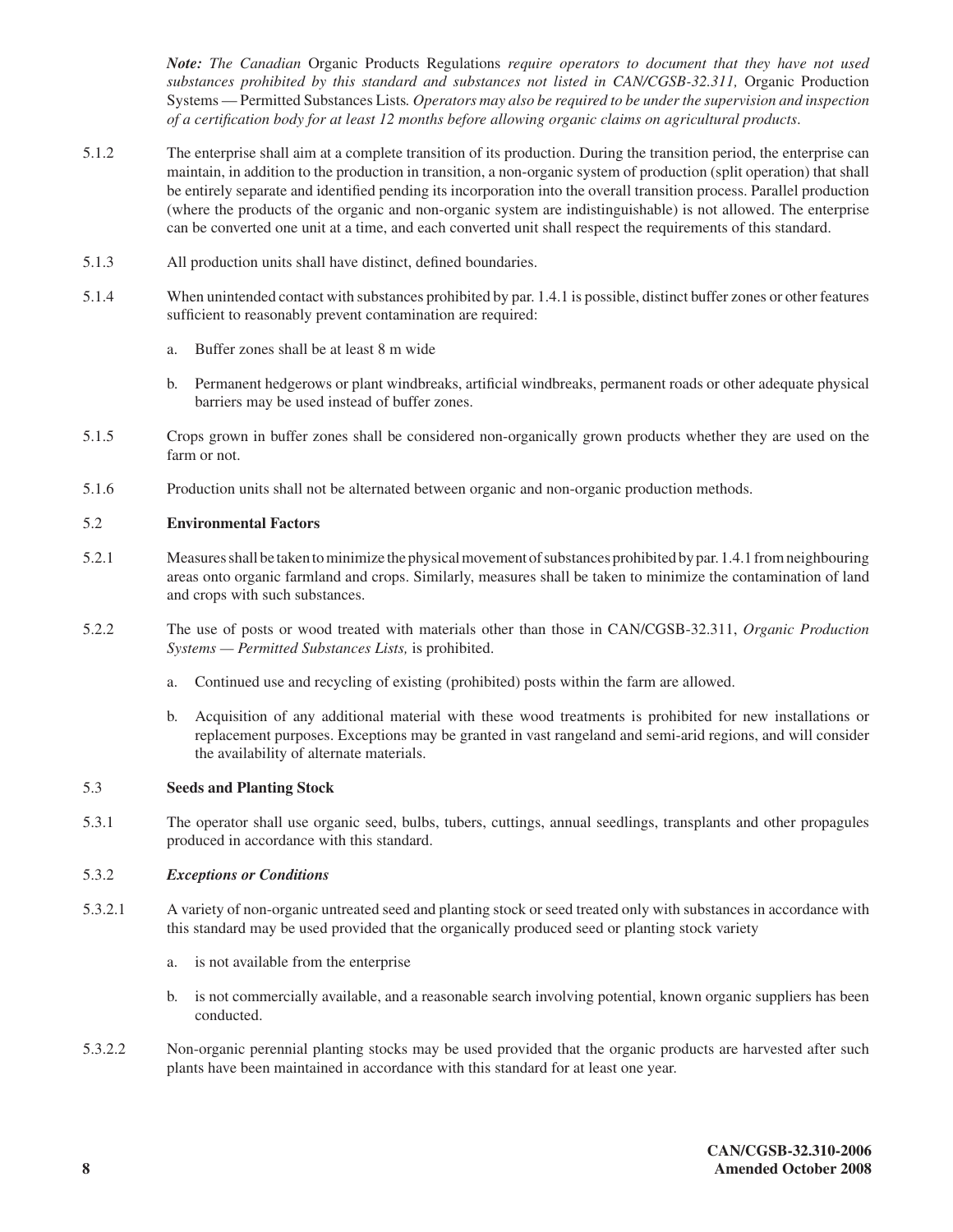5.3.2.3 Plant varieties, seeds, seed inoculant, germ plasm, scions, rootstocks or other propagules developed through the use of genetic engineering are prohibited, in accordance with par. 1.4.1.

## 5.4 **Soil Fertility and Crop Nutrient Management**

- 5.4.1 The main objective of the soil fertility and crop nutrient management program shall be to establish and maintain a fertile soil using practices that maintain or increase soil humus levels, that promote an optimum balance and supply of nutrients, and that stimulate biological activity within the soil.
- 5.4.2 The fertility and biological activity of the soil shall be maintained or increased, where appropriate, by
	- a. crop rotations, which shall be as varied as possible and include plough-down, legumes, catch crops or deep-rooting plants;
	- b. incorporating plant and animal matter that can be obtained from organic production in compliance with this standard and that include the following:
		- i. composted animal and plant matter
		- ii. non-composted plant matter, specifically legumes, plough-down crops or deep-rooting plants within the framework of an appropriate multiyear rotation plan
		- iii. non-processed animal manure, including liquid manure and slurry
		- iv. animal manures that have been processed using physical (e.g. dehydration), biological or chemical treatment only with substances permitted by CAN/CGSB-32.311, *Organic Systems — Permitted Substance Lists*. Techniques for processing animal manure shall minimize the loss of nutritional elements.
- 5.4.3 The operator shall select and implement tillage and cultivation practices that maintain or improve the physical, chemical and biological condition of soil, that minimize damage to the structure and tilth of soil, and that minimize soil erosion.
- 5.4.4 The operator shall manage plant and livestock materials to maintain or improve soil organic matter content, crop nutrients, and soil fertility in a manner that does not contribute to the contamination of crops, soil or water, by plant nutrients, pathogenic organisms, heavy metals or residues of substances prohibited by par. 1.4.1.
- 5.4.5 Except as provided in par. 5.5.1, the organic matter produced on the enterprise shall be the basis of the nutrient cycling program and may be supplemented with off-farm organic and non-organic nutrient sources specified in CAN/CGSB-32.311, *Organic Production Systems — Permitted Substances Lists*.
- 5.4.6 The operator shall not use burning to dispose of crop residues produced on the operation, except that burning may be used to suppress the spread of disease or to stimulate seed germination.

## 5.5 **Manure Management**

- 5.5.1 *Manure Sources*  The operator shall first use all available animal manure produced on the organic operation (on-farm) and then may use manure from other organic operations (off-farm). When manure from organic operations is not available in sufficient quantities, the operator may use manure from non-organic farm operations provided that
	- a. the non-organic operation is not a fully caged system where livestock are not able to turn 360°;
	- b. livestock are not permanently kept in the dark;
	- c. the source of manure, type of livestock, evaluation of the criteria mentioned in par. 5.5.1 a. and b., and quantity shall be recorded.

*Note: Organic operations should make it a priority to use manure obtained from transition or extensive livestock operations and not originating from landless livestock production operations or from livestock operations using genetically modified organisms (GMOs) and their derivatives in animal feeds.*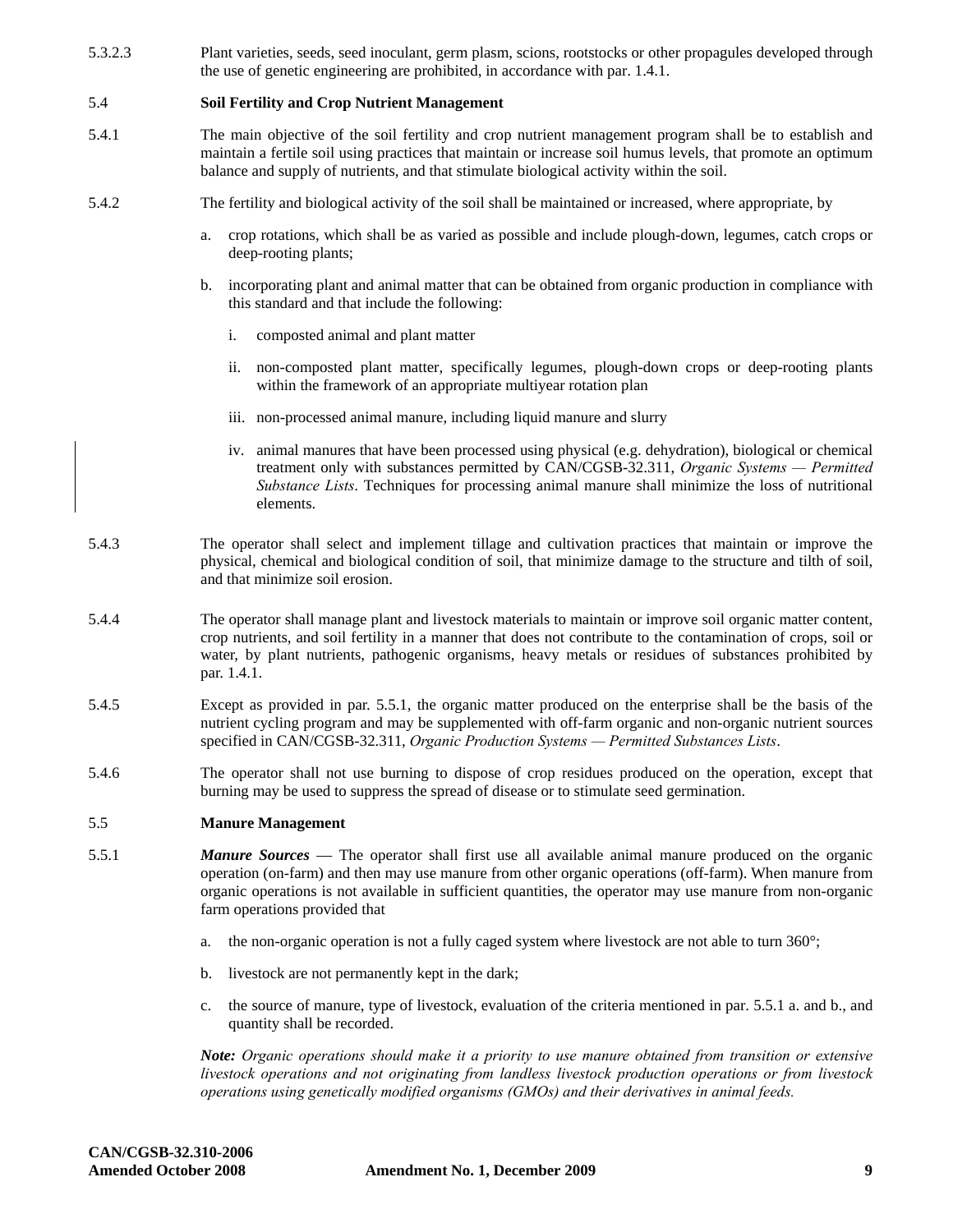- 5.5.2 Land Application of Manure
- 5.5.2.1 The essential elements of an organic manure application program shall address land area, rate of application, time of application, soil incorporation and retention of nutrient components.
- 5.5.2.2 All soil amendments including liquid manure, slurries, compost tea, solid manure, raw manure, compost and other approved substances shall be applied to land in accordance with nutrient management planning principles.

*Note: In Canada, some additional provincial requirements may also apply.*

- 5.5.2.3 Where manure is applied, the soil shall be sufficiently warm and moist to ensure active bio-oxidation.
- 5.5.2.4 In season, the timing, rate and method of manure application shall be designed to ensure that manure application
	- a. does not contribute to the contamination of crops by pathogenic bacteria;
	- b. minimizes the potential for run-off into ponds, rivers and streams;
	- c. does not significantly contribute to ground and surface water contamination.
- 5.5.2.5 The non-composted solid or liquid manure shall be
	- a. incorporated into the soil at least 90 days before the harvesting of crops for human consumption that do not come into contact with soil;
	- b. incorporated into the soil at least 120 days before the harvesting of crops having an edible part that is directly in contact with the surface of the soil or with soil particles.

#### 5.6 **Crop Pest, Disease and Weed Management**

- 5.6.1 Pest, disease and weed control shall be centred on organic management practices aimed at enhancing crop health and reducing losses caused by weeds, disease and pests. Organic management practices include cultural practices (e.g. rotations, establishment of a balanced ecosystem, and use of resistant varieties) and mechanical techniques (e.g. sanitation measures, cultivation, traps, mulches and grazing).
- 5.6.2 When the organic management practices alone cannot prevent or control crop pests, disease or weeds, a biological or botanical substance, or other substances in CAN/CGSB-32.311, *Organic Production Systems — Permitted Substances Lists*, may be applied. However, the conditions for using the substance shall be documented in the organic plan, in accordance with section 4.
- 5.6.3 Application equipment (e.g. spray equipment) used for soil nutrient supplements, disease or pest management on the enterprise shall be cleaned thoroughly between applications to remove residues of applied substances. If products presenting a contamination risk have been previously applied with the equipment, equipment parts from which residue cannot be removed shall be replaced.

## **6. LIVESTOCK PRODUCTION**

#### 6.1 **General**

- 6.1.1 Livestock for organic production shall be raised according to this standard.
- 6.1.2 Livestock can make an important contribution to an organic farming system by
	- a. improving and maintaining the fertility of the soil;
	- b. managing the flora through grazing;
	- c. enhancing biodiversity and facilitating complementary interactions on the farm.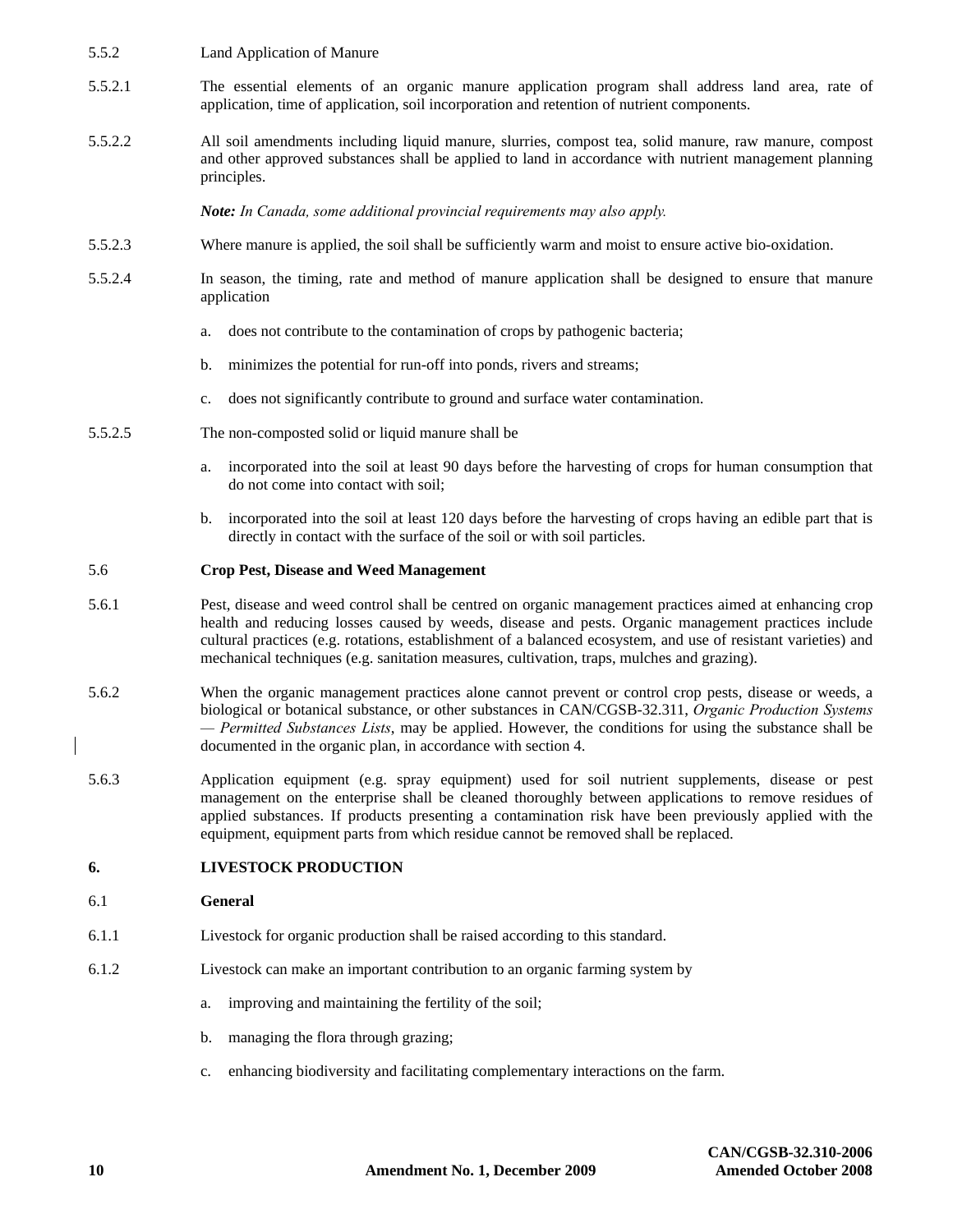6.1.3 Livestock production is a land-related activity.

- a. Herbivores shall have access to pasture during the grazing season and access to the open air at other times whenever weather conditions permit. Calculated on the basis of dry matter intake, the consumption of grazed forage during the grazing season of the region shall represent a minimum of 30% of the total forage intake during this period for ruminants that have reached sexual maturity. On all farms a minimum of 0.13 ha (1/3 acre) per animal unit must be devoted to grazing. (One animal unit = one cow or one bull or two calves (each  $225$  to  $500$  kg) or five calves (each less than  $225$  kg)or four ewes and their lambs or six does and their kids).
- b. All other animals, including poultry, shall have access to the outdoors whenever weather conditions permit.
- c. See par. 6.8.2 and 6.8.7 for exceptions.
- 6.1.4 Livestock stocking rates shall recognize the differences between Canada's agro-climatic regions and take into consideration feed production capacity, stock health, nutrient balance and environmental impact.
- 6.1.5 Organic livestock management shall aim to utilize natural breeding methods, minimize stress, prevent disease, progressively eliminate the use of chemical allopathic veterinary drugs (including antibiotics), and maintain animal health and welfare.

#### 6.2 **Origin of Livestock**

- 6.2.1 The choice of breeds, strains and breeding methods shall be consistent with the principles of this standard and, in particular, shall take into account
	- a. adaptation of livestock to local conditions;
	- b. vitality and resistance of livestock to disease;
	- c. absence of disease and health problems specific to breeds or strains.
- 6.2.2 Livestock used for organic livestock products shall
	- a. be born or hatched on production units conforming to this standard;
	- b. have been the offspring of parents raised under the conditions specified in this standard;
	- c. be raised under this system throughout their life;
	- d. exceptions to the requirements in par. 6.2.2 a., b. and c. are allowed for poultry and for herds or individual animals that are being converted to organic production:
		- i. Poultry used for edible poultry products shall be poultry that have been under continuous organic management, in accordance with this standard, beginning no later than the second day of life; birds shall not have been given medication other than vaccines.
		- ii. Animals used for milk production shall have been under continuous organic management, in accordance with this standard, for at least one year.
		- iii. Animals used for meat shall have been under continuous organic management, in accordance with this standard, from the beginning of the last third of the gestation period (of the dam).
- 6.2.3 Animals purchased for breeding shall be from organic enterprises. By way of derogation, when it can be shown that suitable organic breeding stock are not available, non-gestating breeder animals and breeding males may be brought from a non-organic operation onto an organic operation and integrated into the organic system. However, the meat from such animals shall not be organic. Livestock from non-organic sources shall not be considered as organic breeding stock outside the organic operation if raised according to this standard for less than 12 months.
- 6.2.4 All livestock or edible livestock products that are removed from an organic enterprise and subsequently managed on a non-organic enterprise shall not be considered as organically produced, in accordance with this standard.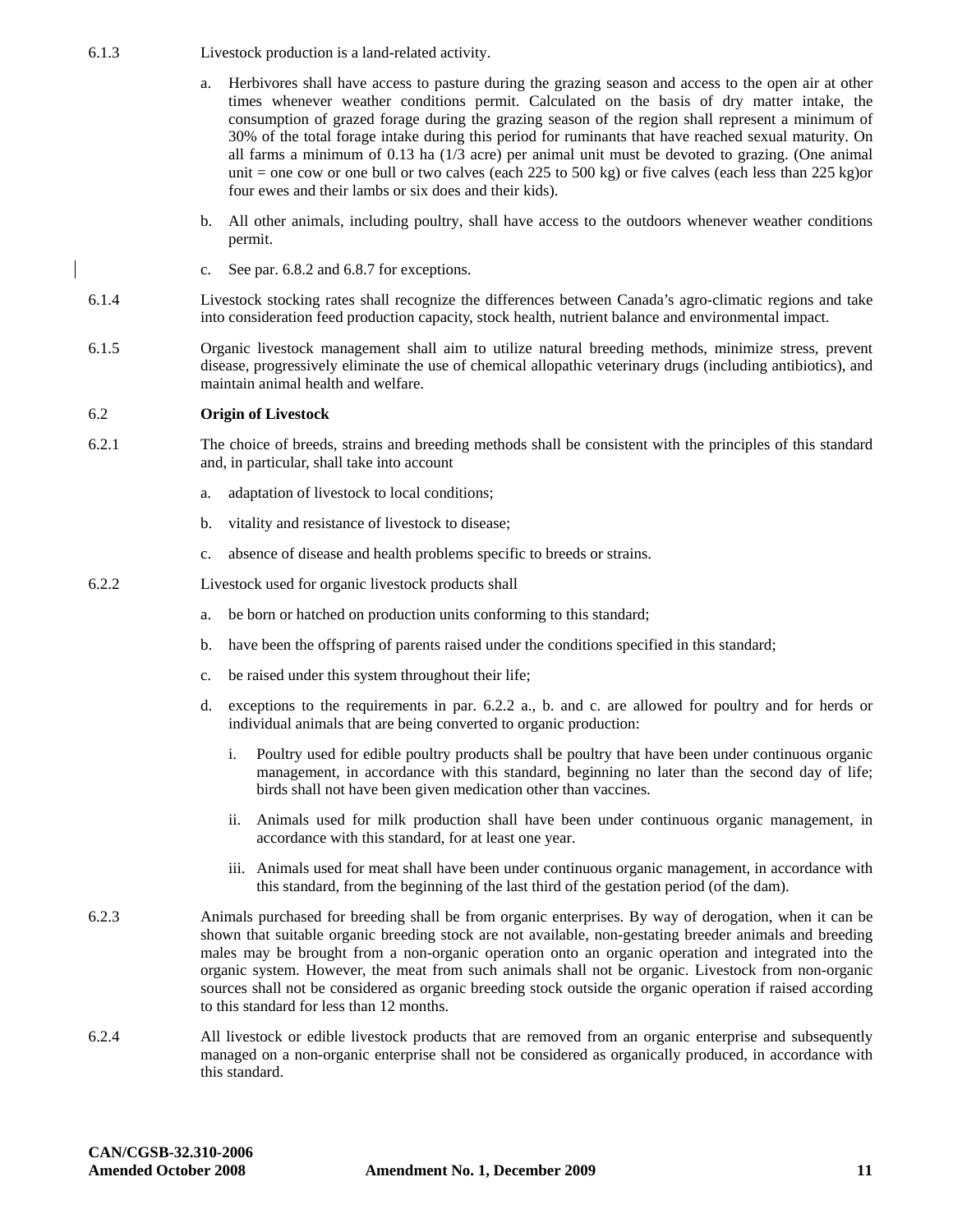## 6.3 **Transition to Organic**

- 6.3.1 When an entire dairy herd is being converted to organic production, the operator shall,
	- a. in the first nine months of the transition year, provide a minimum of 80% feed, calculated by dry matter, that is either organic or raised from land included in the organic system plan and that is managed in accordance with organic crop requirements;
	- b. in the final three months of the transition year, provide only organic feed conforming to this standard.
- 6.3.2 The transition of the land intended for feed crops or pasture shall comply with par. 5.1.
- 6.3.3 During the final year of transition, animal feed and pasture of the enterprise can be used as organic by the production unit of the enterprise. The feed shall not be considered as organic outside of this unit.

## 6.4 **Livestock Feed**

- 6.4.1 The operator of an organic livestock operation shall provide livestock with a feed ration balanced to meet their nutritional requirements and consisting of feedstuffs produced in accordance with this standard. During a local farm scale catastrophic event (e.g. fire, flood, or extreme climatic conditions) where organic feed is unobtainable, an exception to this specification of up to 10 consecutive days may be allowed so that the livestock are provided a balanced diet. Under this exemption, feed from land in transition to organic production and known to be free of substances prohibited by par.1.4.1 shall be used in preference to non-organic feed.
- 6.4.2 Livestock feed shall consist of substances that are necessary and essential for maintaining the animals' health, well-being and vitality and that meet the physiological and behavioural needs of the species in question.
- 6.4.3 Specific livestock rations shall take into account the following:
	- a. for young mammals, the need for natural milk, including colostrum within the first day of life
	- b. for ruminants, that at least 60% of dry matter in daily rations consists of hay, fresh/dried fodder or silage
	- c. for ruminant animals, when silage is fed, dry hay is provided for at least 25% of the forage ration
	- d. for poultry, when in the finishing phase, the need for grains
	- e. for poultry and pigs, the need for vegetable matter other than grain.
- 6.4.4 The operator of an organic operation shall not provide organic livestock with
	- a. feed and feed additives, including amino acids and feed supplements that contain substances not in accordance with CAN/CGSB-32.311, *Organic Production Systems — Permitted Substances Lists*;
	- b. feed medications or veterinary drugs, including hormones and prophylactic antibiotics, to promote growth;
	- c. approved feed supplements or additives used in amounts above those required for adequate nutrition and health maintenance for the species at its specific stage of life;
	- d. feeds chemically extracted or defatted with substances prohibited by par. 1.4.1;
	- e. feed that contains mammalian or avian slaughter by-products;
	- f. feed that contains synthetic preservation agents;
	- g. silage preservation products except for products listed in CAN/CGSB-32.311, *Organic Production Systems — Permitted Substances Lists*;
	- h. synthetic appetite-enhancers or synthetic flavour-enhancers;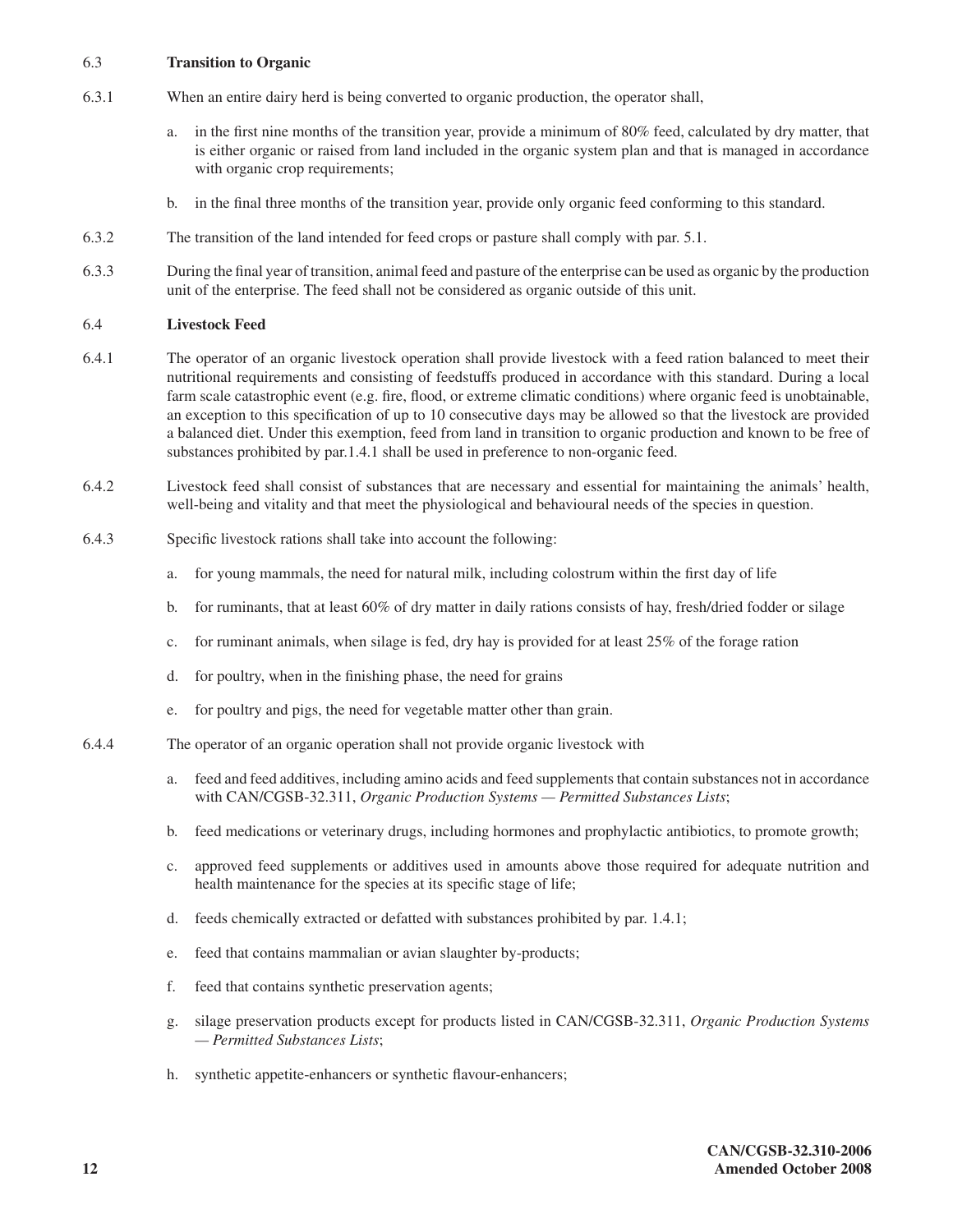- i. feed formulas containing manure or other animal waste;
- j. feed that contains synthetic colouring-agents.
- 6.4.5 Animals shall be provided with clean fresh water on demand.
- 6.4.6 The force feeding of ducks and geese is prohibited.
- 6.5 **Breeding**  Breeding methods shall conform to the principles of organic production in this standard. The operator shall
	- a. select breeds and types of livestock that are suitable for site-specific conditions within the local environment and production system and that are resistant to prevalent diseases and parasites;
	- b. use natural methods of reproduction; however, artificial insemination is permitted;
	- c. not use embryo transfer techniques or breeding techniques using genetic engineering or related technology;
	- d. not use reproductive hormones to trigger and synchronize estrus.

## 6.6 **Transport and Handling**

6.6.1 Livestock shall be managed responsibly with care and respect. Stress shall be minimized in all handling practices.

> *Note: In Canada, see also the* Health of Animals Regulations *under the* Health of Animals Act *(Canadian Food Inspection Agency)*.

- 6.6.2 The transport and slaughter of livestock shall be managed to minimize stress, injury and suffering. The use of electrical stimulation or allopathic tranquilizers is prohibited.
- 6.6.3 The animals shall have suitable shelter against inclement weather conditions (e.g. wind, rain, excessive heat and cold) during transportation and before slaughter.
- 6.6.4 Efforts shall be made to transport animals directly from the farm to their final destination.
- 6.6.5 The duration of transportation shall be as short as possible.
- 6.6.6 Animals too ill to be transported shall be suitably euthanized, without cruelty.

## 6.7 **Livestock Health Care**

- 6.7.1 The operator shall establish and maintain preventive livestock health care practices, including
	- a. the choice of appropriate breeds or strains of animals, as specified in par. 6.2.1;
	- b. the provision of a feed ration sufficient to meet nutritional requirements, including vitamins, minerals, protein, fatty acids, energy sources and fibre (ruminants), in accordance with this standard;
	- c. the establishment of appropriate housing, pasture conditions, space allowance and sanitation practices, to minimize crowding and the occurrence and spread of diseases and parasites;
	- d. the provision of conditions that allow for exercise, freedom of movement, and a reduction in stress appropriate to the species;
	- e. the provision of prompt treatment for animals with detectable disease, lesions, lameness, injury and other physical ailments;
	- f. the administration of vaccines in accordance with this standard when it has been documented that the targeted diseases are communicable to livestock on the enterprise and cannot be combatted by other means.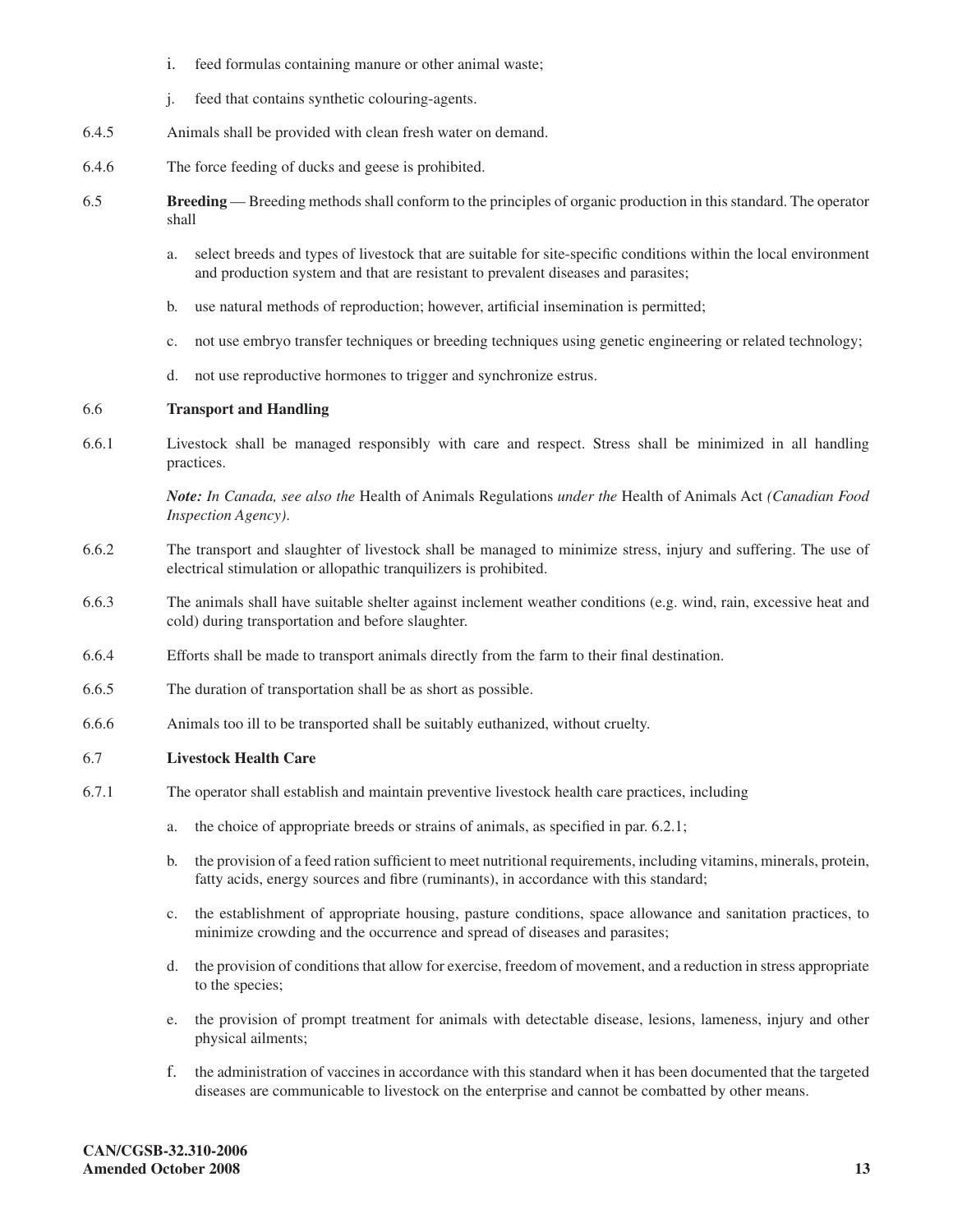| 6.7.2 |             | Physical alterations are prohibited except when absolutely necessary to improve the health, welfare or<br>hygiene of animals, or for identification or safety reasons. Physical alterations shall be undertaken in a<br>manner that minimizes pain, stress and suffering, with consideration to the use of anaesthetics, sedatives<br>and non-steroid anti-inflammatory analgesics (e.g. ketoprofen).  |
|-------|-------------|--------------------------------------------------------------------------------------------------------------------------------------------------------------------------------------------------------------------------------------------------------------------------------------------------------------------------------------------------------------------------------------------------------|
|       | a.          | Beak trimming and de-toeing of birds, tail docking of pigs and trimming of needle teeth in piglets are<br>only allowed when necessary to control problem behaviour that has a negative impact on the welfare of<br>other animals. Operators shall document the measures taken to control or eliminate the behaviour.                                                                                   |
|       | b.          | Tail docking of cattle is prohibited except when necessary for veterinary treatment of injured animals.                                                                                                                                                                                                                                                                                                |
|       | c.          | The following procedures are allowed under the conditions specified in par. 6.7.2:                                                                                                                                                                                                                                                                                                                     |
|       |             | castration of piglets, lambs and calves<br>i.                                                                                                                                                                                                                                                                                                                                                          |
|       |             | docking of lambs' tails<br>$\mathbf{ii}$                                                                                                                                                                                                                                                                                                                                                               |
|       |             | iii. branding and ear tagging                                                                                                                                                                                                                                                                                                                                                                          |
|       |             | iv. dehorning and debudding (use of anaesthetics or sedatives is required for dairy calves).                                                                                                                                                                                                                                                                                                           |
| 6.7.3 | Lists.      | Where preventive practices and vaccines are inadequate to prevent sickness or injury and where disease and<br>health problems require treatment, the use of biological, cultural, and physical treatments and practices is<br>permitted, in accordance with CAN/CGSB-32.311, Organic Production Systems - Permitted Substances                                                                         |
| 6.7.4 |             | Medical treatment for sick or injured livestock shall not be withheld to preserve their organic status. All<br>appropriate medications shall be used to restore livestock to health when methods acceptable to organic<br>production fail. Shipping of diseased livestock to slaughter for human consumption is prohibited. Sick and<br>medicated animals shall be quarantined from healthy livestock. |
| 6.7.5 |             | Products from sick animals or those undergoing treatment with restricted substances shall not be organic or<br>fed to organic livestock.                                                                                                                                                                                                                                                               |
| 6.7.6 |             | The use of veterinary medicinal substances in organic production systems shall conform to the following:                                                                                                                                                                                                                                                                                               |
|       | a.          | If no alternative treatment or management practice exists, the use of veterinary biologics, including<br>vaccines, the use of parasiticides or the therapeutic use of synthetic medications may be administered<br>provided that such medications are allowed, in accordance with this standard, or are required by law.                                                                               |
|       | b.          | Phytotherapeutic (i.e. herbal or botanical substances excluding antibiotics), homeopathic or similar<br>products shall be used in preference to chemical allopathic veterinary drugs or antibiotics, provided<br>that their therapeutic effect is effective for the species and the condition for which the treatment is<br>intended.                                                                  |
|       | $c_{\cdot}$ | If the use of the products in par. 6.7.6 a. and b. is unlikely to be effective in combatting illness or<br>injury, chemical allopathic drugs (not listed in CAN/CGSB-32.311, Organic Production Systems —<br>Permitted Substances Lists) may be administered under veterinary supervision. Some restrictions apply<br>when meat animals are treated (see par. 6.7.7, 6.7.8 e. and 6.7.9).              |
|       | d.          | When veterinary drugs other than those with specific requirements listed in this standard or<br>CAN/CGSB-32.311, Organic Productions Systems - Permitted Substances Lists, are used, a<br>withholding period equivalent to double the label requirement or 14 days, whichever is longer, shall be<br>observed before the products from treated livestock can be considered organic.                    |
|       | e.          | Antibiotic treatment of dairy animals is permitted in emergencies under the following conditions:                                                                                                                                                                                                                                                                                                      |
|       |             | The operator shall have written instructions from a veterinarian indicating the product and the<br>i.<br>treatment method used.                                                                                                                                                                                                                                                                        |
|       |             | ii.<br>Such treatment shall result in a milk withdrawal time of at least 30 days or two times the<br>specific medication's withdrawal period, whichever is longer.                                                                                                                                                                                                                                     |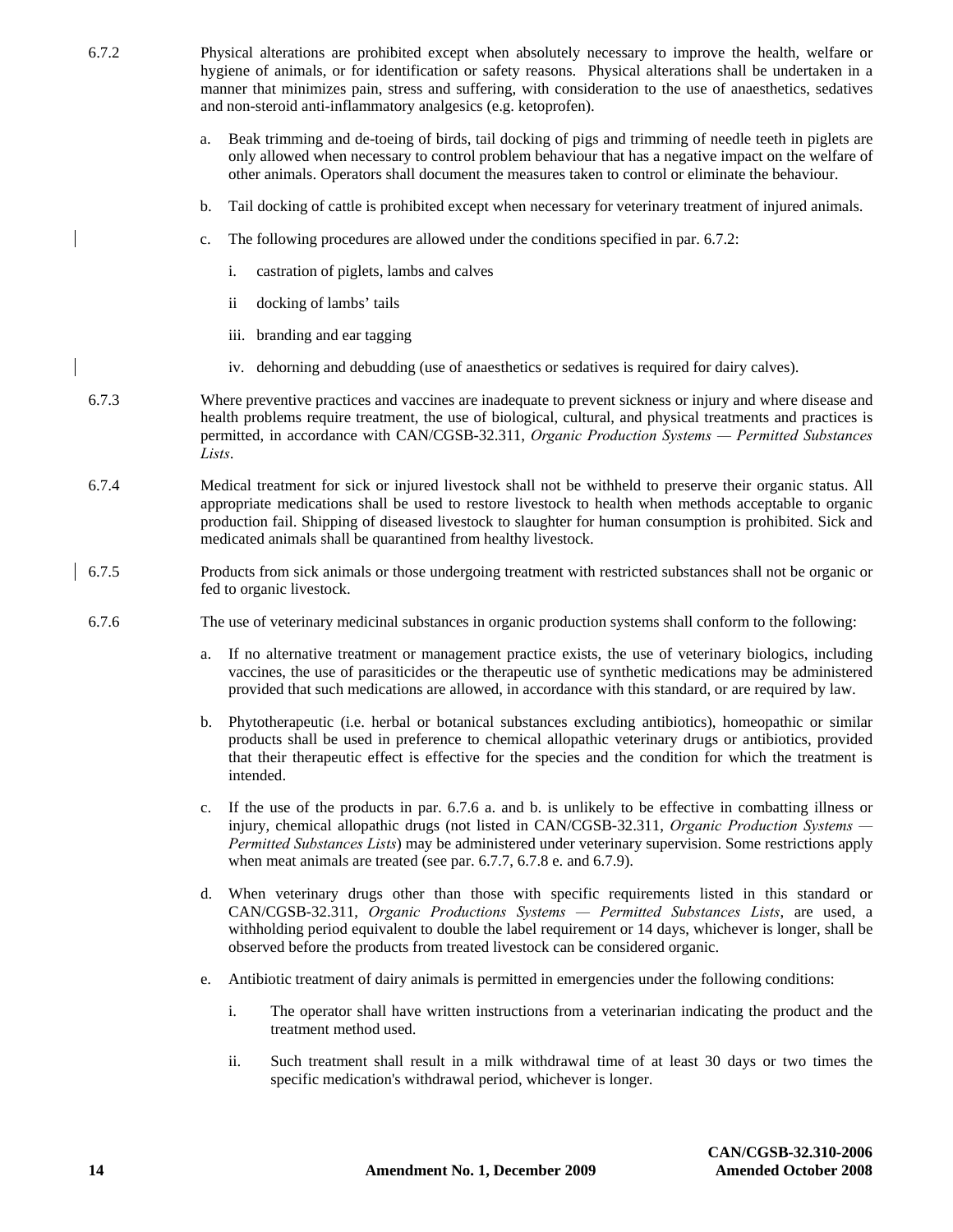- iii. Antibiotic use shall be documented in herd health records.
- iv. Dairy animals shall undergo only two treatments (of combined parasiticides and antibiotics) per year. Dairy animals that require more than two treatments shall undergo a 12-month transition period.
- v. Dairy animals with chronic conditions requiring repeated use of this practice shall be removed from the herd.
- 6.7.7 Hormonal treatment shall only be used for therapeutic reasons and under veterinary supervision. The meat from animals so treated shall not be organic meat unless the treatment is permitted by CAN/CGSB-32.311, *Organic Production Systems — Permitted Substances Lists*.
- 6.7.8 The operator of an organic livestock operation shall not administer
	- a. veterinary drugs, other than vaccinations, in the absence of illness, with the exception of anaesthetics and analgesics used in permitted physical alterations;
	- b. synthetic compounds to stimulate or retard growth or production, including hormones for growth promotion;
	- c. synthetic parasiticides to meat animals, except as provided in par. 6.7.9;
	- d. antibiotics to meat animals and birds for egg production;
	- e. chemical allopathic veterinary drugs (e.g. pharmaceuticals, antibiotics, hormones and steroids) for preventive treatments.
- 6.7.9 Organic livestock operations shall have a comprehensive plan to minimize parasite problems in livestock.
	- a. The plan will include preventive measures such as pasture management and fecal monitoring, as well as emergency measures in the event of a parasite outbreak.
	- b. By way of derogation, when preventive measures fail (because of climatic conditions or other uncontrollable factors), the operator may use parasiticides not listed in CAN/CGSB-32.311, *Organic Production Systems — Permitted Substances Lists*, provided that
		- i. observation of the animal or fecal samples, as appropriate for the species, indicate the livestock is infected with parasites;
		- ii the operator has received written instructions from a veterinarian indicating the product and method for parasite control that shall be used;
		- iii. withdrawal times shall be twice the label requirement or14 days whichever is longer;
		- iv. there shall be only one treatment for slaughter animals under a year old and a maximum of two treatments for older slaughter animals. Slaughter animals that require further treatment will lose organic status;
		- v. dairy animals requiring more than two treatments per year (of combined antibiotics and parasiticides) will lose organic status and shall go through a 12-month transition. These dairy animals shall never be organic for slaughter purposes;
		- vi. under this derogation, a dam may be treated during gestation;
		- vii. treatment of a poultry flock is allowed. Laying hens requiring more than one treatment of parasiticides per 12 month period will lose organic status;
		- viii. the operator shall provide a written action plan (including timing), describing how they will amend their parasite control plan, to avoid similar emergencies.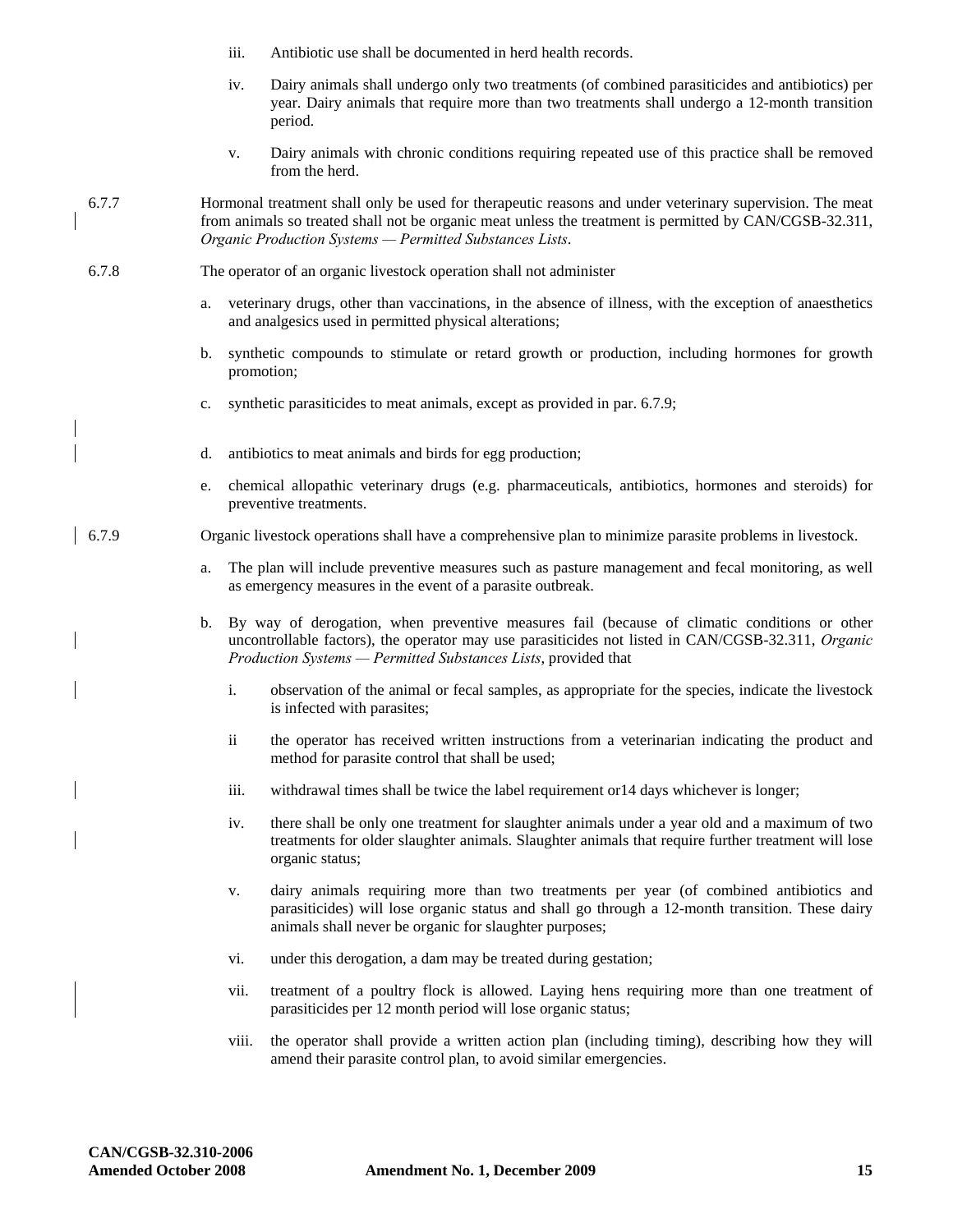- 6.7.10 Except as provided in par. 6.7.9, no breeding livestock or poultry treated with a parasiticide or veterinary drug (not listed in CAN/CGSB-32.311, *Organic Production Systems — Permitted Substances Lists*) shall be considered as an organic meat animal.
- 6.7.11 Injured, diseased or sick animals shall receive individual treatment designed to minimize pain and suffering, which may include euthanasia.
- 6.7.12 Forced moulting of poultry is prohibited.

## 6.8 **Livestock Living Conditions**

- 6.8.1 The operator of an organic livestock operation shall establish and maintain animal living-conditions that accommodate the health and natural behaviour of all animals, including
	- a. access to the outdoors, shade, shelter, rotational pasture, exercise areas, fresh air and natural daylight suitable to the species, its stage of production, the climate and the environment;
	- b. access to fresh water and high-quality feed in accordance with the needs of the animal;
	- c. sufficient space and freedom to lie down in full lateral recumbency, stand up, stretch their limbs and turn freely, and express normal patterns of behaviour;
	- d. space allowances appropriate to local conditions, feed production capacity, livestock health, nutrient balance of livestock and soils, and environmental impact;
	- e. production techniques that foster the long-term health of livestock, especially where animals are required to provide a high level of production or rate of growth;
	- f. appropriate resting and bedding areas in accordance with the needs of the animal;
	- g. livestock housing shall have non-slip floors. The floor shall not be entirely of slatted or grid construction. Buildings shall have areas for bedding and resting that are sufficiently large, solidly built, comfortable, clean and dry. They shall be covered with a thick layer of dry bedding that can absorb excrement. Where bedding material is typically consumed by the animal species, it shall conform to the feed requirements of this standard. Where bedding is not typically consumed by the animal species (e.g. lactating dairy cows), straw used for the bedding shall be free from the application of substances prohibited by par. 1.4.1 for at least 60 days prior to harvest.
	- h. the outdoor stocking density of pasture and runs shall be low enough to prevent soil degradation by the livestock and overgrazing of vegetation.
- 6.8.2 The operator of an organic livestock operation may provide temporary confinement for livestock owing to
	- a. inclement weather;
	- b. animal's stage of production;
	- c. conditions where the health, safety or well-being of the animal could be jeopardized given its stage of production;
	- d. risks relating to soil, water or plant quality.
- 6.8.3 Except for lactating cows, the continuous tethering of livestock is not permitted. When tie stalls are used in dairy barns in the winter season, cows shall be allowed a period of exercise each day, when possible, and at least twice a week.
- 6.8.4 Housing, pens, runs, equipment and utensils shall be properly cleaned and disinfected to prevent cross infection and build-up of disease-carrying organisms.
- 6.8.5 All livestock in single production units shall be reared in accordance with this standard. Other non-organic livestock production units may be present in the establishment if they are clearly identified and kept separate from organic livestock production.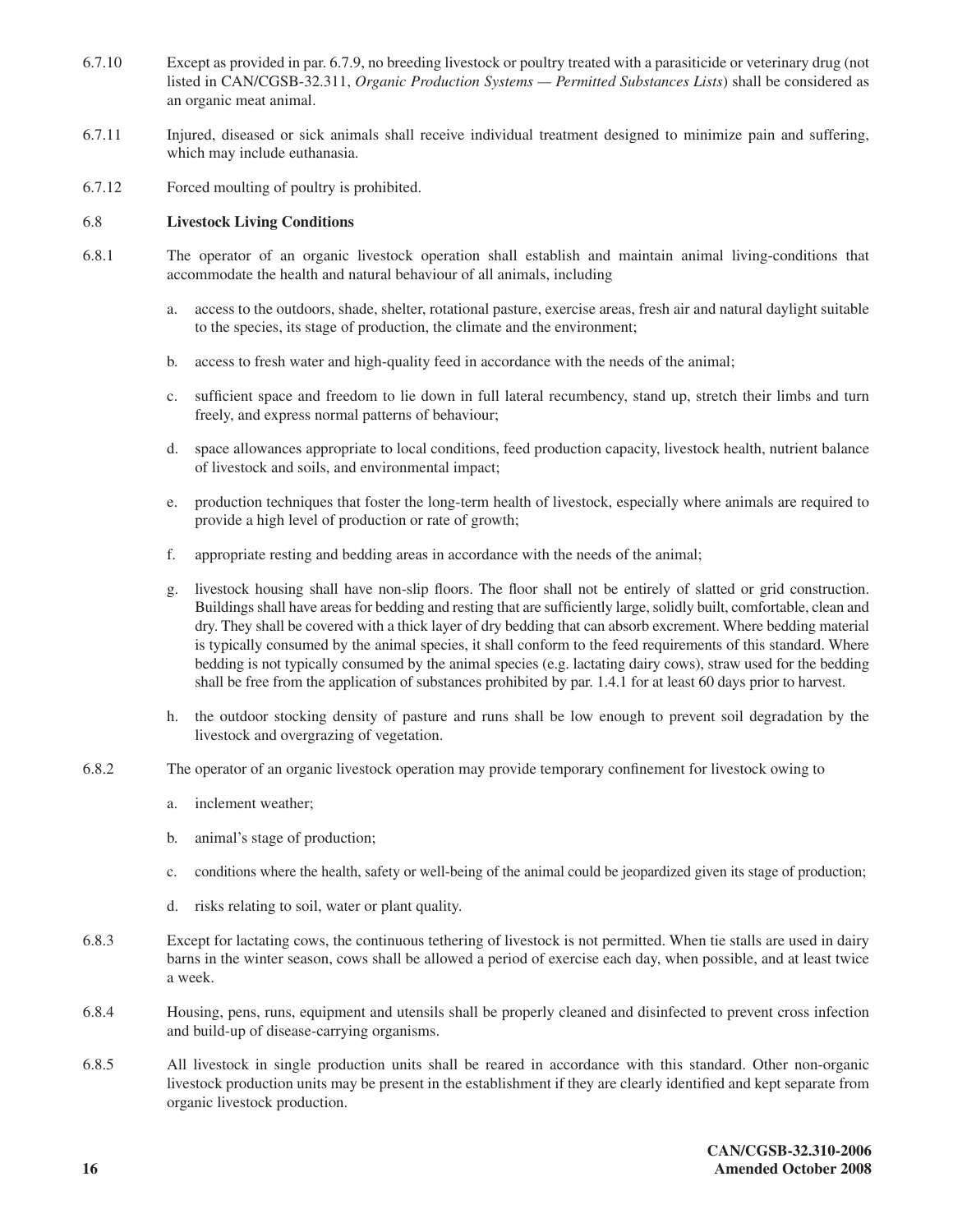- 6.8.6 Animals reared in accordance with the provisions of this standard may be grazed with other animals on common land (i.e. crown range or community pasture), provided that<sup>2</sup>
	- a. this land has not been treated with products other than those allowed in accordance with this standard for at least three years;
	- b. health care and feed products available to organic livestock on common land shall be in accordance with this standard;
	- c. identification permits clear distinction between organically raised animals and non-organically raised animals.
- 6.8.7 Herbivores shall have access to pasture, during the grazing season, and to the open air or outdoor exercise area at other times weather permitting. Exceptions to the pasture requirement are allowed for
	- a. breeding males;
	- b. the final finishing phase when cattle are confined for finishing, there shall be at least  $23 \text{ m}^2$ /animal;
	- c. young animals when their health and welfare are jeopardized.
- 6.8.8 *Cattle* The minimum indoor and outdoor space requirements for cattle are as follows:

|        | Indoor Space                                                                                                                                     | <b>Outdoor Runs and Pens</b>                                                         |  |
|--------|--------------------------------------------------------------------------------------------------------------------------------------------------|--------------------------------------------------------------------------------------|--|
| Adult  | $6 \text{ m}^2$ /head                                                                                                                            | $9 \text{ m}^2$ /head                                                                |  |
| cows   |                                                                                                                                                  |                                                                                      |  |
| Calves | Incremental increase of 2.5 m <sup>2</sup> /head for young calves<br>to 5 m <sup>2</sup> /head for growing $(1$ -year old) steers and<br>heifers | $5 \text{ m}^2$ /head to 9 m <sup>2</sup> /head, depending on the size of<br>animals |  |

6.8.9 *Sheep and Goats* — The minimum indoor and outdoor space requirements for sheep and goats are as follows:

| Indoor Space                                                                | Outdoor Runs and Pens                                                                    |  |
|-----------------------------------------------------------------------------|------------------------------------------------------------------------------------------|--|
| 1.5 m <sup>2</sup> /head plus 0.35 m <sup>2</sup> /head for each additional | $\frac{1}{2}$ 2.5 m <sup>2</sup> /head plus 0.5 m <sup>2</sup> /head for each additional |  |
| lamb/kid                                                                    | lamb/kid                                                                                 |  |

## 6.8.10 *Housing of Dairy Calves*

6.8.10.1 The housing of calves in individual pens and hutches is permitted provided the following conditions are met:

- a. calves may be housed in individual pens until three months of age, providing that they are not tethered and have enough room to turn around, lie down, stretch out when lying down, get up, rest and groom themselves;
- b. individual calf pens shall be designed and located so that each calf can see, smell and hear other calves;
- c. individual housing shall have an area of at least  $2.5 \text{ m}^2$  and a minimum width of 1.5 m;
- d. only hutches with access to an enclosed yard or run are acceptable for outdoor use.
- 6.8.10.2 Calves shall be group-housed following weaning.
- 6.8.10.3 As appropriate for the season, dairy replacement calves over nine months of age shall have access to pasture.

<sup>2</sup> *In addition to the requirements previously stated, the following apply to specific types of livestock.*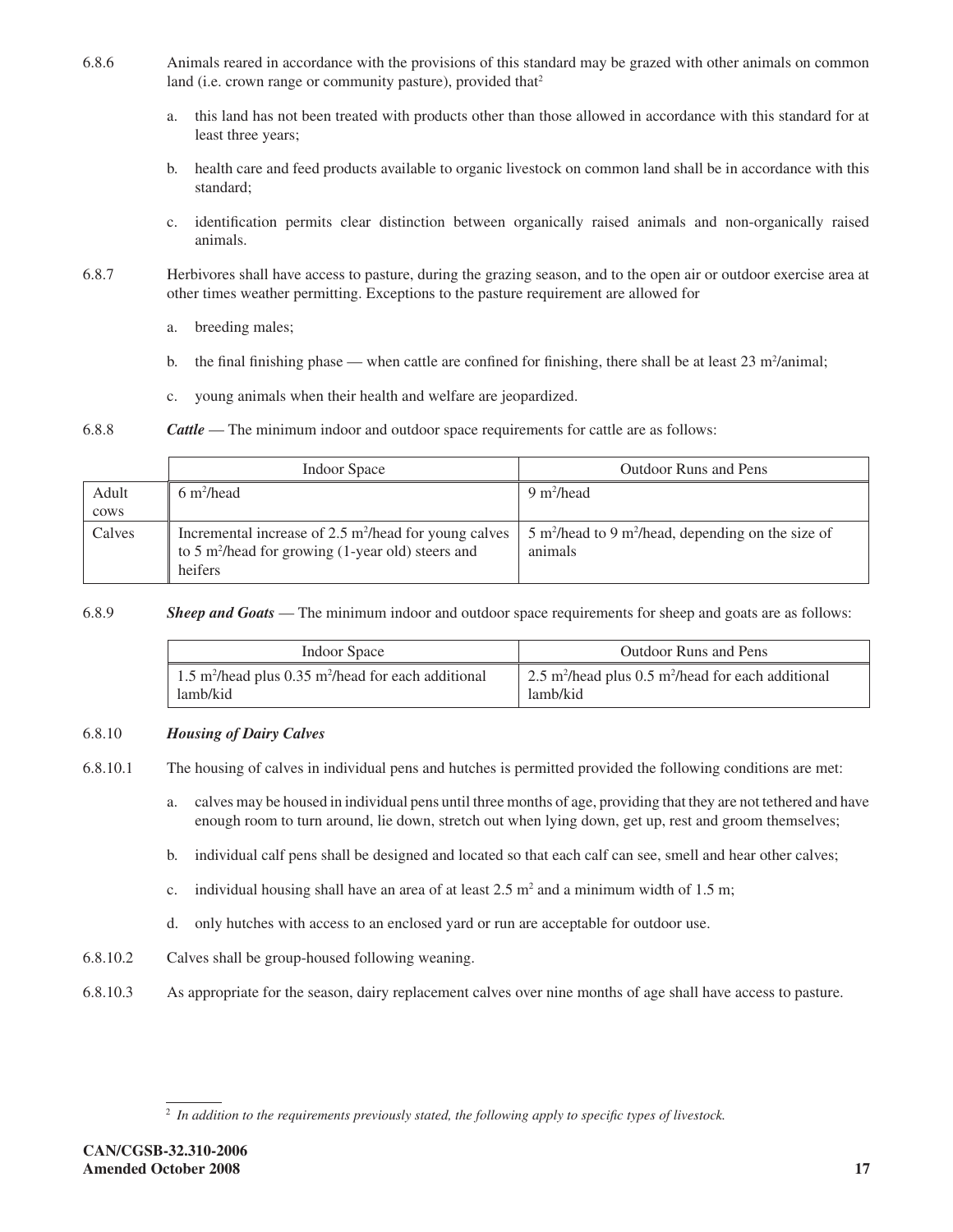## 6.8.11 *Poultry*

- 6.8.11.1 The operator of an organic poultry operation shall establish and maintain poultry living conditions that accommodate the health and natural behaviour of poultry:
	- a. The keeping of poultry in row/battery cages is not permitted.
	- b. Poultry shall be reared in open-range conditions and have free access to pasture, open-air runs, waterways and other exercise areas subject to the species, weather, parasites, predators and ground conditions and, whenever possible, shall have such access for at least one third of their life. Open-air runs shall
		- i. be covered with vegetation and periodically left empty (and seeded if necessary) to allow vegetation to re-grow to prevent disease build-up;
		- ii. be provided with protective facilities;
		- iii. permit animals to have access to an adequate number of drinking and feeding troughs.
- 6.8.11.2 The minimum indoor and outdoor space requirements for poultry are as follows:

| <b>Stocking Density</b> | Layers        | <b>Broilers</b>         | Turkeys/Large birds      |
|-------------------------|---------------|-------------------------|--------------------------|
| Indoor floor space      | 6 birds/ $m2$ | Max. 21 $\text{kg/m}^2$ | Max. $26 \text{ kg/m}^2$ |
| Outdoor runs            | 4 birds/ $m2$ | 4 birds/ $m2$           | $17 \text{ kg/m}^2$      |

- 6.8.11.3 For pasture-based operations and mobile units, the stocking density shall be no more than 2000 layers per hectare (800 per acre), 2500 broilers per hectare (1000 per acre) or 1300 large birds (turkeys/geese) per hectare (540 per acre) calculated using the total amount of land available for rotation.
- 6.8.11.4 For poultry, buildings shall be emptied, cleaned and disinfected, and runs left empty to allow the vegetation to grow back between flocks.

## 6.8.12 *Rabbits*

- 6.8.12.1 The keeping of rabbits in cages is not permitted.
- 6.8.12.2 The minimum indoor and outdoor space requirements for rabbits are as follows:

|                    | <b>Indoor Space</b>                                | <b>Outdoor Runs and Pens</b> |
|--------------------|----------------------------------------------------|------------------------------|
| Young rabbits      | $0.3 \text{ m}^2$ /head                            | $2 \text{ m}^2$ /head        |
| Pregnant does      | $0.5 \text{ m}^2$ /head                            | $2 \text{ m}^2$ /head        |
| Does and offspring | $0.7 \text{ m}^2$ of floor space/doe and offspring | $2 \text{ m}^2$ /head        |
| <b>Bucks</b>       | $0.3 \text{ m}^2$ /head                            | $2 \text{ m}^2$ /head        |

## 6.8.13 *Pigs*

- 6.8.13.1 Sows shall be kept in groups, except in the last stages of pregnancy and during the suckling period. Piglets shall not be kept on flat decks or in piglet cages.
- 6.8.13.2 Exercise areas shall permit rooting by the animals.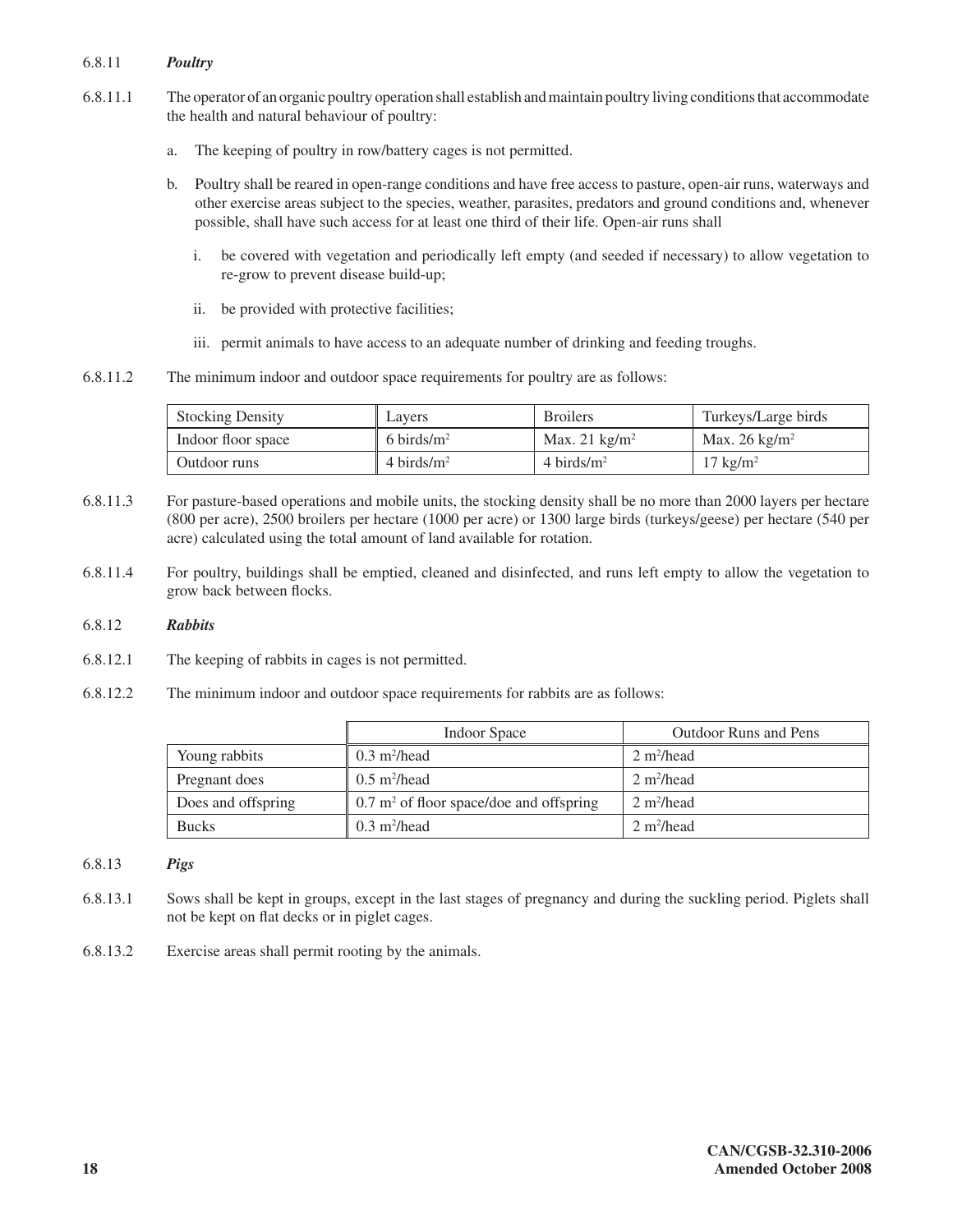## 6.8.13.3 The minimum indoor and outdoor space requirements for pigs are as follows:

|                                       | <b>Indoor Space</b>                          | <b>Outdoor Runs and Pens</b>                 |
|---------------------------------------|----------------------------------------------|----------------------------------------------|
| Sows and piglets (up to 40 days' old) | $7.5$ m <sup>2</sup> for each sow and litter | $2.5$ m <sup>2</sup> for each sow and litter |
| Growing pigs                          |                                              |                                              |
| a. up to $30 \text{ kg}$              | $0.6 \text{ m}^2$ /head                      | $0.4 \text{ m}^2/\text{head}$                |
| b. $30 - 50$ kg                       | $0.8 \text{ m}^2/\text{head}$                | $0.6 \text{ m}^2$ /head                      |
| c. $50 - 85$ kg                       | $1.1 \text{ m}^2$ /head                      | $0.8 \text{ m}^2$ /head                      |
| d. > 85 kg                            | $1.3 \text{ m}^2/\text{head}$                | $1.0 \text{ m}^2$ /head                      |
| Sows in group pens                    | 3 m <sup>2</sup> /head                       | 3 m <sup>2</sup> /head                       |
| Boars in individual pens              | $9 \text{ m}^2$ /head                        | $9 \text{ m}^2$ /head                        |

## 6.9 **Manure Management**

- 6.9.1 Manure management practices used to maintain areas in which livestock are housed, penned or pastured shall be implemented in a manner that minimizes soil and water degradation.
- 6.9.2 All manure storage and handling facilities, including composting facilities, shall be designed, constructed and operated to prevent contamination of ground and surface water.
- 6.10 **Pest Management**  Pest management shall involve in descending order of preference
	- a. preventive methods;
	- b. mechanical, physical and biological control methods;
	- c. the use of pesticides included in CAN/CGSB-32.311, *Organic Production Systems — Permitted Substances Lists*.

## **7. SPECIFIC PRODUCTION REQUIREMENTS**

## 7.1 **Apiculture**

- 7.1.1 An operator may introduce and manage bees on the enterprise for production benefits, such as the pollination of organic crops. If managed as a livestock species yielding organic apiculture products (e.g. honey, pollen, propolis, royal jelly, beeswax and bee venom), the operator shall manage bees in accordance with this standard.
- 7.1.2 The treatment and management of colonies shall respect the principles of organic production.
- 7.1.3 The sources of nectar, honeydew and pollen shall consist mainly of organically produced plants and spontaneous (wild) vegetation.
- 7.1.4 The management of bee health shall be based on appropriate measures such as selection of stock with diseaseresistant traits, availability of suitable forage, and good apiary management practices.
- 7.1.5 When bees are placed in wild areas, consideration shall be given to the indigenous insect population.
- 7.1.6 An operator of an organic apicultural enterprise shall prepare an organic plan providing a detailed description of the sources of bees and production methods. The plan shall include a description of colony management for diet, disease, pests, breeding and related problems with production, in accordance with this standard. The operator shall also outline the details of crop management practices, where applicable.

## 7.1.7 *Transition*

7.1.7.1 Products from an organic apiculture operation in accordance with this standard shall be from colonies that have been under continuous organic management for not less than one year. During this period all non-organic wax shall be replaced by organically produced wax.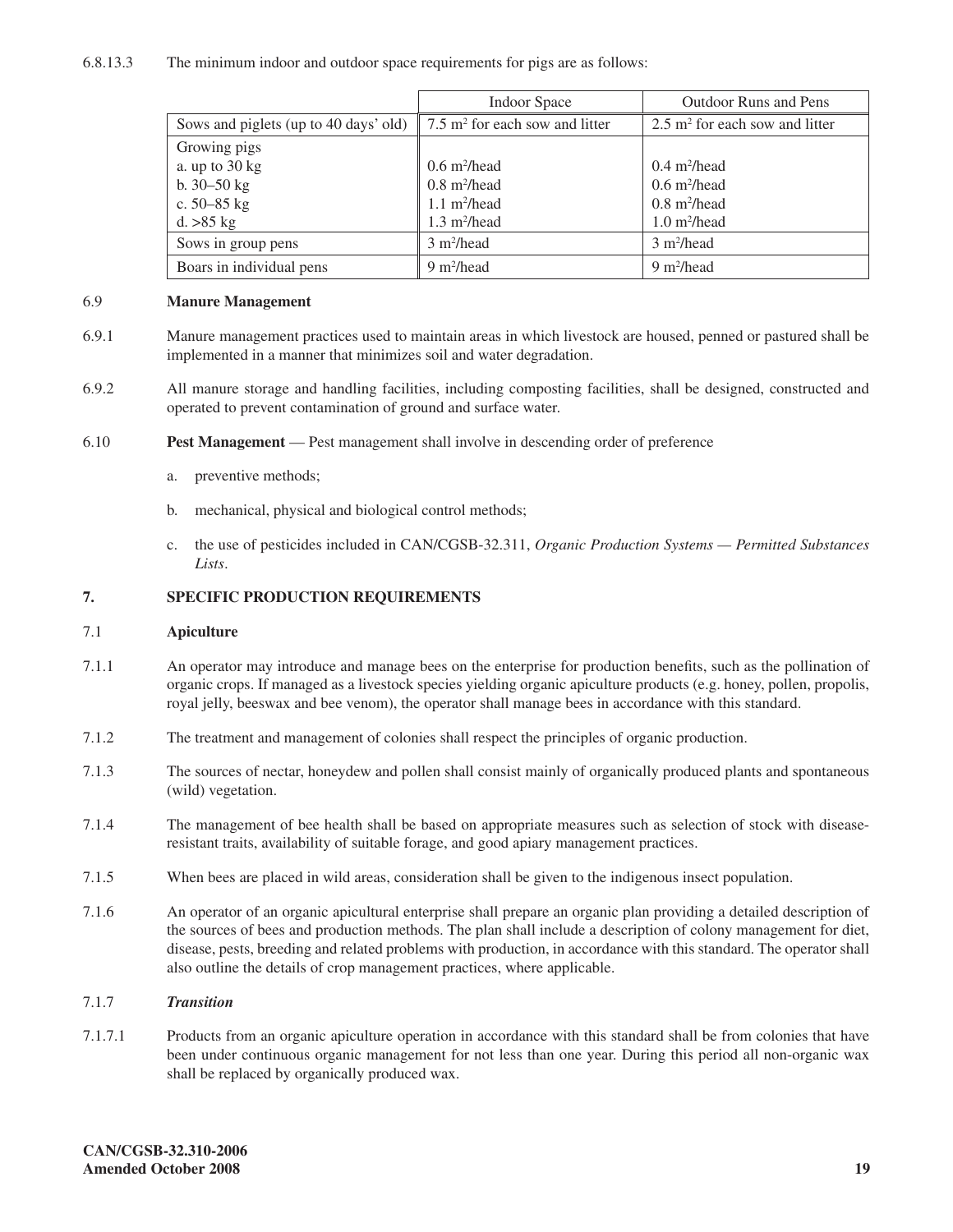- 7.1.7.2 When no substances prohibited by par. 1.4.1, and no substances not listed in CAN/CGSB-32.311, *Organic Production Systems — Permitted Substances Lists,* are used in the hive the year before the colonies are under continuous organic management, the replacement of wax is not necessary. However all products, such as wax, that are produced before the colonies are under continuous organic management, shall be considered non-organic.
- 7.1.7.3 Colonies and hives shall not be rotated between organic and non-organic management systems, except for colonies that have undergone a one-year transition after isolation and antibiotic treatment as described in par. 7.1.14.7.
- 7.1.8 *Introduced Bees*  The term *introduced bees* refers to replacement bees for established organic colonies introduced bees are not established colonies. Introduced bees shall come from organic production units when commercially available. However, replacement bees (e.g. package bees or nucleus colonies) may be from organic sources or from non-organic sources provided that replacement bees are managed in accordance with this standard for at least 60 days before the removal of organic apiculture products from the hive.
- 7.1.9 *Location of Hives*  Apiaries shall be separated by a buffer zone of 3000 m where sources or zones of substances prohibited by par. 1.4.1, or flower-bearing agricultural crops treated with substances not listed in CAN/CGSB-32.311, *Organic Production Systems — Permitted Substances Lists* (i.e. genetic engineering or environmental contaminants), are present.

## 7.1.10 *Forage and Feeding*

- 7.1.10.1 The operator shall provide bees with adequate forage and water that are managed in accordance with this standard.
- 7.1.10.2 Owing to the long distances that foraging bees may travel, it is not possible to limit foraging activities to organic floral sources. While placement of colonies on an organic enterprise, in accordance with this standard, is preferable, hives may be located in other foraging sites, provided the operator can demonstrate that the area surrounding the foraging site is not treated or exposed to substances not in accordance with this standard.
- 7.1.10.3 Organic honey and pollen shall be the major foodstuff for adult bees, and maintained in adequate supplies in the colony, including leaving colonies, with reserves of honey and pollen sufficient for the colony to survive the dormancy period.
	- a. The feeding of colonies can be undertaken to overcome temporary feed shortages owing to climatic or other exceptional circumstances. Feeding shall be carried out only between the last honey harvest and 15 days before the start of the next nectar or honeydew flow-period.
	- b. In such cases, organically produced honey or sugars shall be used. Non-organic refined sugars may be used when the health of the colony cannot be maintained with the use of organically produced honey or sugars.
- 7.1.10.4. Organically and non-organically produced honey or sugars shall not be provided less than 30 days before the harvest of honey.

## 7.1.11 *Colony Management*

- 7.1.11.1 Hives shall be individually identifiable (marked) and shall be monitored regularly (i.e. at one- to two-week intervals, depending upon the colony, weather conditions and time of year).
- 7.1.11.2 Records shall be maintained in accordance with this standard that document all apiary management activities, including removal of supers and extraction of honey.
- 7.1.11.3 Clipping of wings on queen bees is prohibited.
- 7.1.11.4 Bees shall be removed from hives with bee escape-boards, shaking, brushing and forced-air blowers.
- 7.1.11.5 Synthetic materials in bee smokers are prohibited in accordance with par. 1.4.1.
- 7.1.11.6 Annual destruction of bee colonies following nectar flows is prohibited.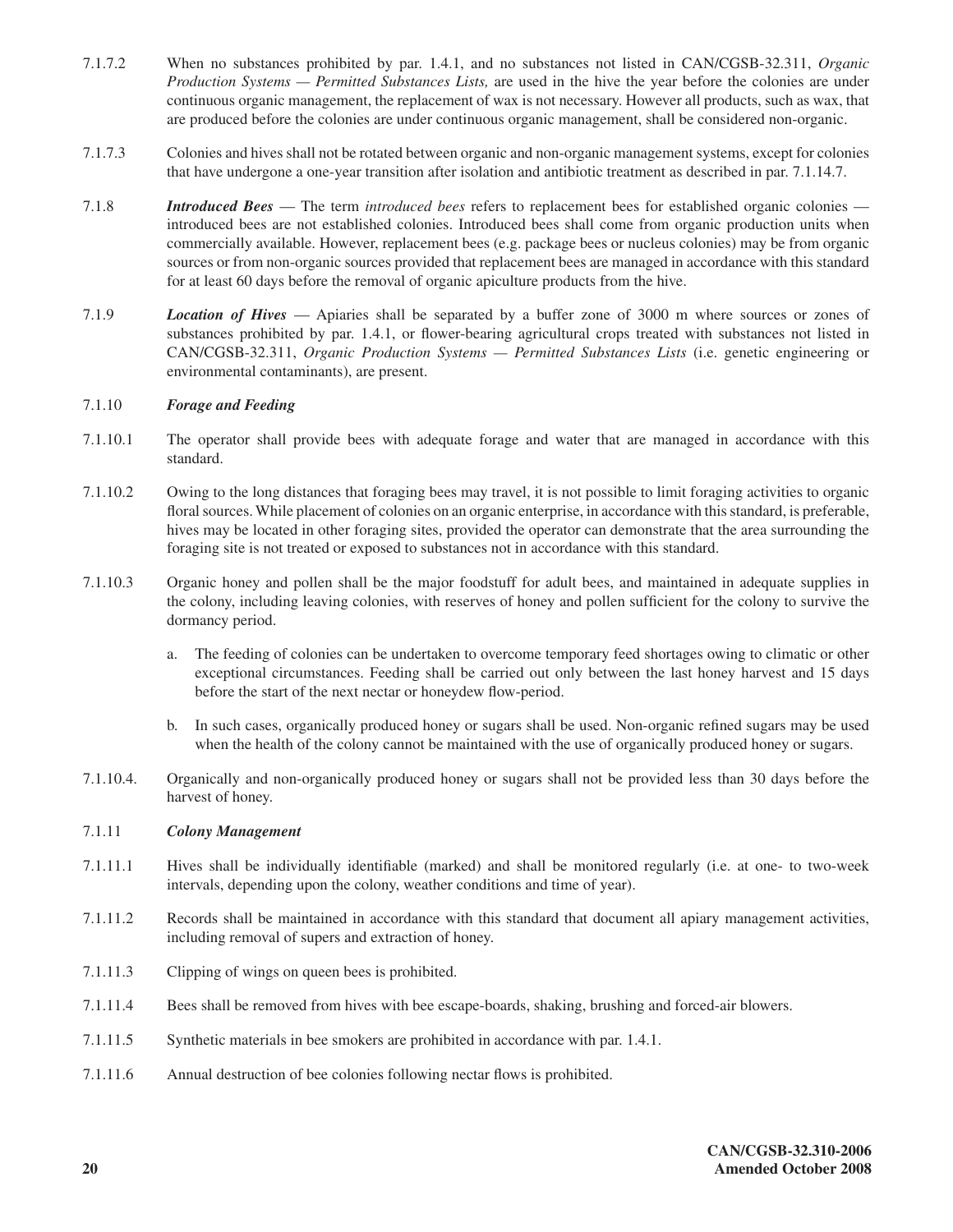## 7.1.12 *Hive Construction*

- 7.1.12.1 Hives shall be constructed of natural materials, including wood and metal. Pressure-treated lumber or particleboard, wood preservatives and lumber treated with substances not in accordance with this standard shall not be used in hive construction or maintenance.
- 7.1.12.2 Exterior surfaces of the hive shall be painted only with non-lead-based paints.
- 7.1.12.3 Plastic foundation, if dipped in organic beeswax, is permitted.

## 7.1.13 *Health Care*

- 7.1.13.1 Preventive health-care practices shall be established and maintained, including the selection of bee stocks resistant to prevalent diseases and pests; the selection of colony locations appropriate to site-specific conditions; the availability of sufficient pollen and honey; the renewal of beeswax; the disinfection and regular cleaning of equipment; and the destruction of contaminated hives and materials.
- 7.1.13.2 The operator shall promote strong healthy colonies, including uniting weaker albeit healthy colonies, renewing queens if necessary, maintaining adequate hive density, inspecting colonies systematically and relocating diseased colonies to isolated areas.

## 7.1.14 *Disease and Pest Management*

- 7.1.14.1 The operator shall be knowledgeable about the life cycle and the behaviour of the bee, as well as related diseasecausing organisms, parasitic mites and other pests. The operator shall also initiate efforts to restore the health of the colony in the presence of such pests, parasites or disease.
- 7.1.14.2 Every effort shall be made to breed and select queen bees for resistance to diseases and parasites, and to take preventive measures to control disease and pest problems.
- 7.1.14.3 Comb foundation shall be obtained from beeswax of the enterprise apiary or from other organic sources in accordance with this standard, where commercially available.
- 7.1.14.4 The operator shall use management methods or modified equipment to control pests and diseases.
- 7.1.14.5 Botanical compounds may be introduced into the hive provided that such remedies are in accordance with this standard and are not used within 30 days of nectar flow or whenever honey supers are on the hive.
- 7.1.14.6 The use of therapeutic applications of non-synthetic or synthetic substances to control pests, parasites and diseases is permitted, provided that such substances are in accordance with CAN/CGSB-32.311, *Organic Production Systems — Permitted Substances Lists*.
- 7.1.14.7 The use of synthetic allopathic drugs (e.g. antibiotics) in organic apicultural production systems is prohibited. However, where the imminent health of the colony is threatened, such substances are allowed in accordance with CAN/CGSB-32.311, *Organic Production Systems — Permitted Substances Lists,* and par. 7.1.14.8. Treated hives shall be placed in isolation and undergo a one-year transition period. All the wax shall be replaced with wax that is in accordance with this standard, and all veterinary treatments shall be clearly documented. Before such treatments, the hive shall be removed from the foraging area and taken out of organic production to prevent the spread of antibiotics within the apiary.
- 7.1.14.8 The practice of destroying the male brood is permitted only to contain infestation with varroa mites.

## 7.1.15 *Extraction, Processing and Storage*

- 7.1.15.1 Extraction of honey from a brood comb with live brood is prohibited.
- 7.1.15.2 The operator shall preserve and protect the quality and organic integrity of the honey, produced in accordance with this standard, once it is harvested.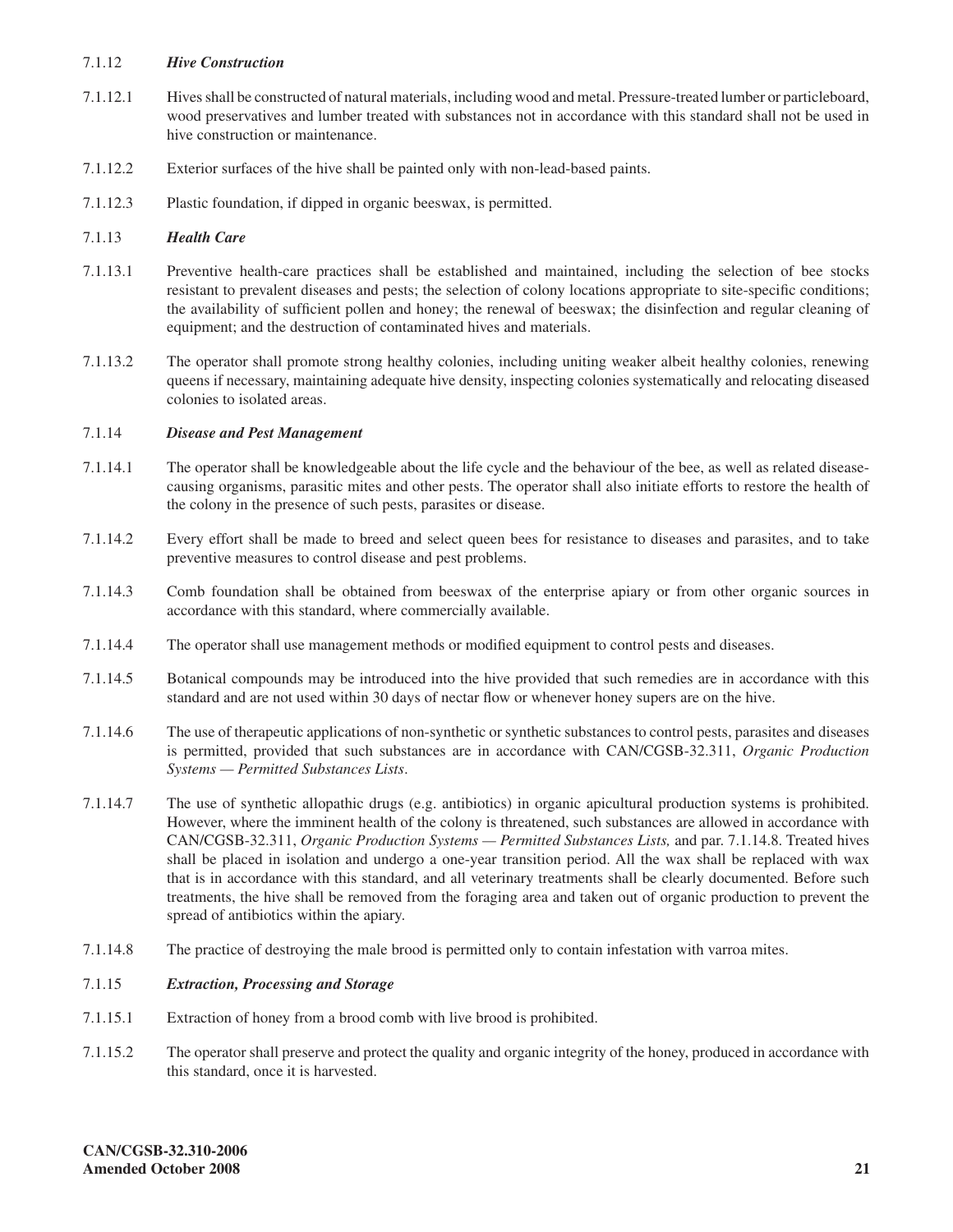- 7.1.15.3 Surfaces in direct contact with honey shall be constructed of food-grade materials or coated with beeswax.
- 7.1.15.4 The heating of honey for extraction shall not exceed 35°C, and the decrystallization temperature shall not exceed  $47^{\circ}$ C.
- 7.1.15.5 Gravitational settling shall be used to remove debris from extracted honey; sieves are permitted to remove residual debris.
- 7.1.15.6 Honey shall be packaged in airtight containers.
- 7.1.15.7 Cleaning products and insect repellents shall be limited to substances listed in CAN/CGSB-32.311, *Organic Production Systems — Permitted Substances Lists*.
- 7.1.15.8 Organic honey products shall not be produced from a hive or colony treated with substances prohibited by par. 1.4.1.

## 7.2 **Maple Products**

- 7.2.1 For organic maple products, the operator shall manage production units in accordance with this standard.
- 7.2.2 In the production of maple syrup or products derived from it, care shall be taken to ensure that the characteristic maple flavour predominates. Organic standards shall be respected during all stages of maple syrup production — the maintenance and development of the sugar bush, the collection and storing of the maple sap, and the processing of the sap into syrup and derived products. This includes the washing and the sterilization of equipment and the storage of finished products.
- 7.2.3 For sugar bush development and maintenance, the production of organic maple syrup shall be characterized by management practices that respect the sugar bush and its ecosystem. Development and maintenance shall be focused on preserving the ecosystem of the sugar bush and on improving the vigour of the tree population over the long term.
- 7.2.4 Tapping practices shall aim to minimize the risks to the health and longevity of the trees.
- 7.2.5 For the collection and storage of maple sap, the equipment and techniques shall aim to obtain a processed product of the highest possible quality. Equipment shall be in good condition and shall be used according to the manufacturer's instructions.
- 7.2.6 In converting sap to syrup, the sap can take on the odour of anything it comes into contact with during its processing. Care shall be taken to avoid denaturing the product at any point in the processing. Therefore, the use of any technology likely to alter the intrinsic qualities of the product is prohibited.
- 7.2.7 The cleaning of equipment used in syrup production including the collection system, pipes and tanks shall take place before and after every production season.
- 7.2.8 *Transition* —This standard shall be fully applied on a production unit for at least 12 months before the first harvest of maple sap. Substances prohibited by par. 1.4.1 and substances not listed in section 4 of CAN/CGSB-32.311, *Organic Productions Systems — Permitted Substances Lists*, such as unapproved fertilizers or synthetic pesticides used in forest management, shall not have been used in the sugar bush for at least 36 months preceding the first harvest. Any parallel production is prohibited.

*Note: The Canadian* Organic Products Regulations *require operators to document that they have not used substances prohibited by this standard and substances not listed in CAN/CGSB-32.311,* Organic Production Systems — Permitted Substances Lists*. Operators may also be required to be under the supervision and inspection of a certification body for at least 12 months prior to allowing organic claims on agricultural products.*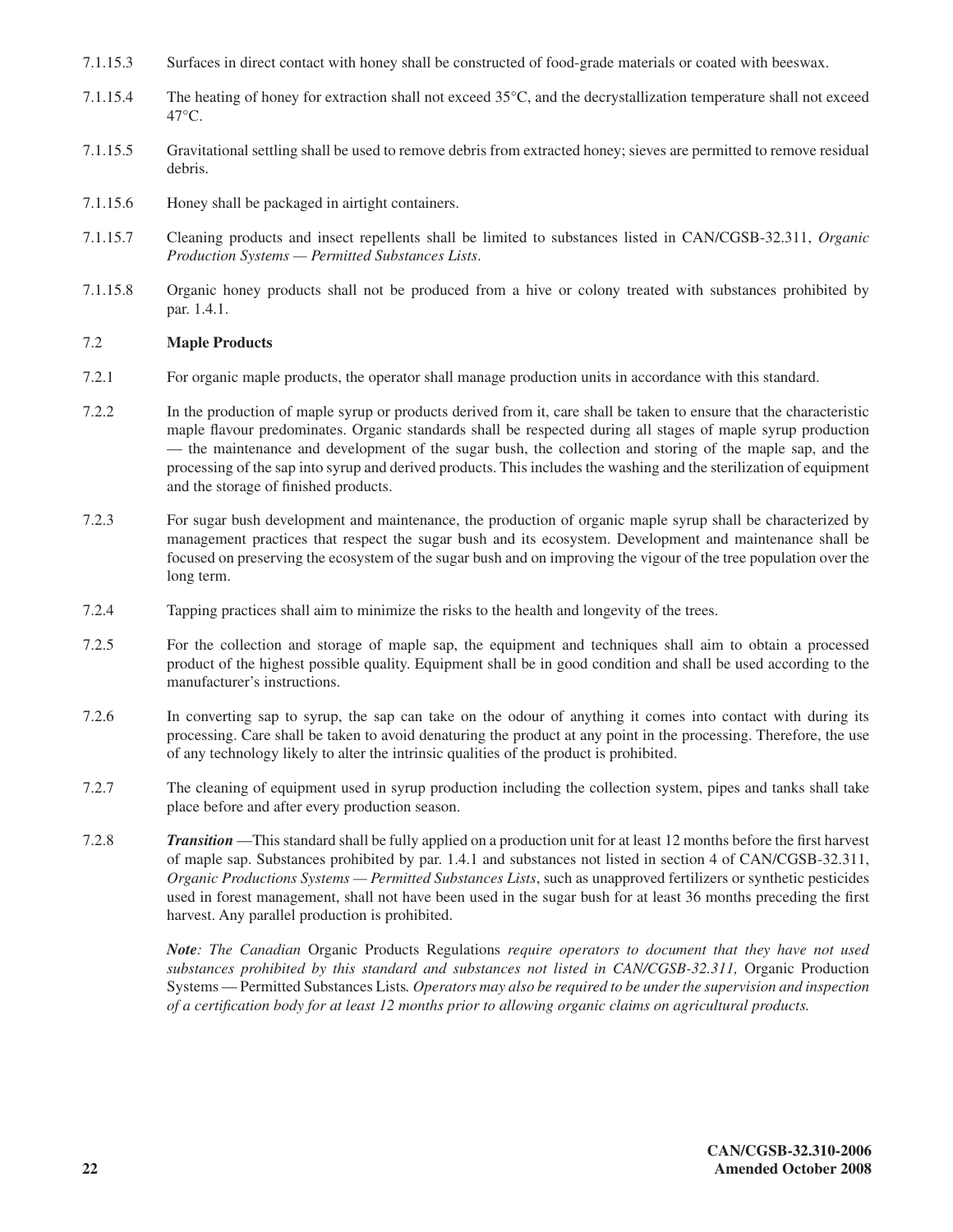## 7.2.9 *Sugar Bush Development and Maintenance*

- 7.2.9.1 *Plant Diversity* Producers shall encourage species diversity in the sugar bush, in particular companion species to the sugar maple.
- 7.2.9.2 *Thinning* When it is necessary, or when required by the administrator of the forest, thinning of the sugar bush shall be performed according to good forest management practices currently existing both in private and public forest and be well distributed throughout the sugar bush.
- 7.2.9.3 *Tree Protection* To preserve plant diversity and the growth of young trees, access to the sugar bush by farm animals (e.g. beef or dairy cattle, pigs or domestic deer) is forbidden at all times. The pipeline network shall be installed so as not to wound or harm the growth of the trees.
- 7.2.9.4 *Fertilization* Fertilization shall only be applied using recommendations based on observed, diagnosed and documented deficiencies. Authorized soil amendments for sugar bushes include wood ash, agricultural lime and non-synthetic fertilizers listed in CAN/CGSB-32.311, *Organic Production Systems — Permitted Substances Lists*.
- 7.2.9.5 *Pest Control* Understanding the habits of the pests that may attack the sugar bush or production facilities, and seeking harmonious solutions to these attacks, are the preferred basis for pest control. For rodents and other destructive pests, mechanical and sticky traps are permitted, as are natural repellents in accordance with CAN/CGSB-32.311, *Organic Production Systems — Permitted Substances Lists*. When populations are too high, they may be hunted. Poisons of any kind are prohibited. Only products appearing in CAN/CGSB-32.311, *Organic Production Systems — Permitted Substances Lists,* shall be used to control diseases or insects within the sugar bush.

## 7.2.10 *Tapping*

7.2.10.1 *Tree Diameter and Number of Taps* — Table 1 indicates the maximum number of taps that a healthy maple can support, based on its chest height diameter (C.H.D.). C.H.D. is the tree's diameter measured at a height of 1.3 m above the soil surface. No maple can receive more than three tapholes.

## **TABLE 1**

## **Maximum Number of Taps**

| Diameter Measured at a Height of 1.3 m<br>Above the Soil Surface | Maximum Number of Taps |
|------------------------------------------------------------------|------------------------|
| Less than $20 \text{ cm}$                                        |                        |
| $20 \text{ to } 40 \text{ cm}$                                   |                        |
| $40 \text{ to } 60 \text{ cm}$                                   |                        |
| 60 cm or greater                                                 |                        |

- 7.2.10.2 *Depth and Diameter of Tapholes* The depth of tapholes shall be no more than 4 cm, not counting the bark, or 6 cm if the measurement is made from the surface of the bark. Taphole diameters shall not be greater than 11 mm.
- 7.2.10.3 *Disinfection of Tapholes and Tapping Equipment* The use of any type of germicide, including paraformaldehyde tablets, or denatured alcohol (a mixture of ethanol and ethyl acetate), in tapholes and on tapping equipment, is prohibited. Only food-grade ethyl alcohol may be used as a disinfectant during tapping by sprinkling it on spouts and on drill bits only.
- 7.2.10.4 *Over- and Under-tapping* Double tapping, the practice of retapping a previously tapped tree during the same season, is a prohibited practice. Spouts shall be removed from the trees at the end of the production season, to allow the trees to heal.

## 7.2.11 *Collection and Storage of Maple Syrup*

7.2.11.1 *Spouts —* Only the use of spouts made of food-grade materials is permitted.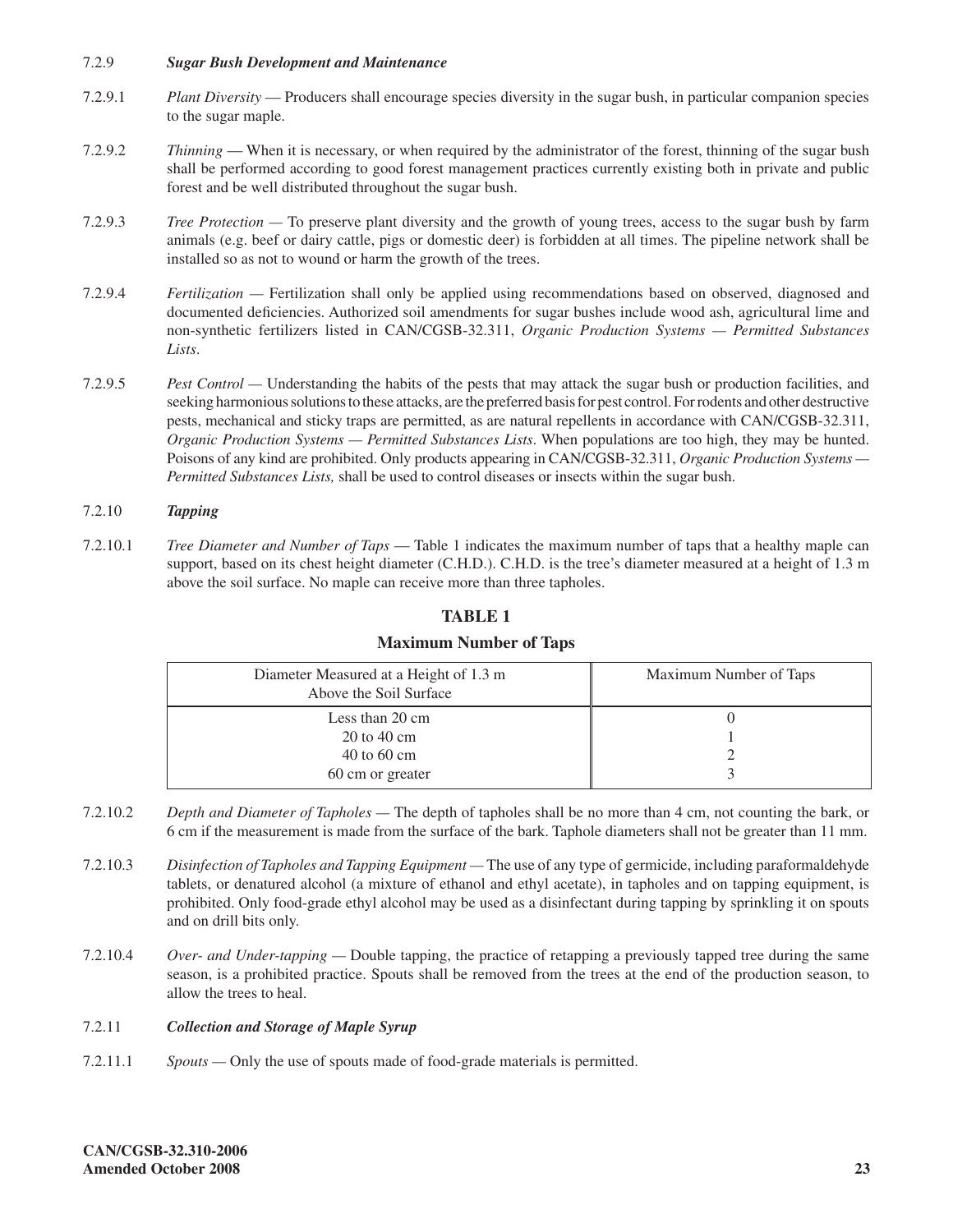- 7.2.11.2 *Sap Collection Under Vacuum* All parts of the collection system that may come in contact with the sap shall be made with materials suitable for use in the manufacture of an organic product. The vacuum level shall never exceed 677 hPa (20 in. of mercury) at any spout.
- 7.2.11.3 *Storage* All equipment that may come in contact with the sap or its concentrate and filtrates, such as storage tanks, connections and transfer systems, shall be made with materials suitable for use in the manufacture of food products. This also applies to any surface coatings (e.g. paints), where applicable.
- 7.2.11.4 *Collecting with Buckets* Pails or buckets may be made of aluminum or plastic, but not galvanized steel. A lid shall be used to cover the bucket. The same standards that apply to storage tanks apply to reservoirs used to transport the collected sap to the place where it will be boiled.

## 7.2.12 *Conversion of Sap to Syrup*

- 7.2.12.1 *Sap Filtration* Sap shall be filtered before processing. This filtration shall not take away the sap's inherent qualities.
- 7.2.12.2 *Sap Sterilization* Sterilization of the sap before its conversion to syrup is forbidden, either by treating it with ultraviolet radiation or by adding any type of product.
- 7.2.12.3 *Osmosis Extraction and Membranes* The reverse osmosis technique of sap concentration is acceptable. Only membranes of the reverse osmosis and nano-filtration (ultra-osmosis) types are allowed. In the offseason, osmosis membranes shall be stored in filtrate in a hermetically sealed container kept in a frost-free location. Sodium metabisulfite (SMBS) may be added to the filtrate to prevent mould growth. In such cases, the membrane shall be rinsed before its use the next spring with a volume of water equal to the hourly capacity of the membrane (e.g. 2728 L [600 gal.] of water for a 2728 L/h [600 gal./h] membrane). Off-site storage of the membrane (e.g. by the membrane supplier) shall be documented.
- 7.2.12.4 *Evaporator* Evaporator pans shall be made of stainless steel. They shall be either tungsten-inert gas (TIG) welded or soldered using tin-silver solder. Pans made of galvanized steel, copper, aluminum and tinplated steel are not allowed. Acceptable fuels include wood and heating oil. Used oils may be used as a primary or supplementary fuel for the evaporator. Air and environmental quality shall be controlled in the evaporator room. Also, the use of air injection systems is prohibited.

*Note: In Canada, some additional provincial requirements may also apply on the use of used oils.* 

7.2.12.5 *Defoamers —* The only antifoaming agents permitted are Pennsylvania maple wood (*Acer pennsylvanicum*, also known as striped maple or moosewood) and all organic vegetable oils, except those made from soy, peanuts, sesame seeds or nuts.

> *Note: Oils made from soy, peanuts, sesame seeds or nuts are not permitted in order to ensure that organic syrup is produced without these potentially allergens.*

- 7.2.12.6 *Syrup Filtration and Other Treatments* Organic maple syrup shall not be refined by artificial means, bleached or lightened in colour. Simple filtration through cloth or paper, through a filter press or through food grade diatomaceous earth, silica powder or clay dust with a filter press to remove suspended solids is permitted.
- 7.2.12.7 *Provisional Containers* The maple syrup not intended for immediate consumption shall be packed in containers of food-grade materials that do not alter the chemical composition or the quality of the syrup. Authorized containers include barrels made of stainless steel, fibreglass, food-grade plastic or metal with a food-grade coating inside. The reuse of single-use barrels is prohibited. All barrels shall carry a unique number, with a corresponding entry appearing in the record books of the producer. The date of fill-up shall also be recorded.

## 7.2.13 *Cleaning of Equipment Intended for Use with Syrup Production*

- 7.2.13.1 *Authorized Products for Cleaning or Disinfecting* When operators need to carry out cleaning or disinfecting operations in addition to washing, the products authorized include
	- a. in season, a filtrate for all equipment and sodium hypochlorite for all equipment except the piping;
	- b. out of season, filtrate, sodium hypochlorite and fermented sap for all equipment.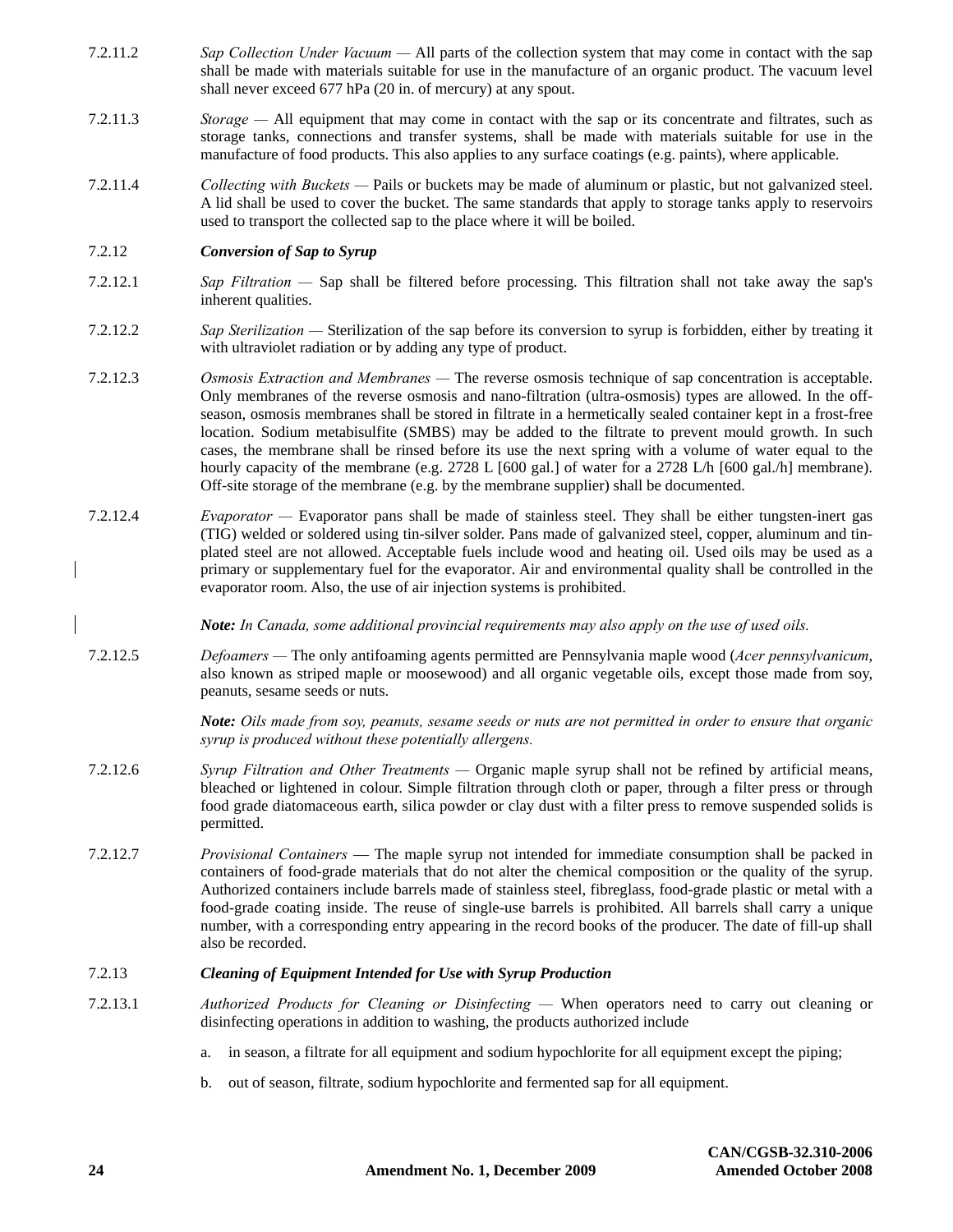- 7.2.13.2 *Osmosis Unit Membrane*  Operators may use sodium hydroxide (NaOH) or follow the manufacturer's recommendations for products used to maintain reverse osmosis unit membranes. Off-season treatment of membranes with citric acid is permitted. These substances shall be rinsed using a filtrate having a volume equivalent to 40 times an apparatus' residual void volume, meaning the volume contained in the apparatus and its components once the apparatus has been drained. Daily effectiveness records and calculations shall be recorded in daily record books. The membrane flushing water shall be discarded in a manner that causes no harm to the environment.
- 7.2.13.3 *Evaporators*  Evaporators may be washed with drinking water at any time. Vinegar or fermented sap may be used at end of season.
- 7.2.13.4 *Prohibited Products* Products other than those specified in par. 7.2.13.1 and 7.2.13.3 are prohibited, including those based on phosphoric acid.
- 7.2.14 *Food Additives and Processing Aids* Transformation of syrup into derivative products (e.g. maple butter, sugar and taffy) shall respect this standard. Cooking using microwaves is forbidden. No other product shall be added to syrup or other maple products during their production, whether to improve the taste, texture or appearance. Cones may be used if they constitute less than 5% of the weight of the final product.
- 7.2.15 *Transport, Storage and Conservation* Maple syrup in bulk shall be stored in containers of food-grade materials that do not alter the chemical composition or quality of the syrup. Authorized containers include barrels made of stainless steel, fibreglass, food-grade plastic or metal with a food-grade coating inside. All barrels shall carry a unique number, with a corresponding entry appearing in the record books of the producer.

## 7.3 **Mushroom Production**

- 7.3.1 For organic mushrooms or mushroom products, the operator shall manage production units in a manner that ensures the substrates and mushrooms are not in contact with substances prohibited by par. 1.4.1. Substrates shall be produced in accordance with this standard or obtained from vegetation grown in areas free of substances prohibited by par. 1.4.1 for at least three years, and shall be composted in accordance with this standard.
- 7.3.2 In the production of organic mushrooms, the operator shall
	- a. ensure, for new installations or replacement purposes, that only lumber that has not been treated with substances prohibited by par. 1.4.1 is in contact with the growth substrate;
	- b. maintain an environment throughout the entire growing cycle, harvesting, and post-harvesting process that prevents contact between organically produced mushrooms and substances prohibited by par. 1.4.1;
	- c. use as a production substrate, organic agricultural substances that are in accordance with this standard (e.g. organic straw or hay);
	- d. use as a growth substrate, logs, sawdust or other materials derived from wood originating only from trees that have been grown in areas free of substances prohibited by par. 1.4.1 for at least three years and that have not been treated post-harvest with substances prohibited by par. 1.4.1;
	- e. use organic spawn (seed), or if not commercially available, non-organic spawn provided that it has not been treated with a substance prohibited by par. 1.4.1 and has been produced in accordance with this standard;
	- f. ensure that manure and any non-organic agricultural material used as a growth substrate is composted, in accordance with this standard;
	- g. ensure that cultivation sites are free of debris from understorey and diseased trees;
	- h. ensure that diseased mushroom strains are either burned, moved at least 50 m from a production site (if the diseased logs are kept for study), or moved to an acceptable disposal area;
	- i. precautions shall be taken to prevent disease including the removal of diseased materials and sanitation using substances included in CAN/CGSB-32.311, *Organic Production Systems — Permitted Substances Lists*.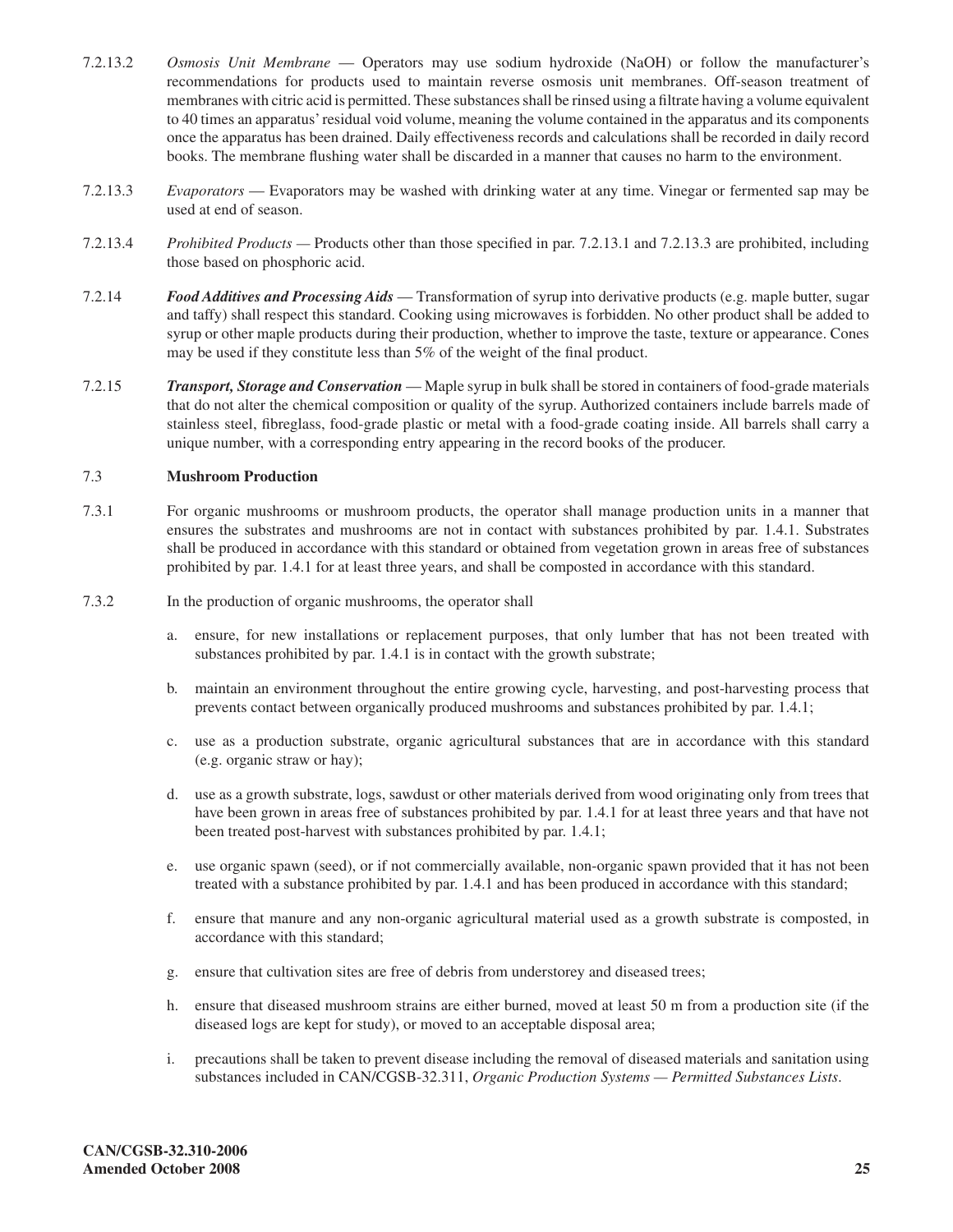7.3.3 The cleaning and maintenance of equipment and the use of sanitizers and disinfectants shall be limited to substances included in CAN/CGSB-32.311, *Organic Production Systems — Permitted Substances Lists*.

#### 7.4 **Sprout Production**

- 7.4.1 The operator shall use only seed produced under organic production methods, in accordance with this standard.
- 7.4.2 The operator shall use sources of water (e.g. potable water, distilled or processed by osmosis) that meet or exceed the quality standards for levels of microbial and chemical contaminants in drinking water.
- 7.4.3 A water quality monitoring program shall be in place, and the water shall be analyzed at least twice a year (once every six months).
- 7.4.4 Soluble fertilizers shall not be added to rinsing water.
- 7.4.5 Growth medium shall conform to the present standards (e.g. free of substances prohibited by par. 1.4.1 for 36 months).
- 7.4.6 Substances used for cleaning or sanitizing seeds and sprouts shall be limited to the substances included in par. 7.3 of CAN/CGSB-32.311, *Organic Production Systems — Permitted Substances Lists*.
- 7.4.7 Substances used for cleaning and maintenance of equipment shall be limited to the substances included in par. 7.3 and 7.4 of CAN/CGSB-32.311, *Organic Production Systems — Permitted Substances Lists*.

#### 7.5 **Greenhouse Crops Production**

- 7.5.1 The operator shall manage soil and crop production units with an in-ground permanent soil system or with a container system with soil free of substances prohibited by par. 1.4.1. In-ground permanent soil systems shall be free of substances prohibited by par. 1.4.1 for at least three years before use. The operator shall totally abstain from using hydroponics and aeroponics.
- 7.5.2 The operator may use supplemental heat with proper exhaust of burnt gasses, and supplemental lighting. Supplemental nutrition may be used in accordance with CAN/CGSB-32.311, *Organic Production Systems — Permitted Substances Lists*.
- 7.5.3 Plants and soil, including potting soil, shall not be in contact with substances prohibited by par. 1.4.1, including wood used for greenhouse structures or frames of raised beds treated with such substances.
- 7.5.4 The operator shall
	- a. use reusable and recyclable pots and flats whenever possible;
	- b. use growing media and wetting agents selected from substances listed in CAN/CGSB-32.311, *Organic Production Systems — Permitted Substances Lists*;
	- c. disinfect holding or storage facilities and equipment using only substances listed in CAN/CGSB-32.311, *Organic Production Systems — Permitted Substances Lists*.
- 7.5.5 Full-spectrum lighting is permitted.
- 7.5.6 The following procedures or processes are allowed to
	- a. enrich carbon dioxide levels:
		- i. flame
		- ii. fermentation
		- iii. composting
		- iv. compressed gas  $(CO<sub>2</sub>)$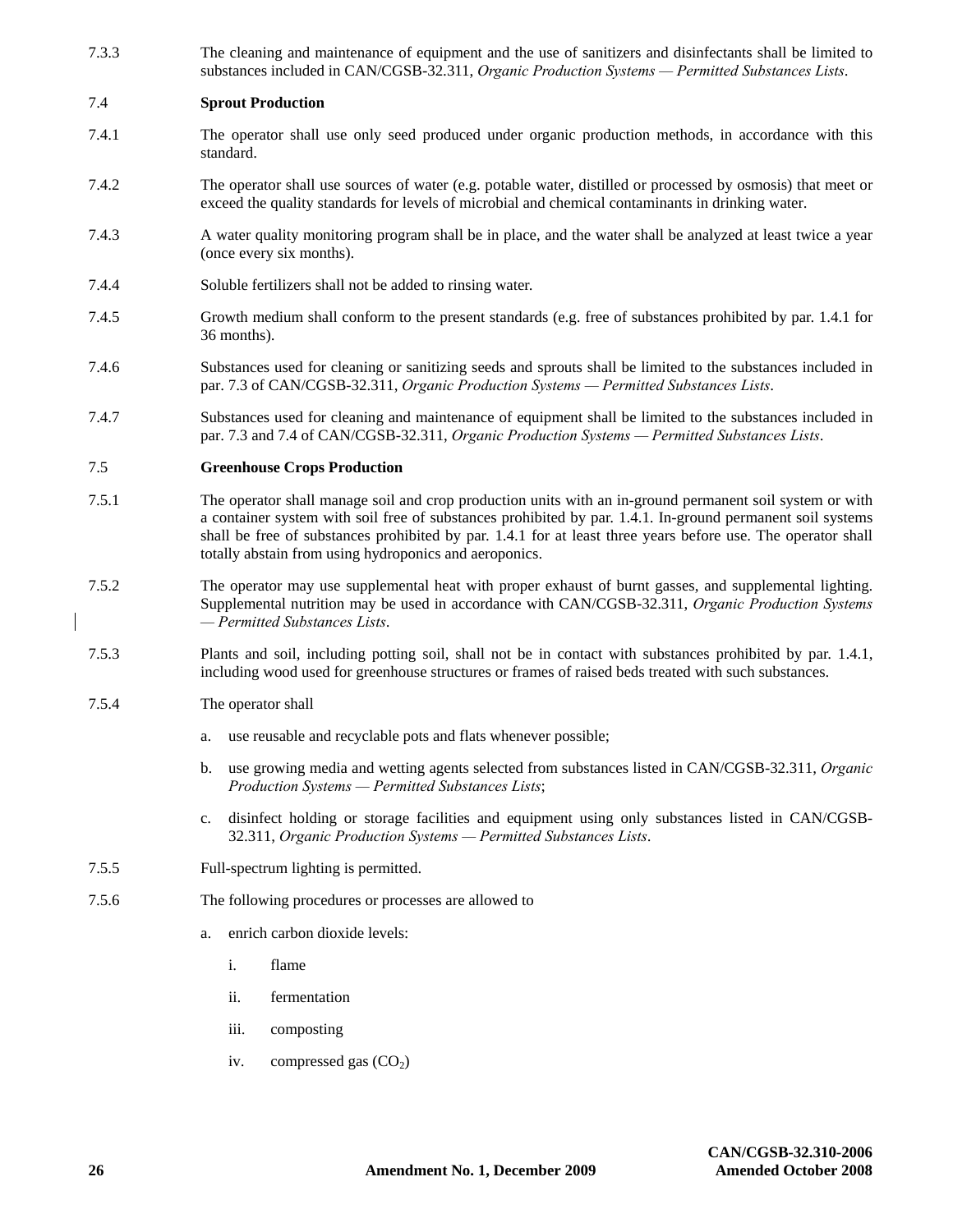- b. clean and disinfect plant containers, pots and flats:
	- i. substances listed in CAN/CGSB-32.311, *Organic Production Systems — Permitted Substances Lists*
	- ii. steam-heat sterilization
- c. stimulate growth or development:
	- i. substances listed in CAN/CGSB-32.311, *Organic Production Systems — Permitted Substances Lists*
	- ii. control of daily temperature and light levels
- d. prevent damping-off:
	- i. low-temperature baking
	- ii. hot-water treatment
	- iii. steam treatment.
- 7.5.7 For the prevention and control of disease, insects or other pests, the following procedures are allowed:
	- a. methods and substances listed in CAN/CGSB-32.311, *Organic Production Systems — Permitted Substances Lists*
	- b. pruning
	- c. roguing
	- d. vacuuming
	- e. air filters, screens or other physical devices to exclude pests from the greenhouse environment.
- 7.5.8 Soil regeneration and recycling procedures shall be practiced. Alternatives to crop rotation may be permitted in greenhouse production, such as grafting of plants on disease-resistant rootstock, winter soilfreezing, soil regeneration by incorporating biodegradable plant mulch (e.g. straw or hay), and partial or complete replacement of greenhouse soil or container soil, provided it is re-used outside the greenhouse for another crop.

#### 7.6 **Wild Crops**

- 7.6.1 An organic wild plant product shall be harvested from a clearly defined production area having documentation that no substances prohibited by par. 1.4.1 have been applied for a period of three years immediately preceding the harvest of the wild crop.
- 7.6.2 The operator shall
	- a. draw up a detailed description of harvested areas and the history of compliance with this standard over the past three years;
	- b. draw up a description of harvest methods used;
	- c. propose protection measures for wild species that will prevent disturbance of the environment.
- 7.6.3 Wild products can only be deemed organic, in accordance with this standard, if they are harvested in relatively undisturbed or stable natural settings. A wild plant shall be harvested or picked in a way that promotes its growth and production and that does not destroy the environment.
- 7.6.4 The production zone of wild crops shall be isolated from contact with substances prohibited by par. 1.4.1, by a clearly defined buffer zone (par. 5.1.4 applies).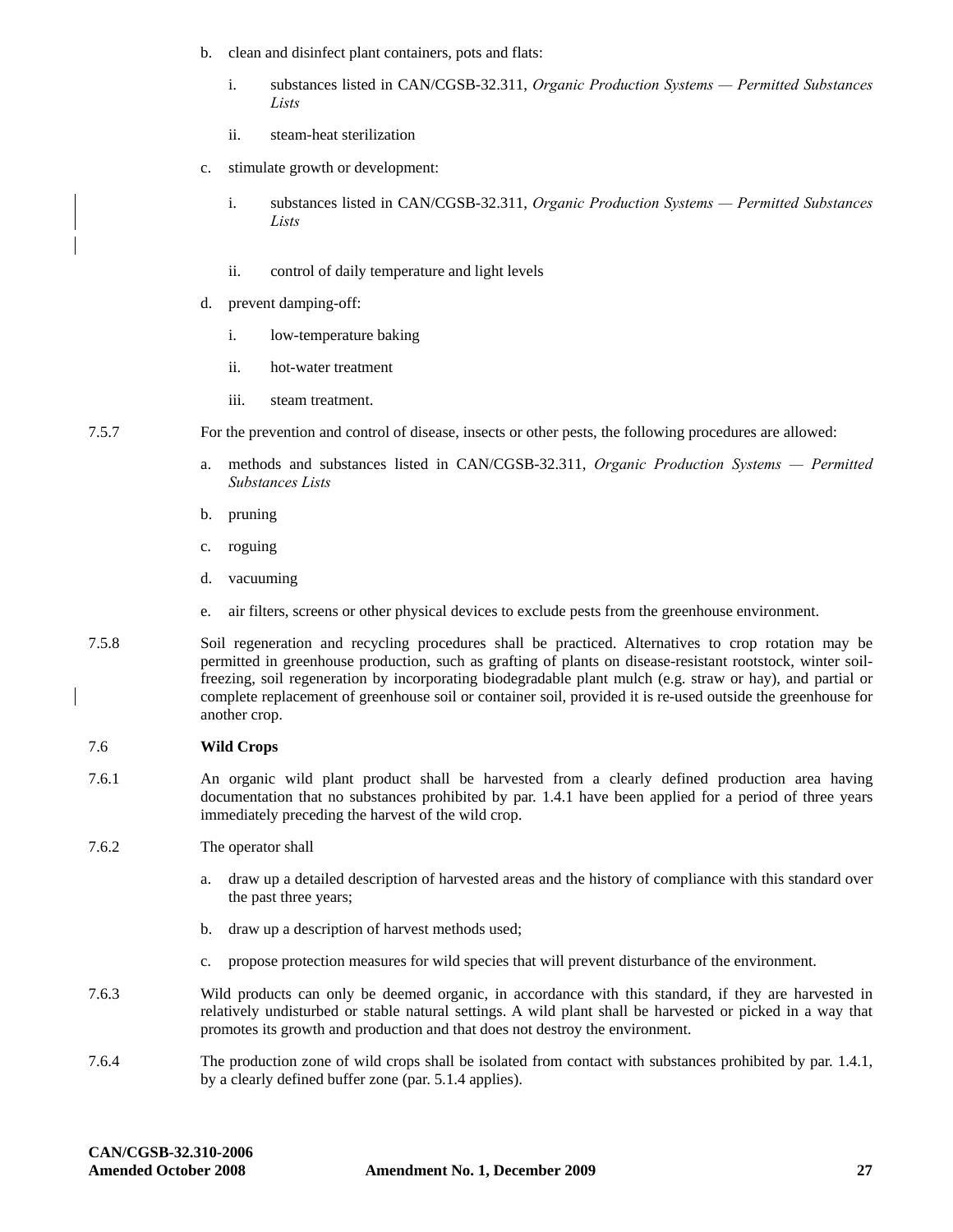7.6.5 The operator that manages the harvest of wild crop products shall maintain records.

## **8. PREPARATION AND HANDLING OF ORGANIC PRODUCTS**

- 8.1 **Integrity** The major objective of an organic system is to maintain the inherent organic qualities of the product from production, preparation, storage, handling and labelling, to point of sale. Throughout the preparation and handling, the integrity of organic products is maintained by using techniques appropriate to the specific ingredients and limiting the degree of refinement while minimizing the use of food additives and processing aids. Ionizing radiation shall not be used on organic products for pest control, food preservation, elimination of pathogens or sanitation.
- 8.2 **Product Composition** When calculating the organic percentage of a product, all ingredients shall be broken down into their constituent parts to distinguish between organic and non-organic in each ingredient. The calculation shall account for all constituents in the product.
- 8.2.1 The percentage of all organically produced ingredients in an organic product shall be calculated by the following:
	- a. *Solid Products*: Divide the total net mass (excluding water and salt) of combined organic ingredients in the formulation or finished product, whichever is more relevant, by the total mass (excluding water and salt) of all ingredients.
	- b. *Liquid Products*: Divide the fluid volume of all organic ingredients (excluding water and salt) by the fluid volume of all ingredients (excluding water and salt) if the product and ingredients are liquid. If the liquid product is identified on the principal display panel as being reconstituted from concentrates or by similar phrases, the calculation shall be made using single-strength concentrations of the ingredients or finished product.
	- c. *Solid Products and Liquid Products*: Divide the combined mass of solid organic ingredients and the mass of the liquid organic ingredients (excluding water and salt) by the total mass (excluding water and salt) of all ingredients in the finished product.
- 8.2.2 The percentage of all organically produced ingredients in an organic product shall be rounded down to the nearest whole number.

*Note: The* Canadian Organic Products Regulations *stipulate permitted labelling claims for organic products produced in accordance with this standard.* 

- 8.2.3 When an organic product contains 95% or more organic ingredients, a maximum of 5% non-organic ingredients may be used only if not commercially available in an organic form, and the cost of organic ingredient(s) is not to be used as a criterion for *commercially available*.
- 8.2.4 When an organic product contains less than 95% organic ingredients, non-organic ingredients may be used.
- 8.2.5 Both the non-organic and organic form of an ingredient shall not be used.
- 8.2.6 All non-organic ingredients of agricultural origin are subject to the requirements of par. 1.4.1 a., 1.4.1 h. and 1.4.1 k.
- 8.2.7 The product shall contain only ingredients of non-agricultural origin listed in CAN/CGSB-32.311, *Organic Productions Systems — Permitted Substances Lists*.

#### 8.3 **Processing and Handling**

- 8.3.1 Processing methods shall be mechanical, physical or biological (e.g. fermentation and smoking) and shall minimize the use of non-agricultural ingredients, food additives and processing aids in CAN/CGSB-32.311, *Organic Production Systems — Permitted Substances Lists*.
- 8.3.2 Processing aids shall be of organic origin or in accordance with par. 6.6 of CAN/CGSB-32.311, *Organic Production Systems — Permitted Substances Lists*.
- 8.3.3 All non-organic processing aids of agricultural origin are subject to the requirements of par. 1.4.1 a., 1.4.1 h. and 1.4.1 k.
- 8.3.4 Food additives and processing aids shall only be used to maintain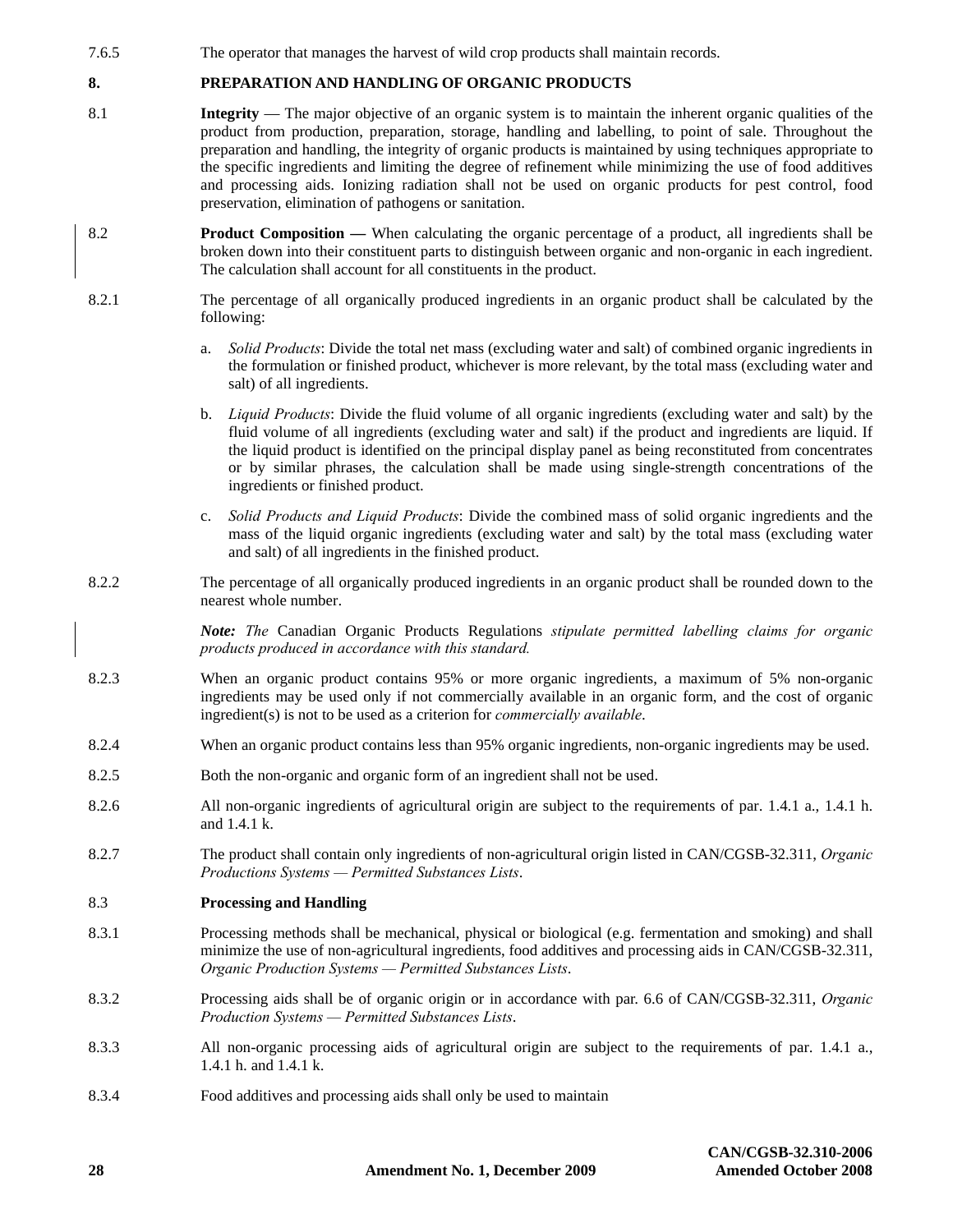- a. nutritional value;
- b. food quality or stability;
- c. composition, consistency and appearance, provided that their use does not mislead the consumer concerning the nature, substance and quality of the food; and
	- i. there is no possibility of producing a similar product without the use of additives or processing aids;
	- ii. they are not included in amounts greater than the minimum required to achieve the function for which they are permitted;
	- iii. they contain no other substances prohibited by par. 1.4.1.
- 8.3.5 Organic products shall be packaged with materials that prevent commingling, contamination and pest infestation and do not cause a loss of organic integrity.
- 8.3.6 Any materials in contact with food shall be clean and of food-grade quality.
- 8.3.7 Only substances that appear in par. 7.3 of CAN/CGSB-32.311, *Organic Production Systems Permitted Substances Lists*, may be used to clean, disinfect or sanitize organic food or food-contact surfaces without a mandatory removal event, provided that the origin and use are consistent with the annotation for that substance.
- 8.3.8 Substances that appear in par. 7.4 of CAN/CGSB-32.311, *Organic Production Systems Permitted Substances Lists*, may be used to clean, disinfect or sanitize organic food contact surfaces or other surfaces, provided that such substances are removed from food contact surfaces prior to organic production.
- 8.3.9 Organic products shall be segregated or otherwise protected at all times (i.e. during processing, storage, bulk and unbound stages) from non-organic products, to prevent commingling.
- 8.3.10 Where products not in accordance with this standard are also processed, packaged or stored in the unit operated in accordance with organic production,
	- a. processing shall be carried out continuously until the complete run has been dealt with, separated by place or time from similar operations performed on products not covered by this standard;
	- b. if such operations are not carried out frequently, they shall be announced in advance, with a deadline appearing in the enterprise's production schedule;
	- c. every measure shall be taken to ensure identification of lots and to avoid mixtures with products not obtained in accordance with this standard.
- 8.3.11 Storage sites and transport containers for organic products shall be maintained and cleaned using methods appropriate for the organic products being stored and with materials in accordance with this standard.

#### 8.4 **Pest Management**

- 8.4.1 Good manufacturing practices shall be adopted to prevent pests. Pest management practices shall first involve the removal of pest habitat and food; second, the prevention of access and environmental management (light, temperature and atmosphere) to prevent pest intrusion and reproduction; and third, mechanical and physical methods (traps), lures and repellents listed in CAN/CGSB-32.311, *Organic Production Systems — Permitted Substances Lists*.
- 8.4.2 If the practices given in par. 8.4.1 are ineffective, the operator may use pest control substances listed in CAN/CGSB-32.311, *Organic Production Systems — Permitted Substances Lists*. The operator shall record the use and disposition of all such substances.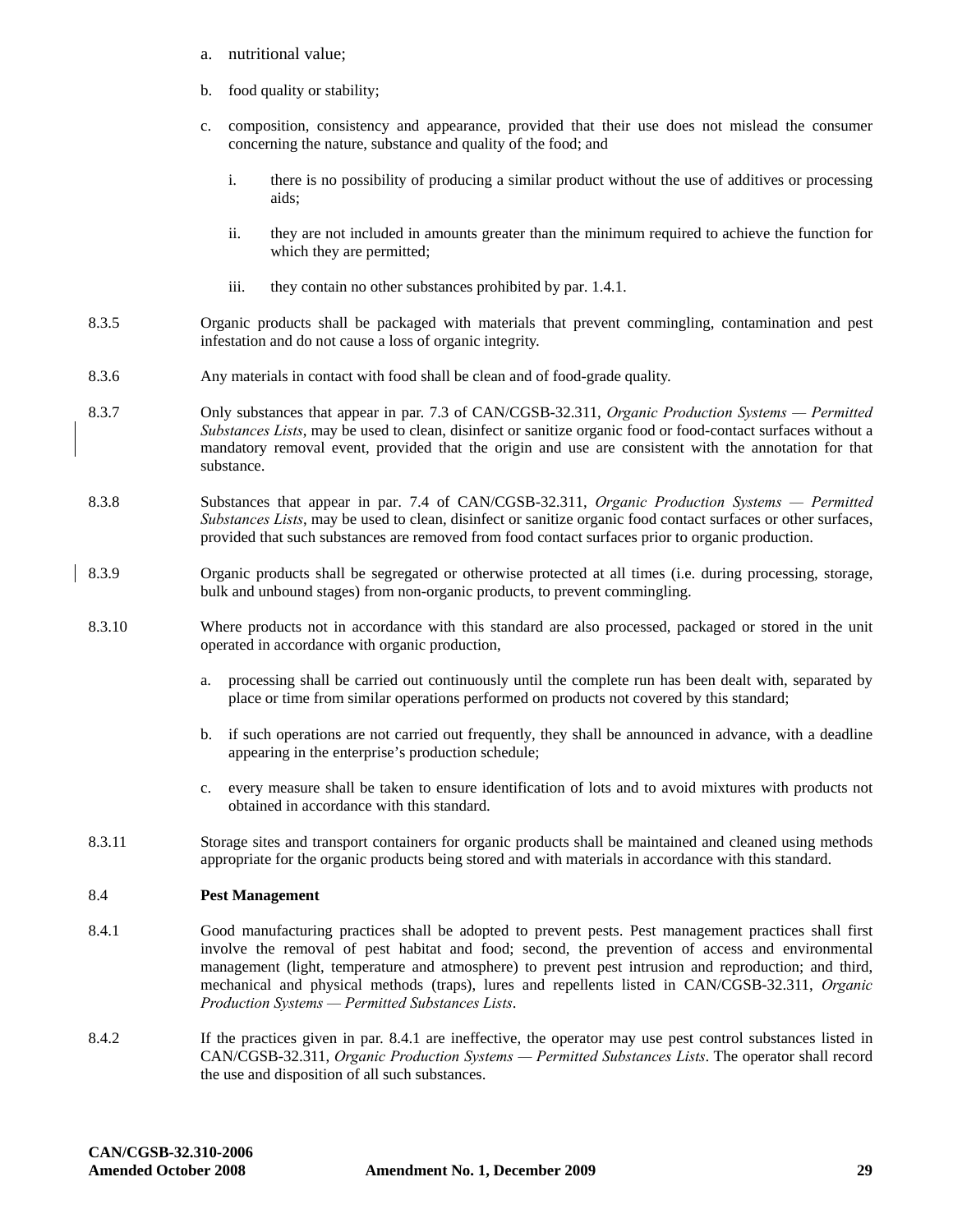- 8.4.3 If the practices given in par. 8.4.1 and 8.4.2 are ineffective, the operator may use pest control substances not listed in CAN/CGSB-32.311, *Organic Production Systems — Permitted Substances Lists*. In situations in which pest control substances not listed in CAN/CGSB-32.311, *Organic Production Systems — Permitted Substances Lists*, are used indoors, the operator shall ensure that no organic products or packaging materials for those products are present. Documentation shall be maintained showing the movement of organic products in order to avoid contact with these substances and to record the use and disposition of all such substances.
- 8.4.4 Organic products shall be exposed only to pesticides or pest control substances listed in CAN/CGSB-32.311, *Organic Production Systems — Permitted Substances Lists*, during any stage of production, transit, storage or border crossing.
- 8.5 **Transportation** To avoid possible commingling of organic and non-organic products at any time during transportation, organic products shall be physically segregated or protected to prevent substitution of the content.
- 8.5.1 Equipment used in transporting organic products shall be free of
	- a. non-organic product (or other) residues;
	- b. invertebrate and vertebrate pests.
- 8.5.2 Organic products in transit to or from an off-site unit to undergo any activity as defined in the preparation definition shall be transported in a manner that shall prevent contamination or substitution of the content with substances or products not compatible with this standard. The following information shall accompany the product:
	- a. the name and address of the person or organization responsible for the production, preparation or distribution of the product
	- b. the name of the product
	- c. the organic status of the product
	- d. information that ensures traceability (e.g. lot number).
- 8.5.3 The integrity of organic products shall not be compromised during transportation. Documentation shall be obtained to provide assurance that conditions meet the requirements of this standard.

*Note: The party owning the product at the point of transport is responsible for maintaining organic integrity in the transport process.*

## **9. EMERGENCY PEST OR DISEASE TREATMENT**

9.1 Operators shall monitor and document the application of substances, prohibited by par. 1.4.1, applied under any governmental program for the treatment of pests and diseases.

> *Note: In the event of an emergency pest or disease treatment, the reader should be aware that in Canada the operator is required to notify the certification body without delay of any change that may affect the certification of organic products.*

## **10. REQUIREMENTS FOR ADDING OR AMENDING SUBSTANCES IN CAN/CGSB-32.311,**  *ORGANIC PRODUCTION SYSTEMS — PERMITTED SUBSTANCES LISTS*

*Note: The criteria in this section do not apply to packaging materials, equipment surfaces, or other nonreactive substances. In creating and maintaining these lists, generic substances are not to be confused with brand name substances which may have added formulants, surfactants or wetting agents, the impact of which should be evaluated under a different process on a product-by-product basis.*

## 10.1 **Substance List Review Procedures**

10.1.1 Substances to be added to or deleted from CAN/CGSB-32.311, *Organic Production Systems — Permitted Substances Lists*, shall be evaluated for compliance with the criteria outlined in par. 10.2 to 10.5 inclusive.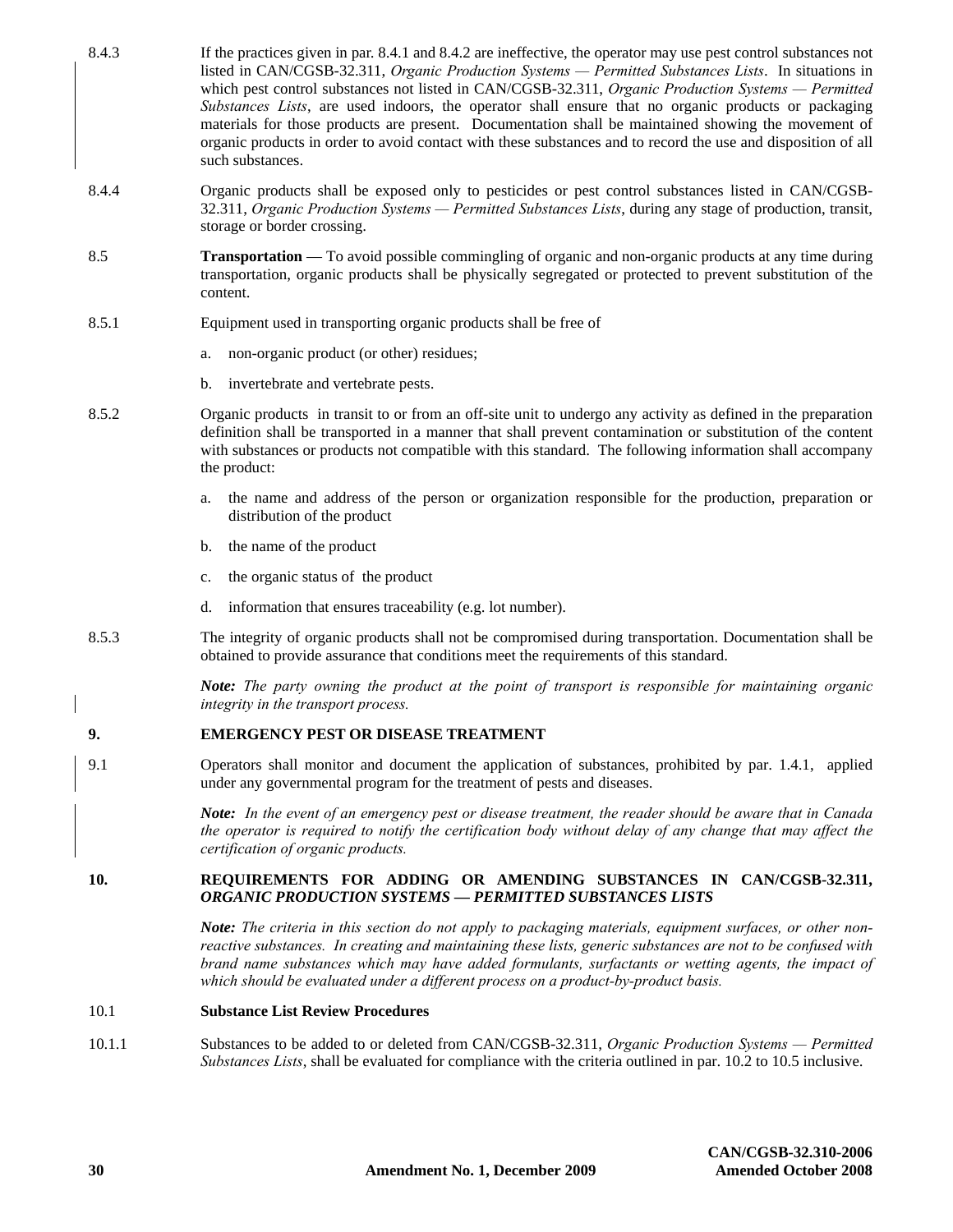- 10.1.2 The system of review criteria detailed in this standard shall be the primary determinant for accepting or rejecting the addition of a substance to CAN/CGSB-32.311, *Organic Production Systems — Permitted Substances Lists*.
- 10.1.3 In evaluating substances for inclusion in CAN/CGSB-32.311, *Organic Productions Systems Permitted Substances Lists,* all stakeholders shall have an opportunity to be involved.

## 10.2 **Permitted Substance Criteria**

- 10.2.1 Substances included in the lists, with exceptions as noted, shall be consistent with
	- a. the general principles of organic production as set out in this standard:
		- i. Protect the environment, minimize soil degradation and erosion, decrease pollution, optimize biological productivity and promote a sound state of health.
		- ii. Maintain long-term soil fertility by optimizing conditions for biological activity within the soil.
		- iii. Maintain biological diversity within the system.
		- iv. Recycle materials and resources to the greatest extent possible within the enterprise.
		- v. Provide attentive care that promotes the health and meets the behavioural needs of livestock.
		- vi. Prepare organic products, emphasizing careful processing, and handling methods in order to maintain the organic integrity and vital qualities of products at all stages of production.
		- vii. Rely on renewable resources in locally organized agricultural systems.
	- b. the prohibitions set out in par. 1.4.1 of this standard.
- 10.2.2 Each substance shall be reviewed concerning its necessity, origin and mode of production, and the impacts of its production and envisioned use. These criteria are intended to be evaluated as a whole in order to protect the integrity of organic production. Each review shall include a detailed description and all information that demonstrates conformance to par. 10.3, 10.4 and 10.5. All available alternatives, including substances and practices that may currently be in use in other production systems, must be included in the evaluation.
- 10.2.3 After a decision on inclusion of a substance in CAN/CGSB-32.311, *Organic Production Systems Permitted Substances Lists,* has been made, any conditions governing its origin and usage shall be specified according to par. 10.6.

## 10.3 **Necessity of a Substance**

- 10.3.1 *Soil Amendments —* Substances used on soils and plants as amendments and listed in par. 4.2 of CAN/CGSB-32.311, *Organic Productions Systems — Permitted Substances Lists,* shall be necessary for obtaining or maintaining soil fertility or to fulfil specific requirements of crops, or specific soil conditioning and rotational purposes that cannot be satisfied by the requirements and practices of this standard.
- 10.3.2 *Crop Production Aids and Materials* Substances used for the management of diseases, insects, weeds and other pests of plants and listed in par. 4.3 and 4.4 of CAN/CGSB-32.311, *Organic Productions Systems — Permitted Substances Lists,* shall be necessary for that purpose and shall be included when no other adequate biological, physical or plant breeding alternatives or effective management practices are available.

## 10.3.3 *Livestock Production Substances*

- 10.3.3.1 Substances used as livestock feed additives and supplements and listed in par. 5.2 of CAN/CGSB-32.311, *Organic Productions Systems — Permitted Substances Lists,* shall be
	- a. necessary to correct documented essential nutrient deficiencies in the forage or feed ration, given that other biological, cultural or physical treatments are not available; or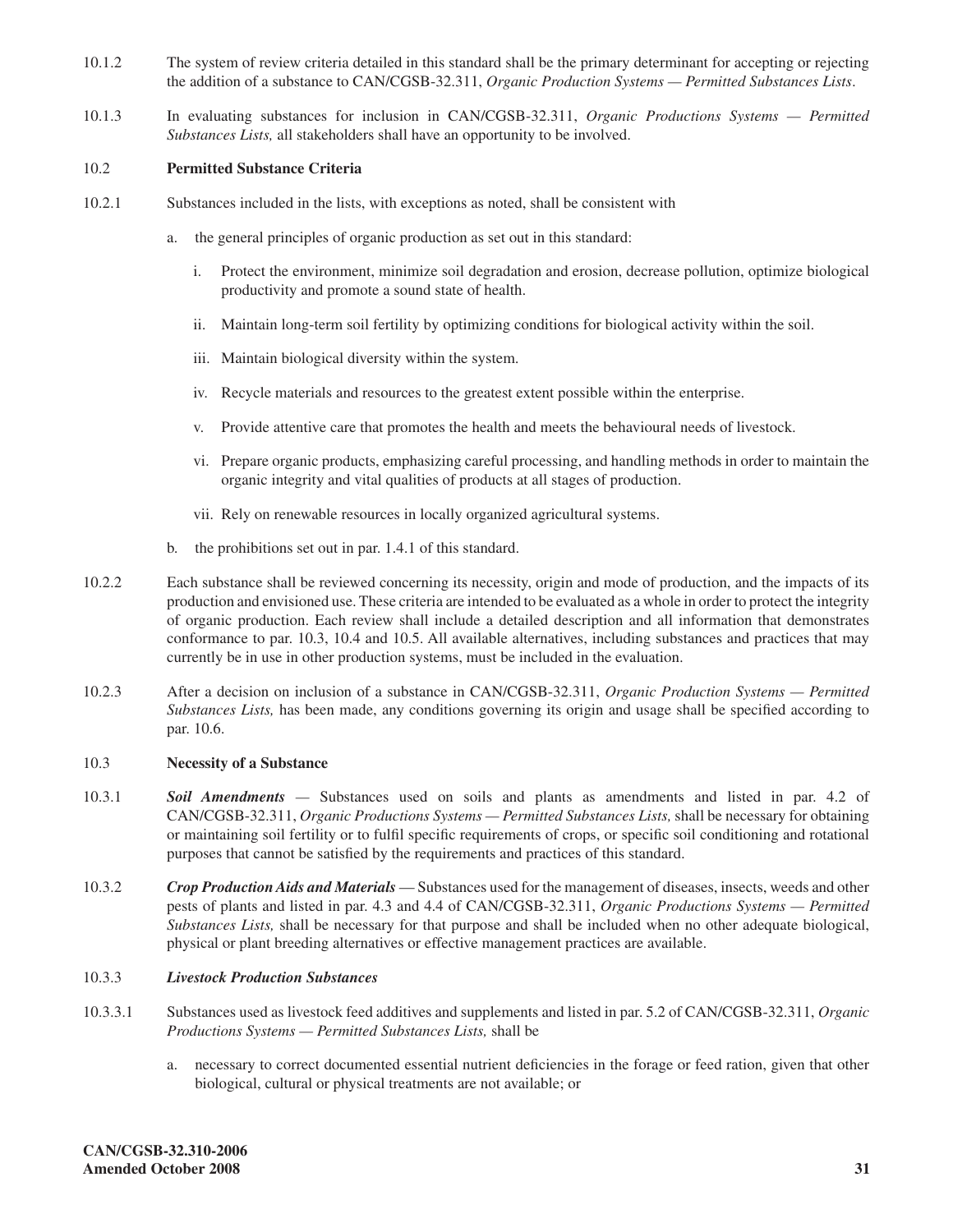- b. necessary for ensuring and preserving product quality, given that other biological, cultural or physical treatments are not available.
- 10.3.3.2 Substances used as livestock health care products and production aids and listed in par. 5.3 of CAN/CGSB-32.311, *Organic Productions Systems — Permitted Substances Lists,* shall be necessary to prevent or treat livestock health problems provided that other organic treatments are not available.
- 10.3.4 *Food Ingredients and Processing Aids*  In the absence of other available technology or substances that satisfy this standard, substances added to, or used in, the preparation, handling and storage of organic food products and listed in par. 6.3 to 6.6 of CAN/CGSB-32.311, *Organic Productions Systems* — *Permitted Substances Lists,* shall be
	- a. necessary to correct documented essential nutrient deficiencies of the product (i.e. vitamins and minerals); or when required by regulations; or
	- b. essential for ensuring the safety of the product; or
	- c. used only when it is not feasible/practical to produce or store such products without having recourse to such ingredients and processing aids; or
	- d. necessary to achieve a technological effect during processing (e.g. filtration) or an organoleptic effect in the final product (e.g. colouring and flavouring) while respecting the principle in 10.2.1 a. vi.
- 10.3.5 *Sanitation and Pest Control Substances* Substances used for sanitizing production and processing equipment and facilities and for emergency pest control in such facilities that are listed in par. 6.7, 7.3 and 7.4 of CAN/CGSB-32.311, *Organic Productions Systems* — *Permitted Substances Lists,* shall be necessary and appropriate for the intended use.

## 10.4 **Origin and Mode of Production of a Substance**

- 10.4.1 *Soil Amendments and Crop Production Aids* Substances used in soil conditioning and crop production (par. 4.2 to 4.4 of CAN/CGSB-32.311, *Organic Productions Systems* — *Permitted Substances Lists*, shall be of plant, animal, microbial or mineral origin and may undergo the following processes during production:
	- a. physical (e.g. mechanical or thermal)
	- b. enzymatic
	- c. microbial (e.g. composting, fermentation or digestion).
- 10.4.1.1 Substances of plant and animal origin shall be derived from crops and livestock produced in accordance with this standard unless such substances are not commercially available.

*Exceptions:* Substances produced by chemical processes or processes that chemically alter substances of plant, animal, microbial or mineral origin (i.e. synthetic compounds) may be considered for inclusion in par. 4.2 to 4.4 if all of the following conditions are met:

- a. They meet the criteria for necessity in par. 10.3 and take into consideration the impacts described in par. 10.5.
- b. Non-synthetic forms of these substances are not available in sufficient quality or quantity.
- c. They are annotated and reviewed as required by par. 10.6 and 10.7.

## 10.4.2 *Livestock Production Substances*

10.4.2.1 Substances of plant origin used as or added to livestock feed (par. 5.2 of CAN/CGSB-32.311, *Organic Productions Systems* — *Permitted Substances Lists*, shall be obtained from organic sources in accordance with this standard or from sources occurring in nature such as for marine products. Substances of mineral origin shall only be used if they are of natural origin.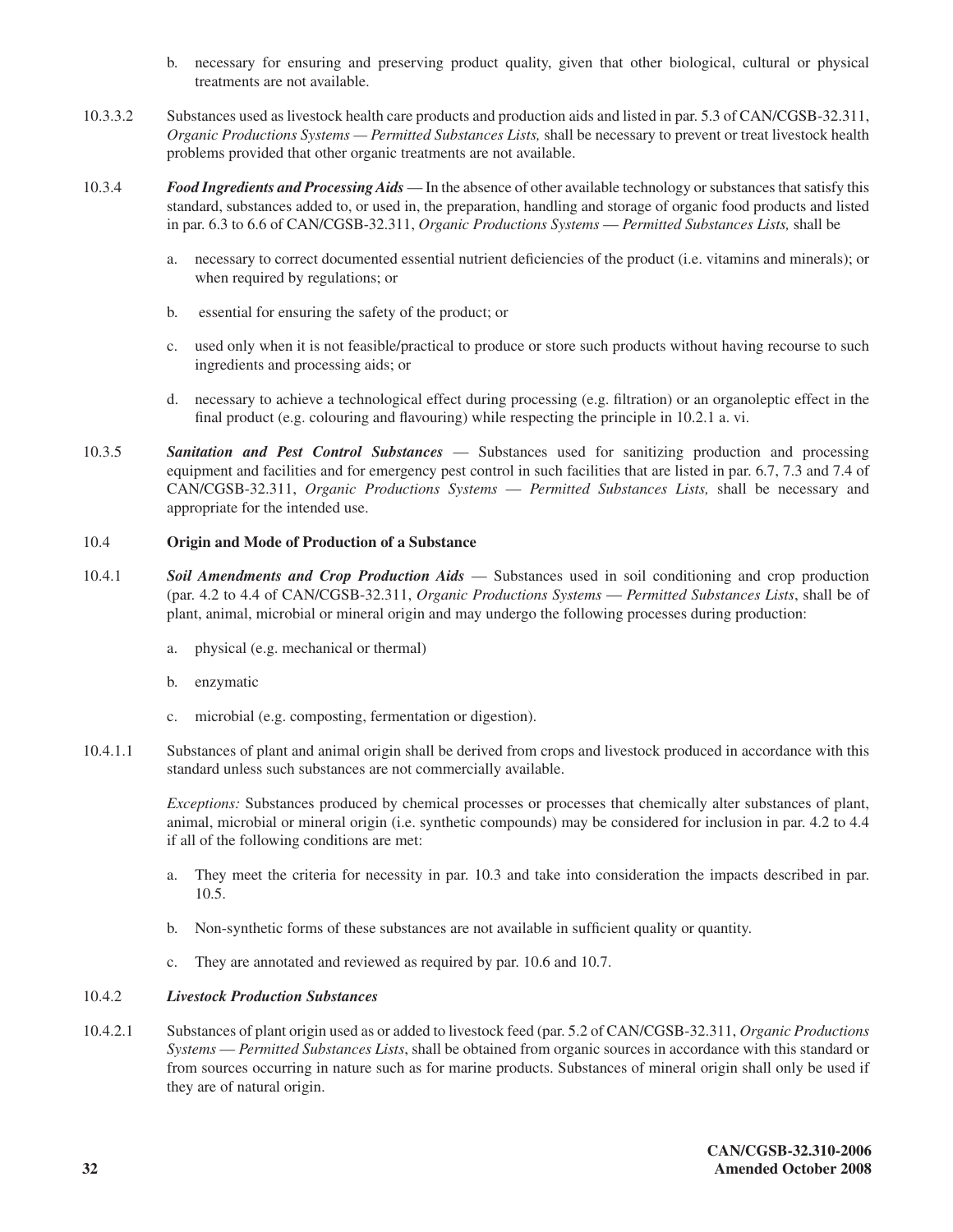*Exceptions:* Synthetic substances may be included if they meet all of the following conditions:

- a. They meet the criteria for necessity in par. 10.3 and take into consideration the impacts described in par. 10.5.
- b. Non-synthetic forms of these substances are not available in sufficient quality or quantity.
- c. They are annotated and reviewed as required by par. 10.6 and 10.7.
- 10.4.2.2 Substances used for livestock health care and production aids (par. 5.3 of CAN/CGSB-32.311, *Organic Productions Systems* — *Permitted Substances Lists,*) shall be of organic or non-synthetic origin whenever possible. Synthetic substances may be included subject to the annotation and review requirements in par. 10.6 and 10.7.
- 10.4.3 *Food Ingredients and Processing Aids*  Substances used as food ingredients or processing aids (as listed in par. 6.3 to 6.6 of CAN/CGSB-32.311, *Organic Productions Systems* — *Permitted Substances Lists)*, shall be found in nature and may have undergone the following processes during production:
	- a. mechanical/physical (e.g. extraction, precipitation)
	- b. enzymatic
	- c. microbial (e.g. fermentation).
- 10.4.3.1 Substances of plant and animal origin shall be derived from crops and livestock produced in accordance with this standard. Substances of microbial origin shall be obtained using organic substrate.

*Exceptions*: Substances that are not from organic sources or that have been chemically synthesized may be considered for inclusion under the following conditions:

- a. They meet the criteria for necessity in par 10.3 and take into consideration the impacts described in par. 10.5.
- b. Organic sources or, as applicable, non-synthetic sources of these substances are not available in sufficient quality or quantity.
- c. They are annotated and reviewed as required by par. 10.6 and 10.7.
- 10.4.4 *Sanitation and Pest Control Substances* Substances used for facility sanitation and emergency pest control in such facilities (as listed in par. 6.7, 7.3 and 7.4 of CAN/CGSB-32.311, *Organic Productions Systems* — *Permitted Substances Lists*, may be of synthetic origin under the following conditions:
	- a. They meet the criteria for necessity in par. 10.3 and take into consideration the impacts described in par. 10.5.
	- b. Non-synthetic forms of these substances are not available in sufficient quality or quantity.
	- c. They are annotated and reviewed as required in par. 10.6 and 10.7.
- 10.5 **Impact of a Substance**  Consideration shall be given to the following impacts when evaluating a substance for inclusion in CAN/CGSB-32.311, *Organic Production Systems* — *Permitted Substances Lists*.
- 10.5.1 *All Substances*
	- a. The impact of a substance's manufacture and disposal after use on the environment including impacts on ecology, surface and ground water, and soil and air quality including substance persistence, degradation and concentration effects.
	- b. The impact on equivalency and harmonization of this standard with standards and regulations of other jurisdictions.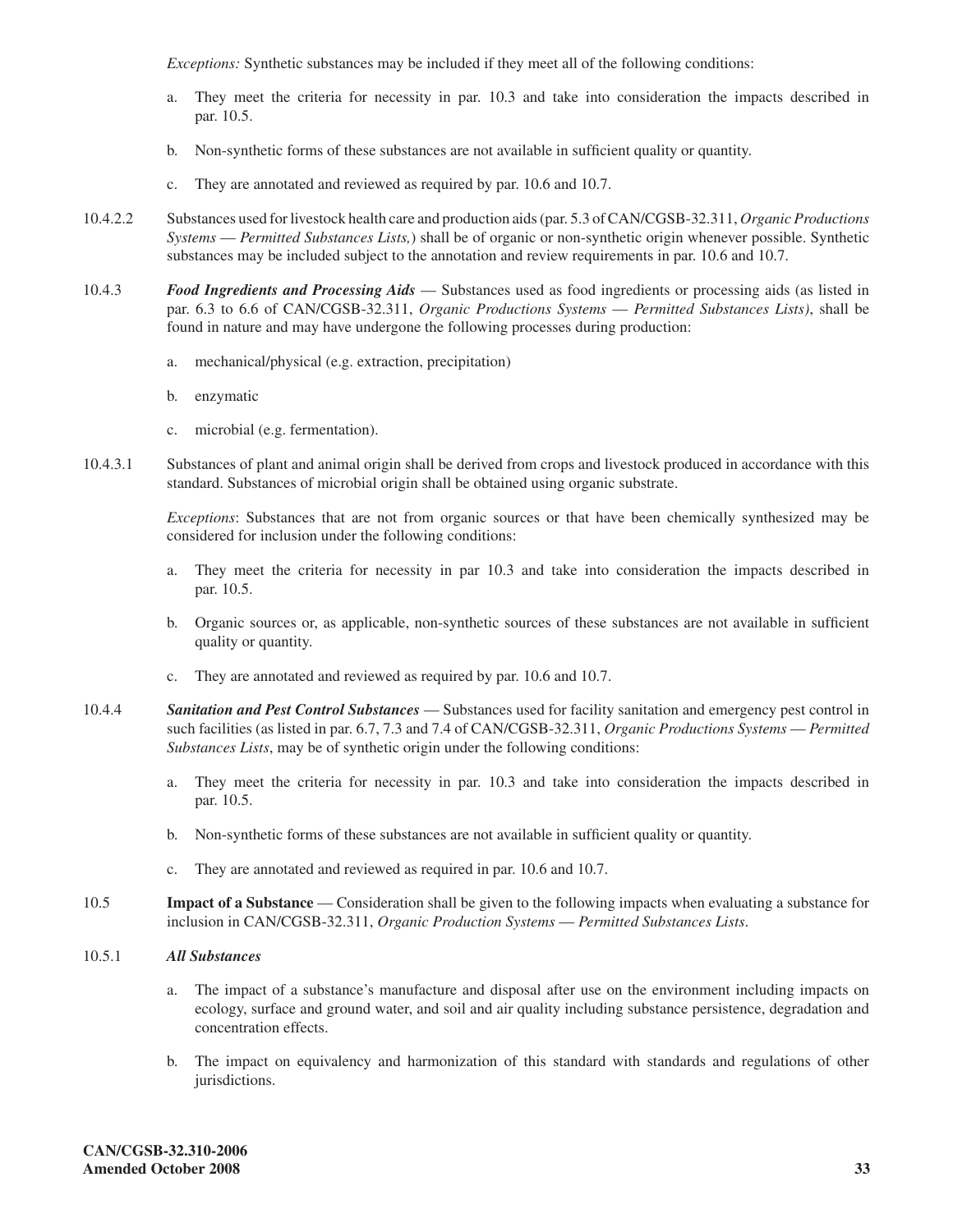- 10.5.2 *Substances Used in Primary Crop and Livestock Production* The on-farm impact of the use and potential misuse of the substances listed in par 4.2 to 5.3 of CAN/CGSB-32.311, *Organic Productions Systems* — *Permitted Substances Lists* on
	- a. soil quality including biological diversity and activity, structure, salinity, sodicity, erodability and tilth;
	- b. surface and ground water quality;
	- c. ecosystems (in particular non-target organisms) including wildlife and wildlife habitat;
	- d. animal and human health, when applicable.
- 10.5.3 *Food Ingredients and Processing Aids* The impact of the use and potential misuse of the substances listed in par. 6.3 to 6.6 of CAN/CGSB-32.311, *Organic Productions Systems* — *Permitted Substances Lists,* on
	- a. human health through both food and non-food exposure, including acute and chronic toxicity, allergenicity and metabolites;
	- b. product quality, including nutrition, flavour, taste, appearance and storage, when applicable;
	- c. consumer perception of the nature, substance and quality of a food product.
- 10.6 **Origin and Usage Annotation** When applicable, the annotation accompanying a substance shall include
	- a. any restrictions concerning its origin and mode of production;
	- b. any restrictions concerning its composition and usage.
- 10.7 **Exceptions**  All substances included in CAN/CGSB-32.311, *Organic Production Systems* — *Permitted Substances Lists,* under exception criteria shall be
	- a. identified as exceptions to the criteria;
	- b. re-evaluated for compliance according to the procedures set out in par. 10.1 each time this standard and CAN/CGSB-32.311, *Organic Production Systems* — *Permitted Substances Lists,* are subject to full review.

*Informative note: In accordance with the Canadian General Standards Board's policy, standards are subject to a full review every five years.*

## **11. NOTES (Informative)**

## 11.1 **Related Publications**

11.1.1 Canadian Food Inspection Agency (CFIA)

*Health of Animals Act* (1990, c.21)

*Health of Animals Regulations* (C.R.C., c. 296).

11.1.2 Certified Organic Associations of British Columbia (COABC)

British Columbia Certified Organic Production Operation Policies and Management Standards.

11.1.3 Conseil des appellations réservées et des termes valorisants (CARTV)

Quebec Organic Reference Standards.

11.1.4 Health Canada

*Pest Control Products Act* (2002, c. 28).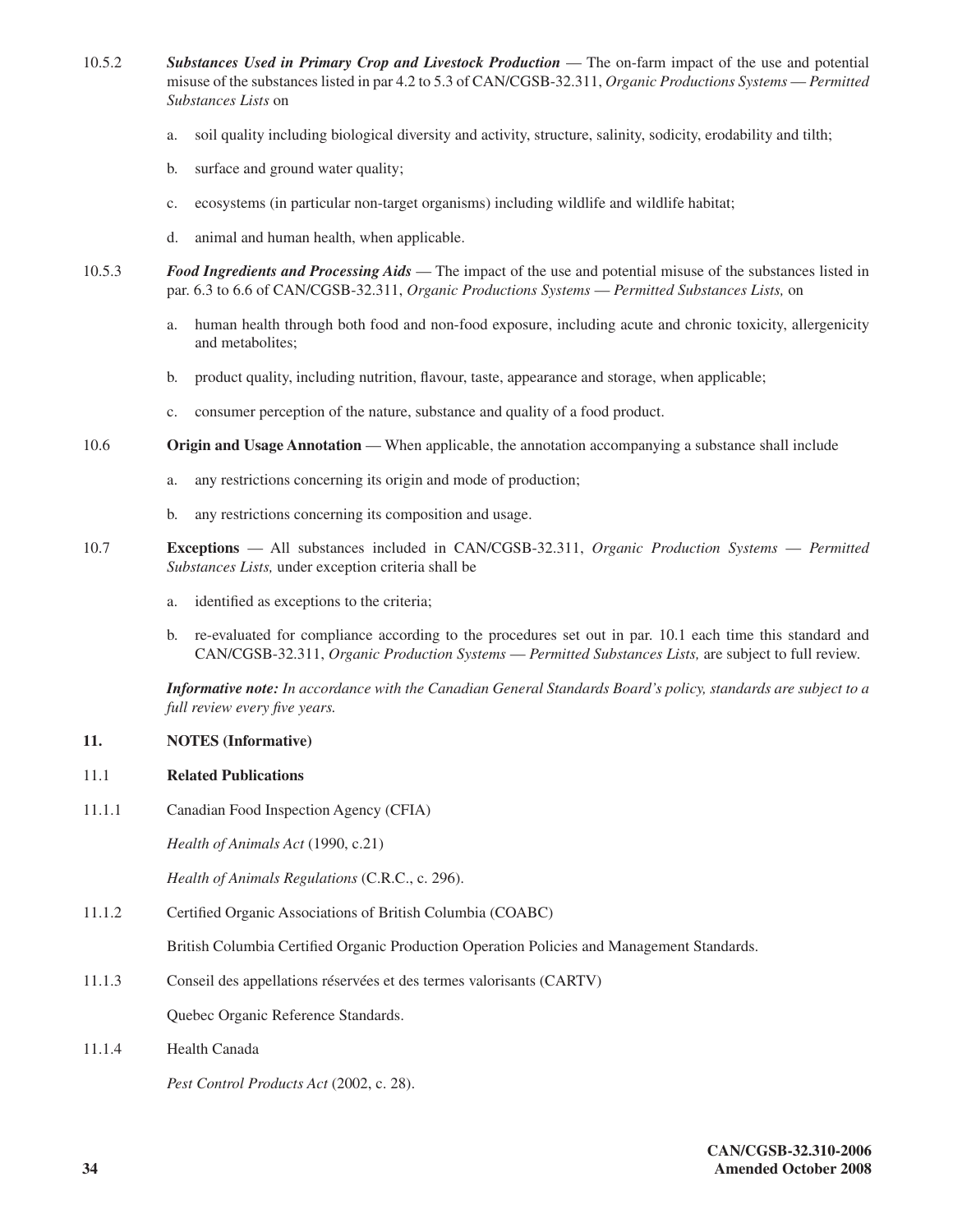11.1.5 OCPP/Pro-Cert Canada Inc.

Organic Agriculture and Food Standard.

11.1.6 Codex Alimentarius Commission

CAC/GL 20-1995 — Principles for Food Import and Export Certification and Inspection

CAC/GL 32-1999 — Production, Processing, Labelling and Marketing of Organically Produced Foods.

- 11.1.7 Council of the European Union
	- Council Regulation (EC) No. 1804/1999 of 19 July 1999 supplementing Regulation (EEC) No. 2092/91 on organic production of agricultural products and indications referring thereto on agricultural products and foodstuffs to include livestock production
	- Council Regulation (EEC) No. 2092/91 of 24 June 1991 on organic production of agricultural products and indications referring thereto on agricultural products and foodstuffs.
- 11.1.8 International Federation of Organic Agriculture Movements (IFOAM)

NORMS for Organic Production and Processing.

11.1.9 Japan, Ministry of Agriculture, Forestry and Fisheries

Notification No. 59, January 20, 2000 — Japanese Agricultural Standard of Organic Agricultural Products

Notification No. 60, January 20, 2000 — Japanese Agricultural Standard of Organic Agricultural Product Processed Foods.

11.1.10 U.S. Department of Agriculture, Agricultural Marketing Service, National Organic Program

NOP Regulations (Standards) & Guidelines, 7 CFR, Part 205.

## 11.2 **Sources of Referenced Publications**

*The following addresses were valid at the date of publication.*

- 11.2.1 The publication referred to in par. 2.1.1 may be obtained from the Canadian General Standards Board, Sales Centre, Gatineau, Canada K1A 1G6. Telephone 819-956-0425 or 1-800-665-2472. Fax 819-956-5644. E-mail ncr.cgsb-ongc@pwgsc.gc.ca. Web site www.ongc-cgsb.gc.ca.
- 11.2.2 The publication referred to in par. 2.1.2 may be viewed at canada.justice.gc.ca.

## 11.3 **Sources of Related Publications**

*The following addresses were valid at the date of publication.*

- 11.3.1 The publications referred to in par. 11.1.1 may be viewed at canada.justice.gc.ca.
- 11.3.2 The publications referred to in par. 11.1.2 may be obtained from the Certified Organic Associations of British Columbia, 202 3002, 32nd Avenue, Vernon, British Columbia V1T 2L7. Telephone 250-260-4429. Fax 250-260-4436. E-mail office@certifiedorganic.bc.ca. Web site www.certifiedorganic.bc.ca.
- 11.3.3 The publication referred to in par. 11.1.3 may be obtained from the Conseil des appellations réservées et des termes valorisants, 35, rue de Port-Royal Est, 5<sup>e</sup> étage, bureau 5.26, Montréal, Quebec H3L 3T1. Web site www.cartvquebec.com.
- 11.3.4 The publication referred to in par. 11.1.4 may be viewed at canada.justice.gc.ca.